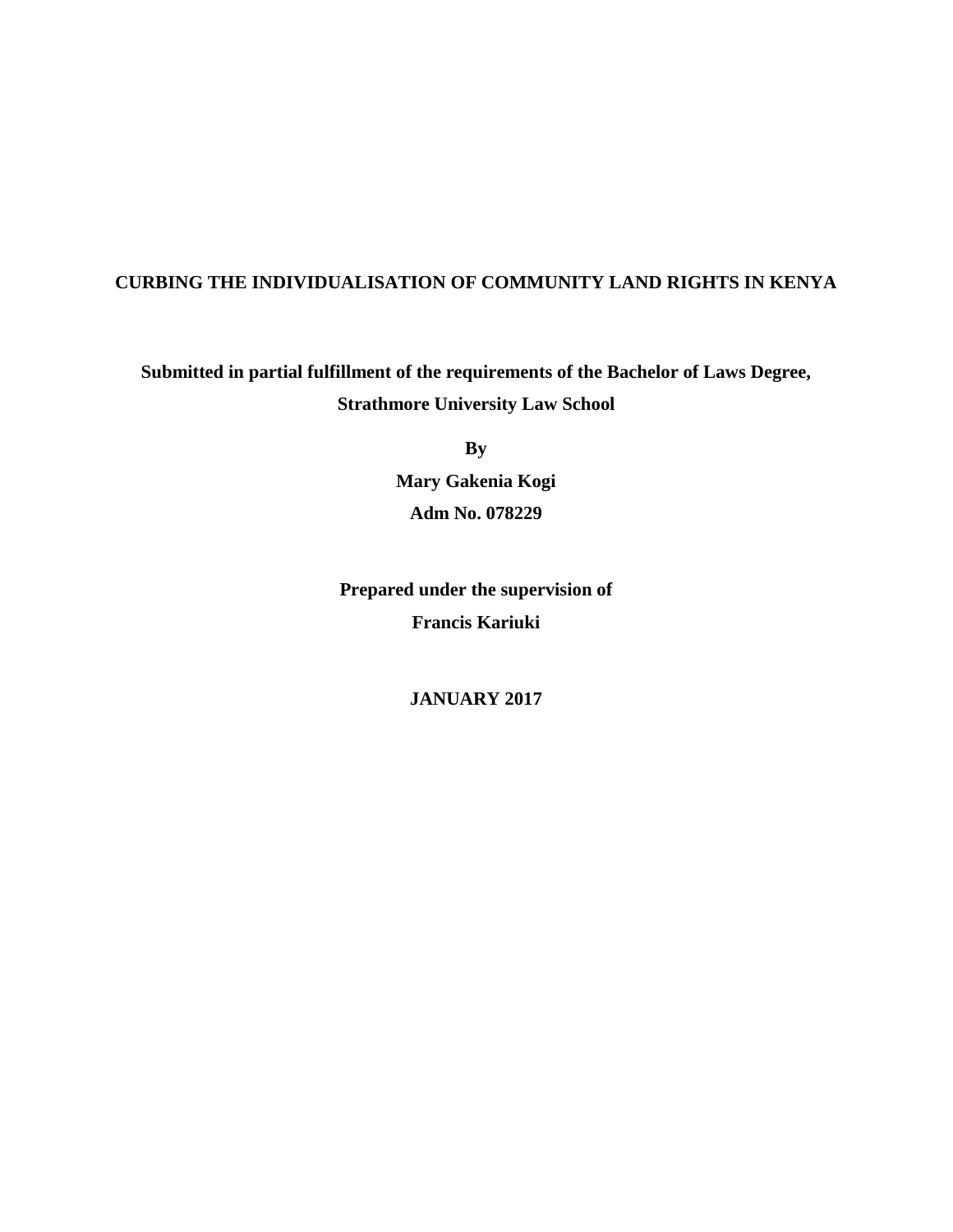## **DECLARATION**

I, MARY GAKENIA KOGI do hereby declare that this research is my original work and that to the best of my knowledge and belief, it has not been previously, in its entirety or in part, been submitted to any other university for a degree or diploma. Other works cited or referred to are accordingly acknowledged.

This dissertation has been submitted for examination with my approval as University Supervisor.

Signed:..........................................................................

Mr Francis Kariuki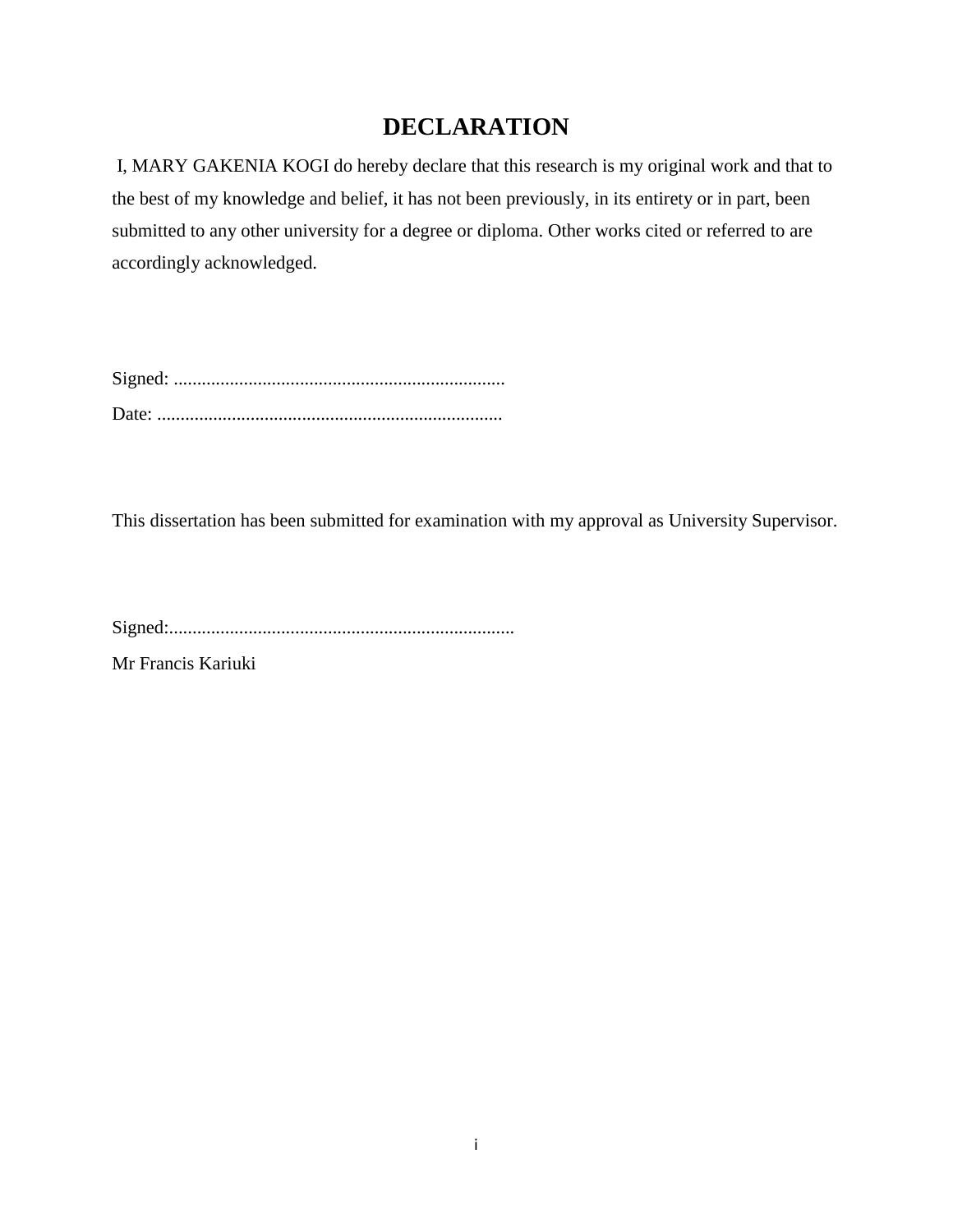# **Table of Contents**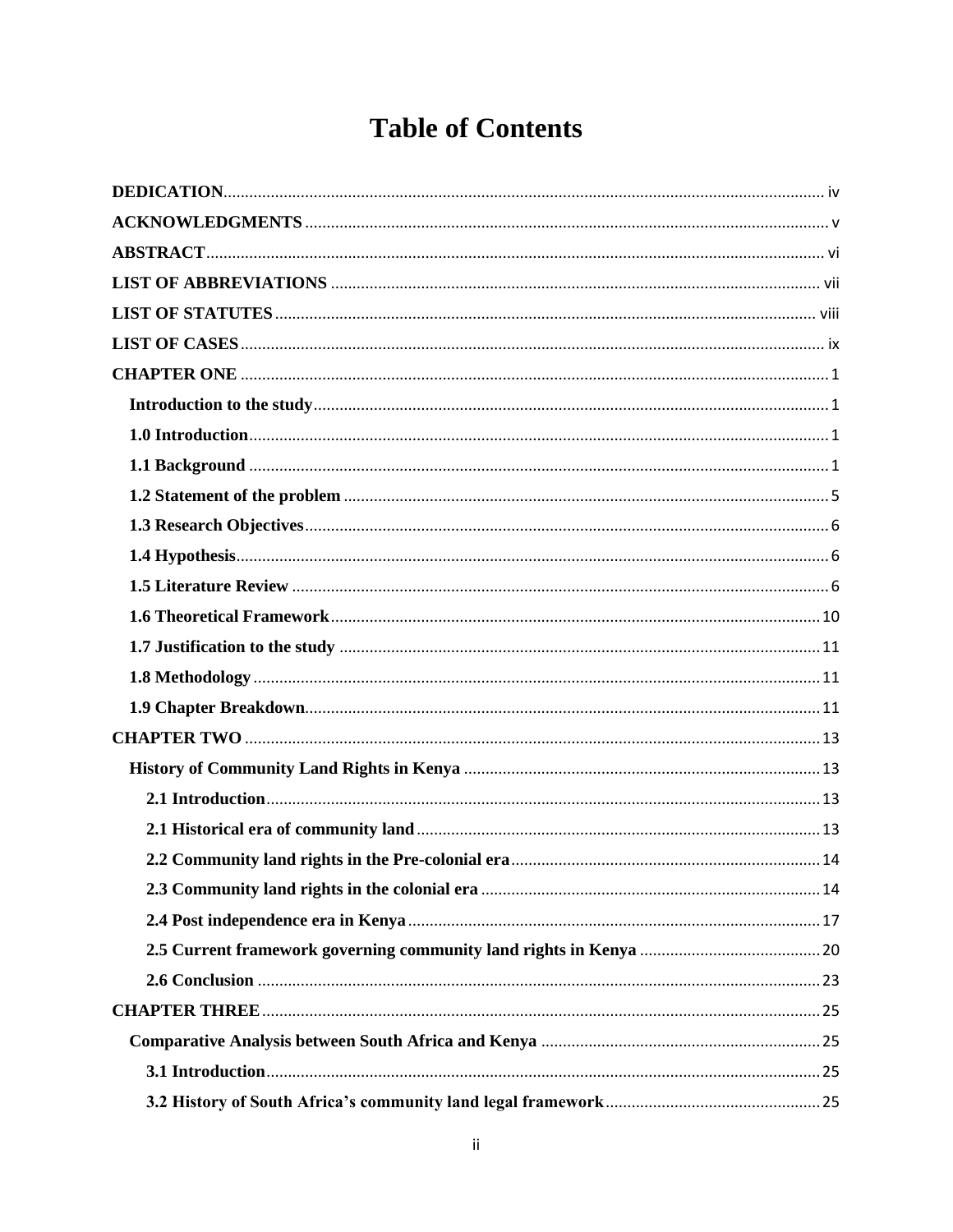| 3.3 Similarities and differences in South Africa and Kenya's legal frameworks 30            |  |
|---------------------------------------------------------------------------------------------|--|
|                                                                                             |  |
| Lessons that Kenya can learn from South Africa to secure Community Land Tenure in Kenya. 33 |  |
|                                                                                             |  |
|                                                                                             |  |
|                                                                                             |  |
|                                                                                             |  |
|                                                                                             |  |
|                                                                                             |  |
|                                                                                             |  |
|                                                                                             |  |
|                                                                                             |  |
|                                                                                             |  |
| a)                                                                                          |  |
| $\mathbf{b}$                                                                                |  |
| $\mathbf{c}$                                                                                |  |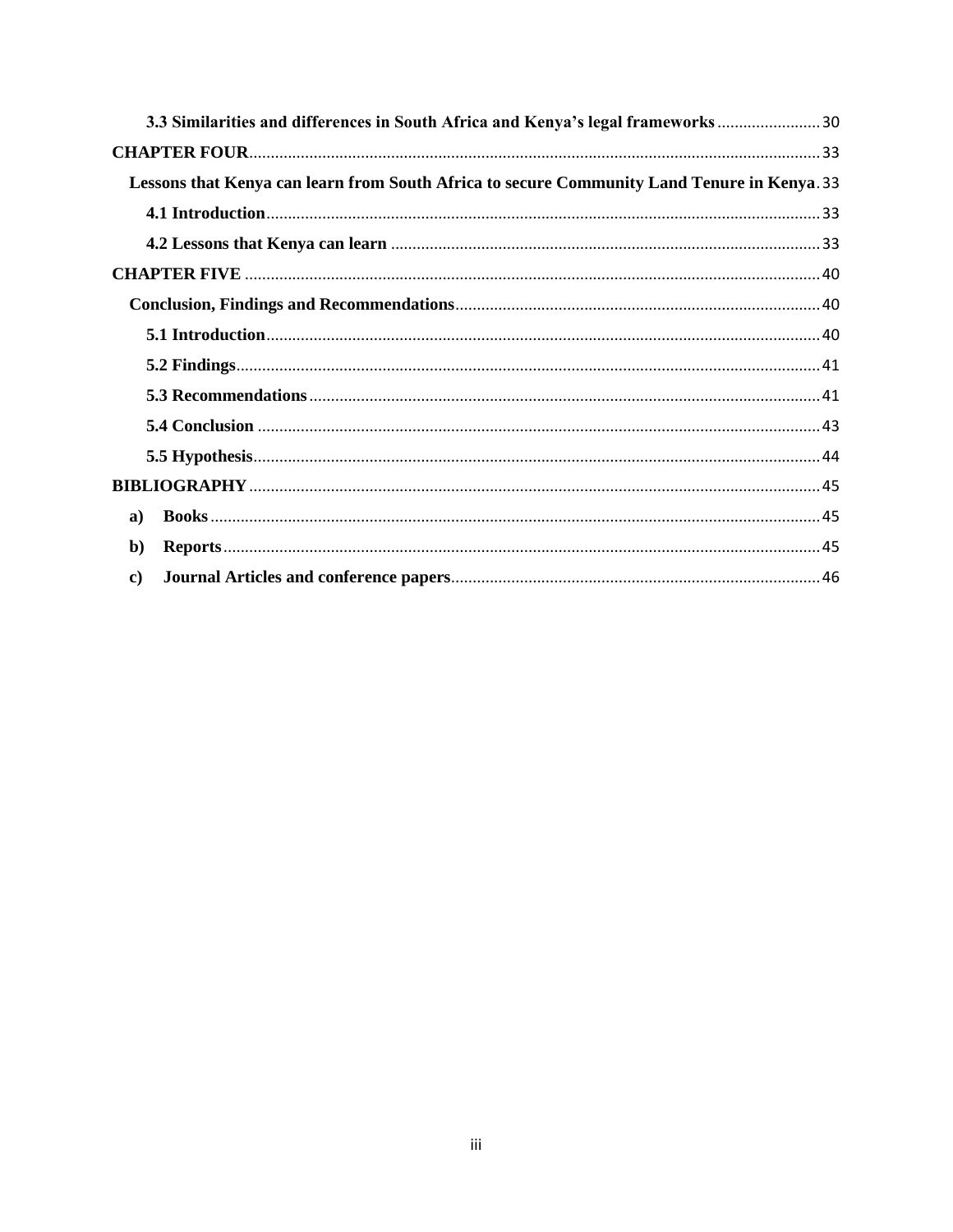# **DEDICATION**

<span id="page-4-0"></span>To God for His grace and my family for their inspiration, good will and prayers which have followed me all my life.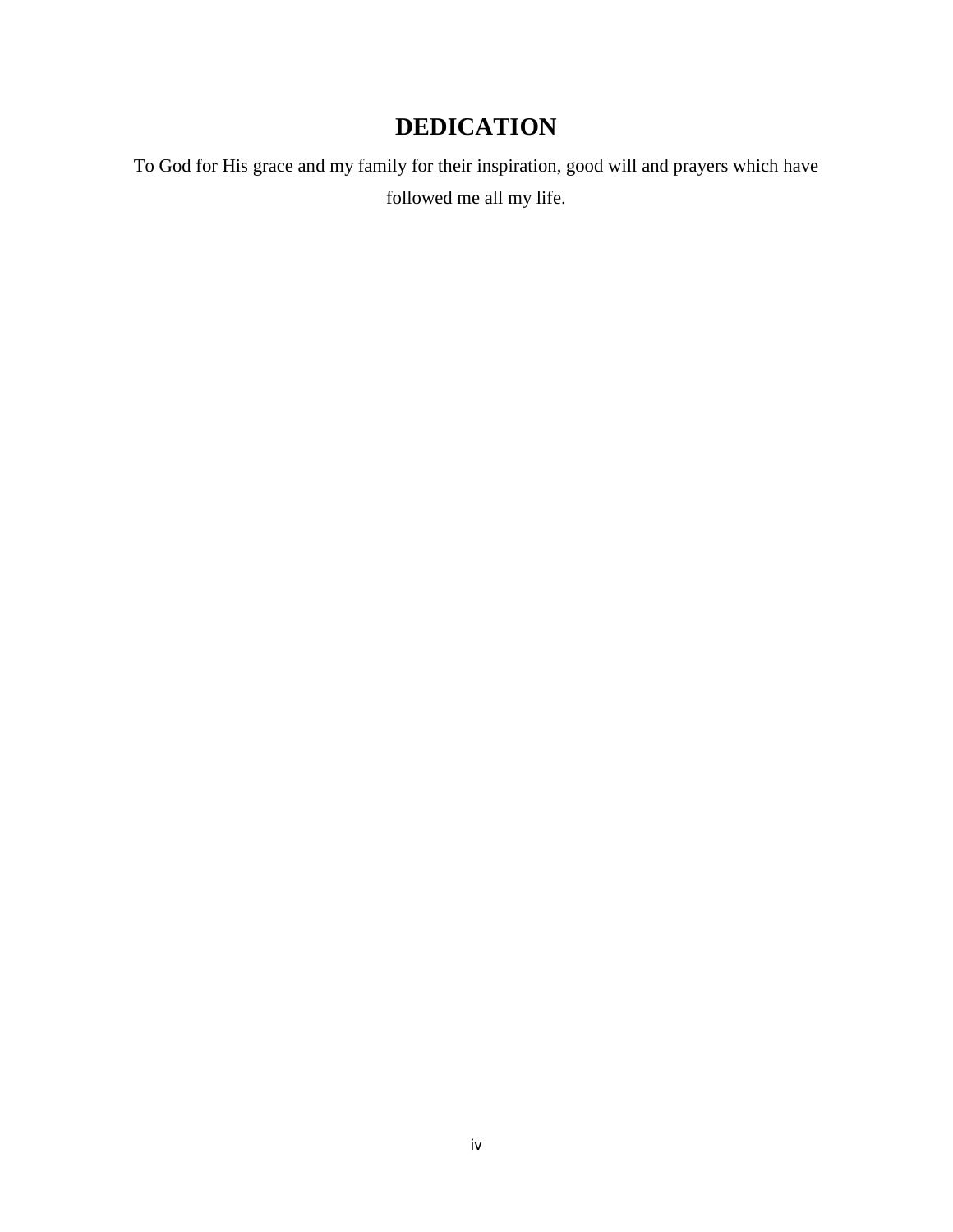## **ACKNOWLEDGMENTS**

<span id="page-5-0"></span>I am greatly thankful to my supervisor Mr Francis Kariuki for his encouragement and guidance, and Raphael Ng'etich, Alison Wanjira and James Ngotho for their support, comments and guidance throughout this dissertation. I am also most appreciative of their assistance in obtaining the research material. I also acknowledge the comments of Jonah Mngola during the defence of the proposal for this study. I offer my sincere gratitude to my family for their inspiration and support during this study.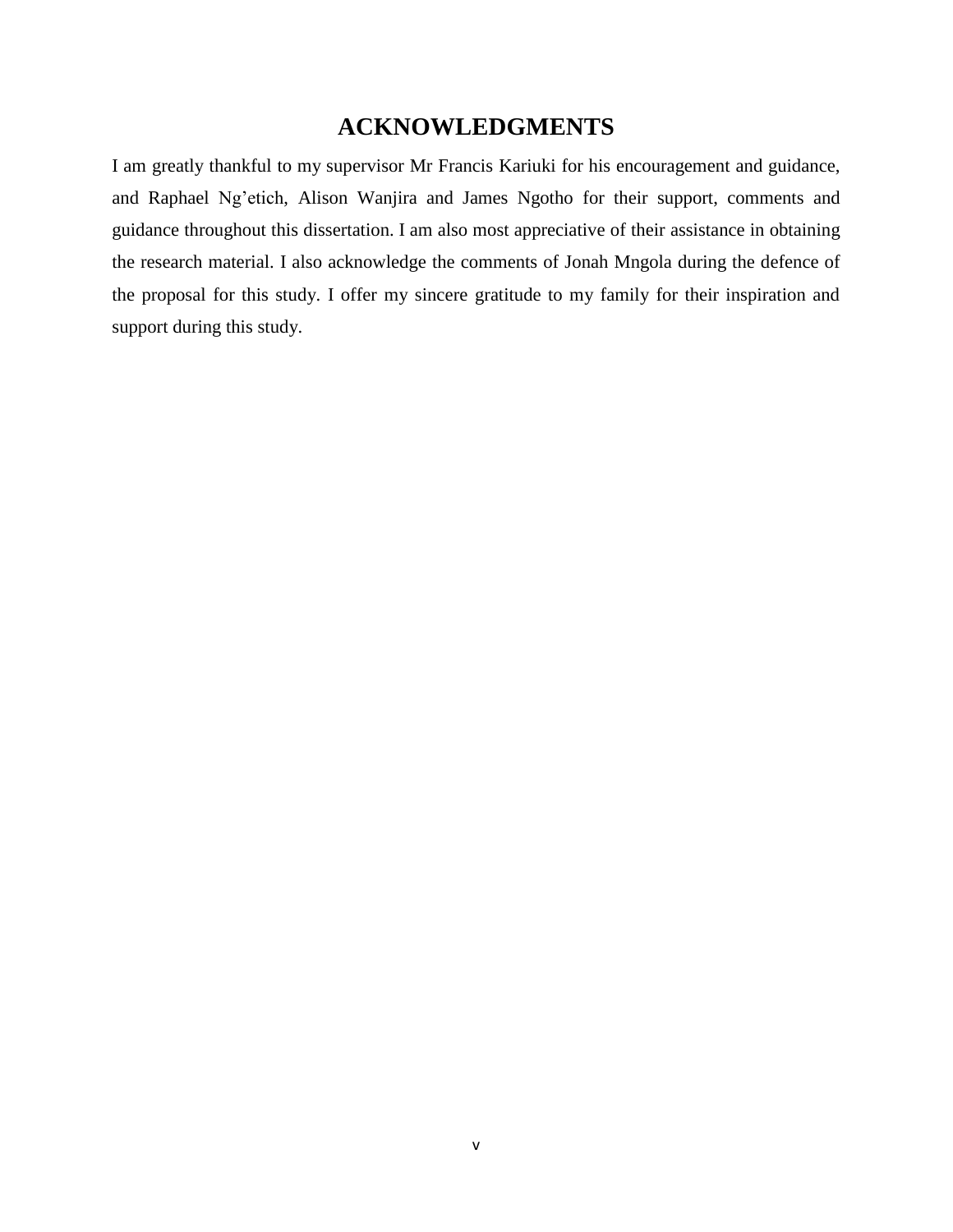## **ABSTRACT**

<span id="page-6-0"></span>Community land rights are not adequately catered for in law, policy in Kenya. This is because first, they have not been given as much attention as the other forms of tenure. Second, the informal nature of customary rights has led to its distortion and misinterpretation. As a result, there has been neglect and abuse of community land that has led to the individualization of such land. This individualization of land takes place in the form of conversion of community tenure into private or public. The study sought to investigate whether the current land laws adequately secure community land rights and recognize customary law independently as they do to other forms of tenure hence the continuous individualization of community rights.

The study was conducted through literature review in a thematic approach where literature acknowledgement is done, of the various authors who have similarly addressed the issue. This includes the unravelling of the causes of individualization of community land. As seen, there were many land legislations that were effected in Kenya to try and support community tenure up to date but the land conflicts continue.

Inorder to try and resolve some of the issues with regards to community land, codification of law alone, does not necessarily help in recognition of community tenure because customary laws by their nature change with the socio-economic factors. The study recommends that these rights should be allowed to exist on their own and accommodate cultural diversity. Kenya is encouraged to acknowledge that the dynamics and local resources such as indigenous knowledge systems and the needs of the people, must guide government's land tenure reform programme.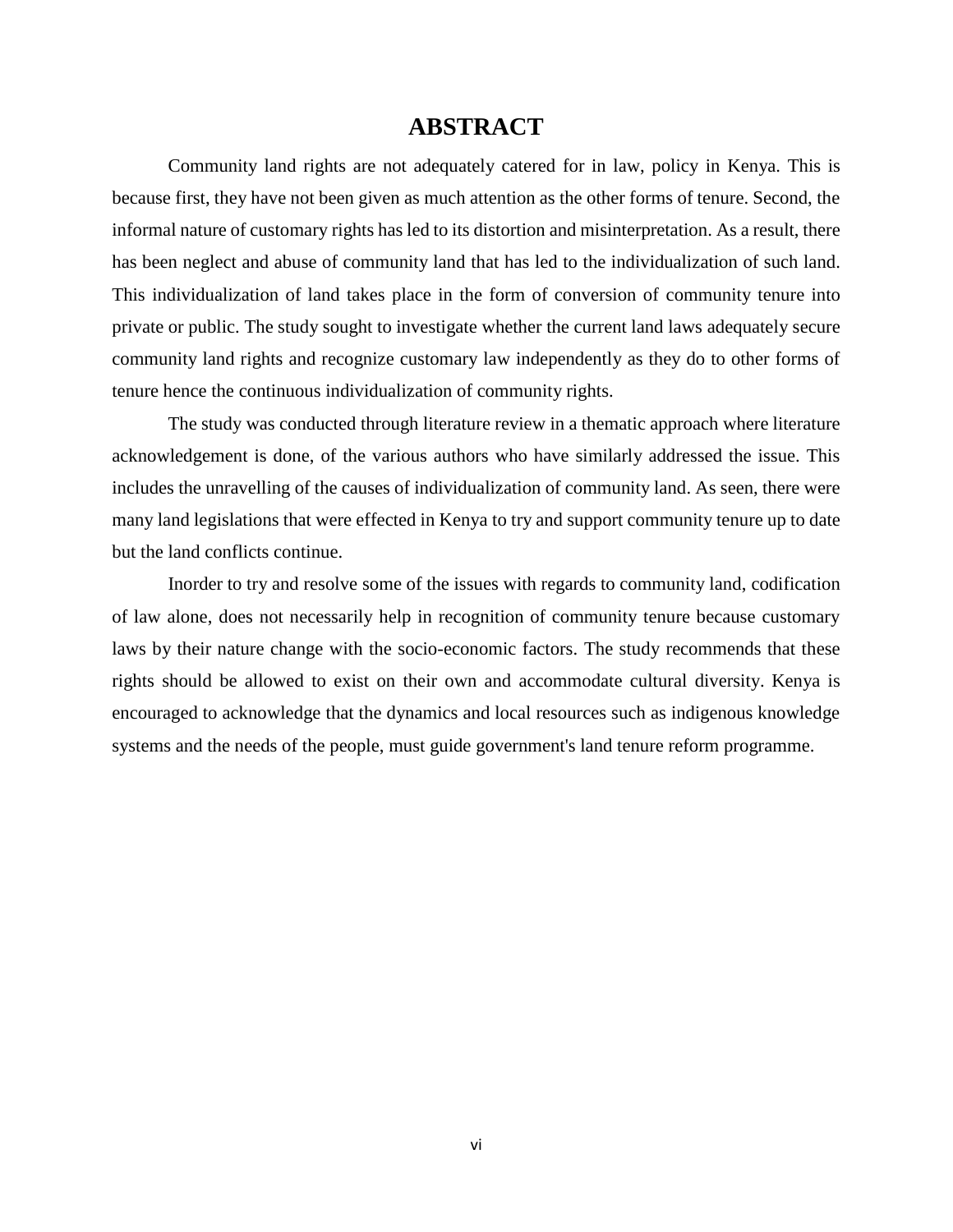# **LIST OF ABBREVIATIONS**

<span id="page-7-0"></span>

| <b>ELC</b>    | <b>Environmental Land Court</b>                |
|---------------|------------------------------------------------|
| <b>ANC</b>    | <b>African National Congress</b>               |
| <b>CLRB</b>   | <b>Community Land Rights Board</b>             |
| <b>CLARA</b>  | Community Land Rights Act                      |
| <b>IPILRA</b> | Interim Protection Information Land Rights Act |
| <b>CRLR</b>   | Commission on the Restitution of Land Rights   |
| <b>IDPs</b>   | Internally displaced persons                   |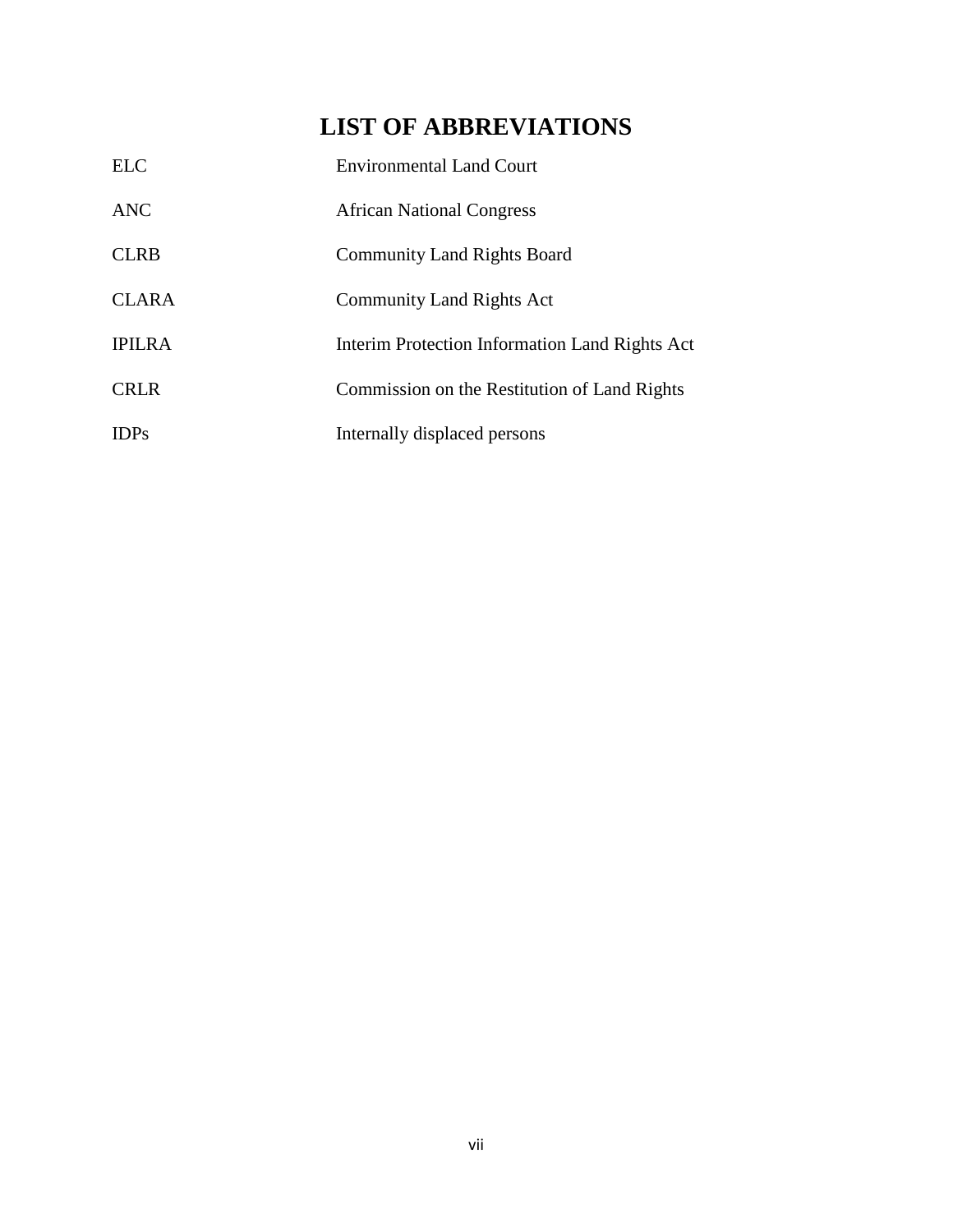## **LIST OF STATUTES**

<span id="page-8-0"></span>*Community Land Act*, (2016).

*Constitution of South Africa*, (1996).

*East African Order in Council*, (1897).

*Forests Act*, (2005).

*Groups Representative Act,* (1970) Repealed.

*Indian Land Acquisition Act,* (1894).

*Interim procedures, Interim Protection of Informal Land Rights Act*, (1996).

*Land Act*, (2012).

*Land Group Representatives Act*, (Cap 287, 1968) Repealed.

*Land Titles Ordinance*, (1908).

*Restitution of Land Rights Amendment Act*, (2014).

*Sessional Paper No. 3 of 2009* on National Land Policy.

*The Crown Lands Ordinance*, (1915).

*The Land Registration Act*, (2012).

*The Ndungu Land Report*, (2005).

*Trust Lands Act*, (Cap 288, 2010) Repealed.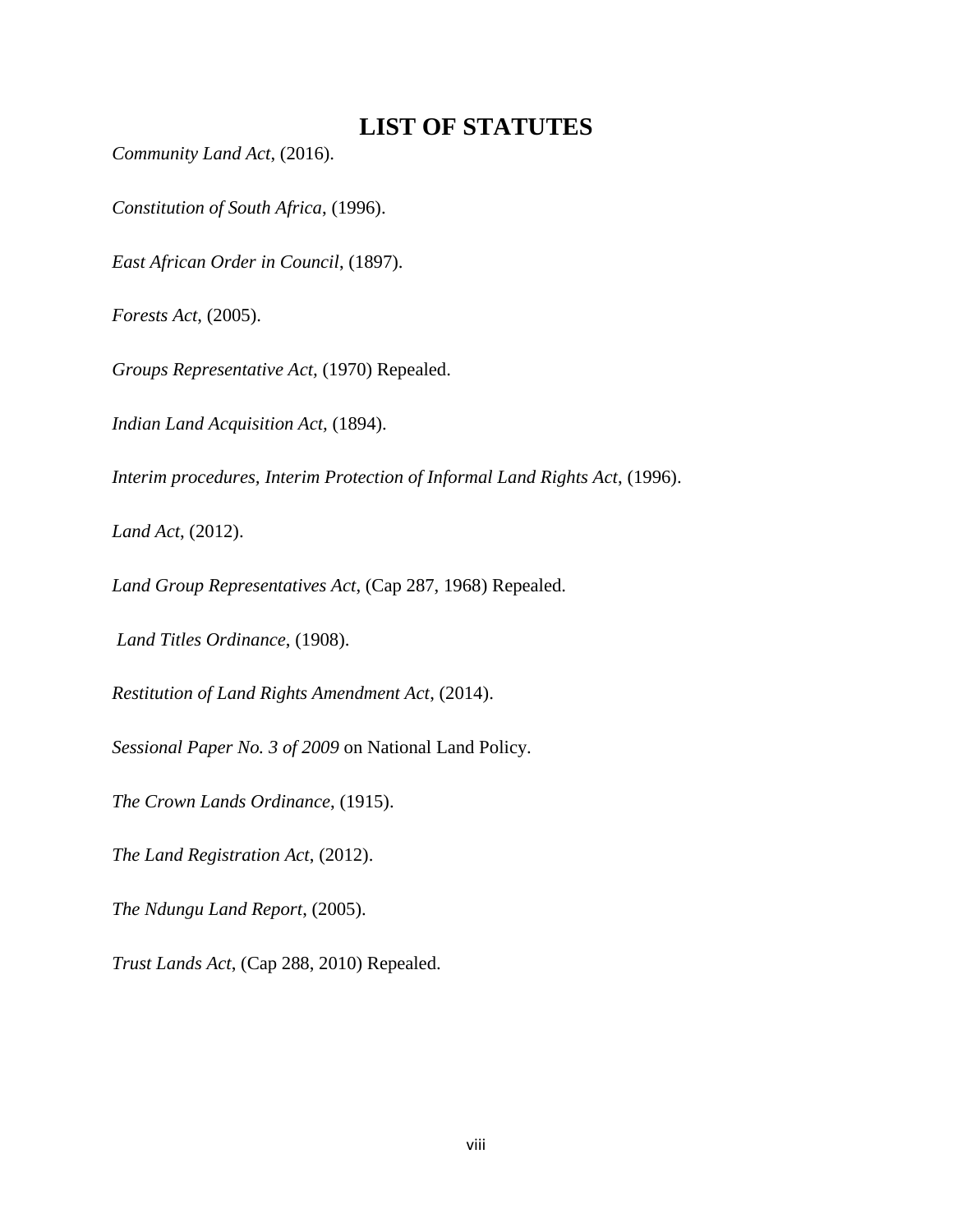## **LIST OF CASES**

<span id="page-9-0"></span>*Isaka Wainaina v. Murito wa Indagara*, 9 EALR, 102,(1992).

*Bhe and Others vs Khayelitsha Magistrate and Others* [2005] 1 SA 580.

*Richtersveld Community vs Alexkor Ltd & Another*, (2004), 3 All SA, 244.

*Tongoane and Others vs Minister for Agriculture and Land Affairs and Others*, 2010 (6), SA 214.

*Shilubana and Others vs Nwamitwa,* (2009).

*Endorois Welfare Council vs Kenya,* (2010).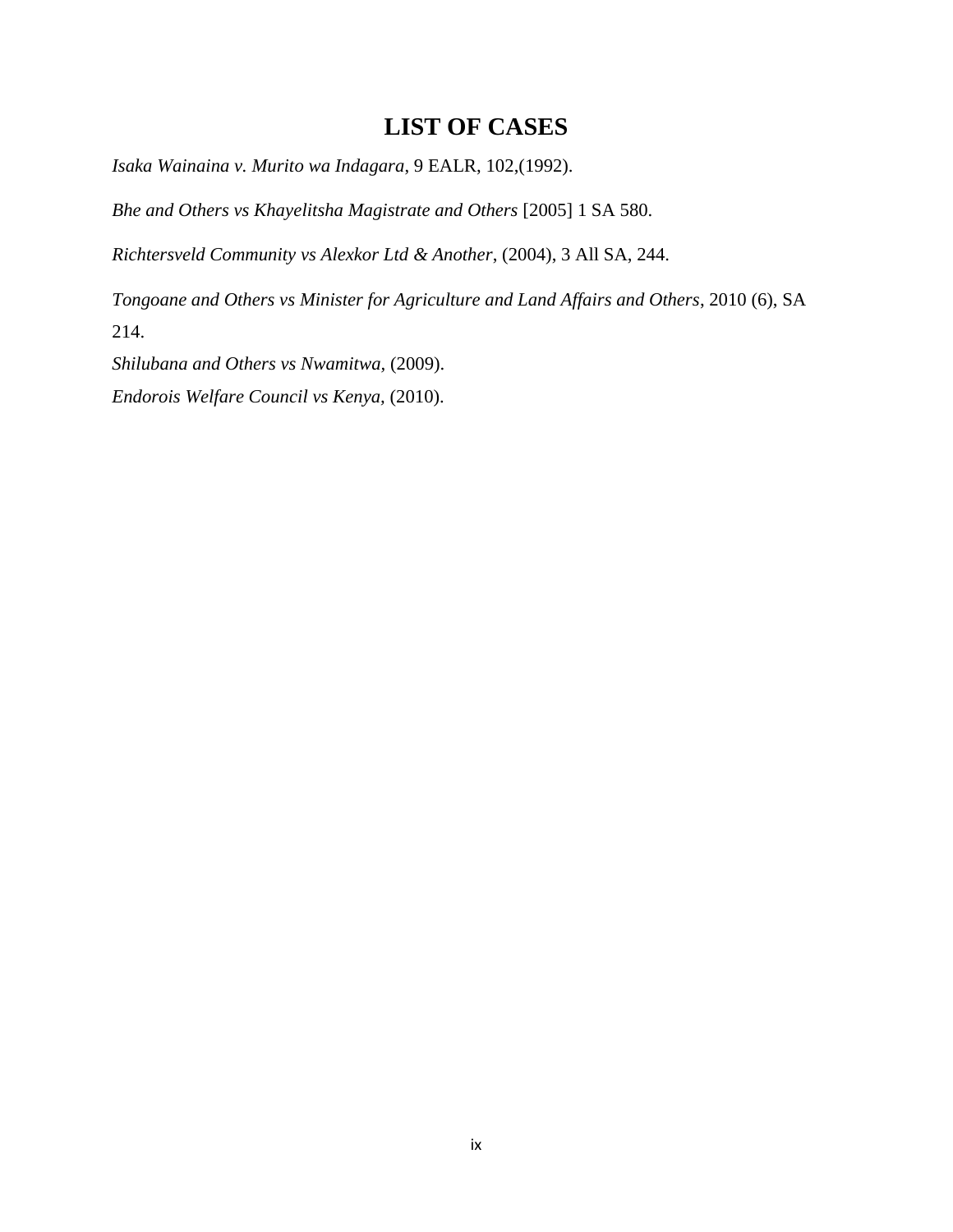## **CHAPTER ONE Introduction to the study**

### <span id="page-10-2"></span><span id="page-10-1"></span><span id="page-10-0"></span>**1.0 Introduction**

Land, which is a natural landscape, has been an important and key subject of debate in Kenya. Community land is land owned by communities on the basis of their ethnicity, culture or similar community of interest.<sup>1</sup> This land is held for the benefit of all members of the community. The neglect and abuse of community land has led to the individualization of such land as a defense against perceptions that community land is owned by nobody, even in areas where the suitable land use and cultural norms favor community ownership of land.<sup>2</sup> The attendant laws over the years have tried to address the issue of land but have proved to be inadequate especially with regards to grazing rights on communal land. As a result of lack of this, individuals have easily allocated land as they wish with disregard to the community that enjoys the rights to the land. <sup>3</sup> The research therefore tries to identify and emphasize the need to recognize customary law independently. It also tries to ensure the interests of all the members are taken into consideration during allocation of rights and duties to the land by trying to curb individualization of land rights which has left majority of the communities dispossessed.

#### <span id="page-10-3"></span>**1.1 Background**

 $\overline{a}$ 

Historically, land in Kenya was owned communally and it was strictly guided by the customary law of the various communities. <sup>4</sup> Communities have been seen to play a major role in the management and of communal land and land resources.<sup>5</sup> Before the promulgation of the 2010 Constitution of Kenya, customary rights were not given much attention in law. <sup>6</sup> This is seen by the fact that the land laws pay more attention to private and public tenure as much as the Constitution recognizes communal tenure under Article  $63<sup>7</sup>$ . The political authorities in the community

<sup>1</sup> Article 63(1), *Constitution of Kenya* (2010).

<sup>2</sup> [www.theeastafrican.co.ke/OpEd/comment/Community-land-in-EA-is-not-a-precursor-of-private-ownership-/-](http://www.theeastafrican.co.ke/OpEd/comment/Community-land-in-EA-is-not-a-precursor-of-private-ownership-/-/434750/1869300/-/item/1/-/qam2rt/-/index.html) [/434750/1869300/-/item/1/-/qam2rt/-/index.html](http://www.theeastafrican.co.ke/OpEd/comment/Community-land-in-EA-is-not-a-precursor-of-private-ownership-/-/434750/1869300/-/item/1/-/qam2rt/-/index.html) <Accessed on 12th December>.

<sup>3</sup> [www.theeastafrican.co.ke/OpEd/comment/Community-land-in-EA-is-not-a-precursor-of-private-ownership-/-](http://www.theeastafrican.co.ke/OpEd/comment/Community-land-in-EA-is-not-a-precursor-of-private-ownership-/-/434750/1869300/-/item/1/-/qam2rt/-/index.html) [/434750/1869300/-/item/1/-/qam2rt/-/index.html](http://www.theeastafrican.co.ke/OpEd/comment/Community-land-in-EA-is-not-a-precursor-of-private-ownership-/-/434750/1869300/-/item/1/-/qam2rt/-/index.html) <Accessed on 12th December>.

<sup>4</sup> Kameri-Mbote, P, *Property Rights and Biodiversity Management in Kenya*, ACTS Press, Nairobi, 2002, 6.

<sup>5</sup> Clarke, R.A,'Securing Community Land Rights to Achieve Sustainable Development in Sub Sahara: Critical Analysis and Policy Implications, 5(2) *Law Environment and Development*, 2009, 130-151.

<sup>6</sup> Migai Akech, '*Rescuing the Indigenous Tenure from the Ghetto of neglect: Inalienability and protection of customary rights in Kenya*'; ACTS Press, 2001, 8.

<sup>7</sup> Article 63, *Constitution of Kenya* (2010).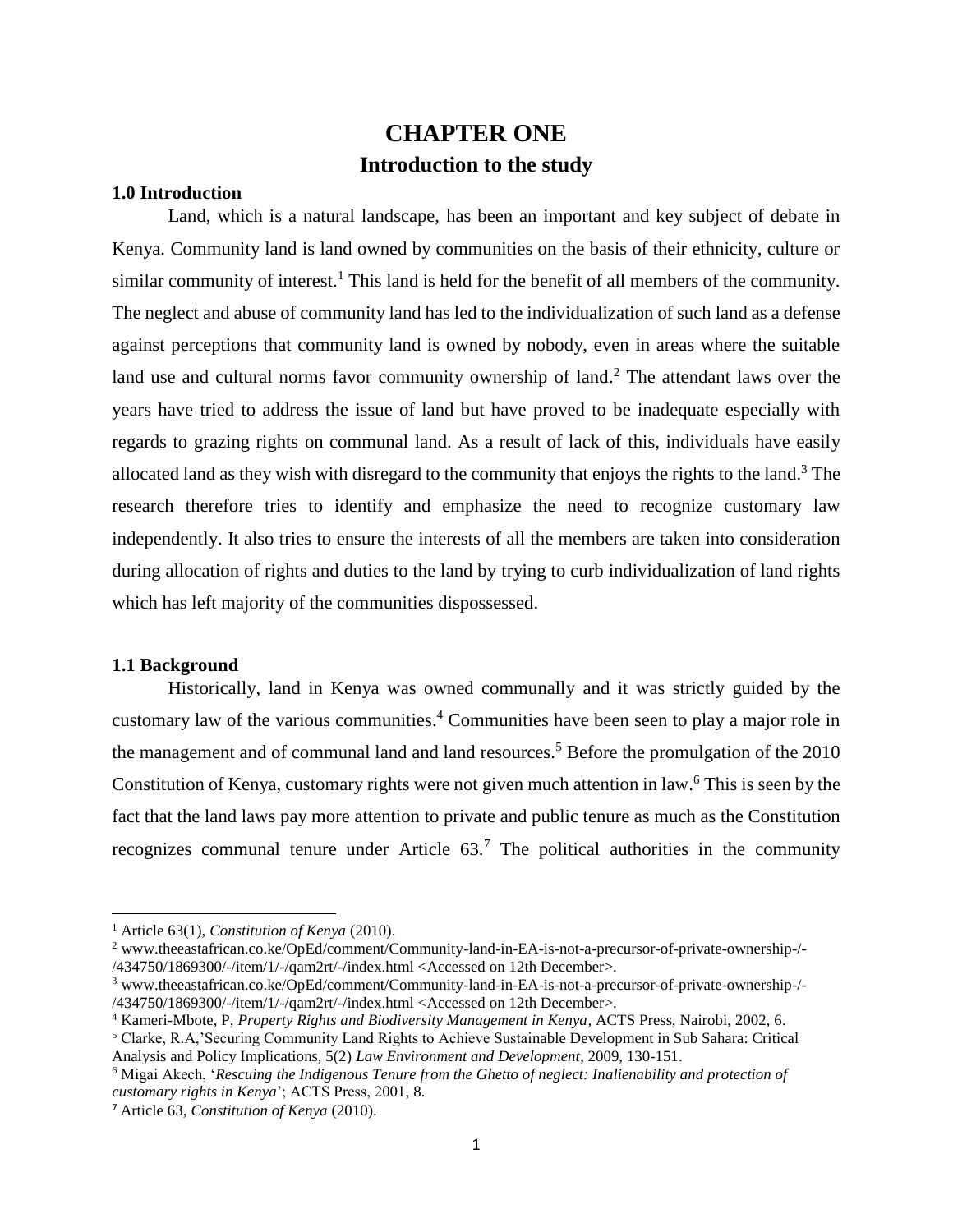exercised control rights over the land which was referred to as the commons.<sup>8</sup> This identified the existence of organized land and resources available exclusively to specific communities, or families operating as corporate entities.

The coming of the colonialists saw the introduction of formal systems of land ownership. The British settlers took advantage of the nomadic nature of most African communities as a basis of claiming that Africans did not own any particular property and were completely unaware of the idea of property ownership. Land was alienated from customary systems, for the use of white settlers, who relied on African labour. Africans were restricted to "native reserves" which formed the basis of ethnically-defined administrative units, which are the results of today's districts and locations.<sup>9</sup> Every ethnic group in Kenya experienced land losses, though some communities lost more than others. For example, in 1904 the Maasai were moved from their preferred grazing grounds in the central Rift Valley, to two 'reserves', and then in 1911 one of these reserves was again moved, against the wishes of the pastoralists.<sup>10</sup>

The many problems faced by the native communities in the reserves led to the formulation of the Swynnerton Plan by the colonial government.<sup>11</sup> The plan recommended tenure reforms where African farmers would be provided with, in the first instance, the consolidation of different holdings or the enclosure of communal lands. More generally, within areas held under 'common property' tenure systems, adjudication of customary land, and group-ranch legislation for example in Maasai areas; led to the individualization and sale of plots. 12

The aspect of individualization of land was further introduced through the registration of the titles held by individual Africans. The East African Royal Commission of 1953-1955 concluded that individualization of land ownership should be a main policy.<sup>13</sup> However, such ownership should not be confined to individuals only but to extended groups such as customary associations and cooperatives of Africans.<sup>14</sup>The registration of titles was effected by the Native Lands Registration Ordinance of 1959, which introduced a registration system based on the

<sup>8</sup> HWO Okoth Ogendo, '*The Tragic African Commons: A Century of Expropriation Suppression and Subversion'*, 2002,8.

<sup>&</sup>lt;sup>9</sup> Judi W, Chris H and Elvin N, 'Land Tenure and Violent Conflict In Kenya', (2008), 12.

<sup>&</sup>lt;sup>10</sup> Hughes and Lotte. 'Rough Time in Paradise: Claims, Blames and Memory Making Around Some Protected Areas in Kenya" in Conservation and Society, 5 (3), (2007),7-9.

<sup>11</sup>R.J.M Swynnerton, 'A Plan to Intensify the Development of African Agriculture in Kenya', (1955), 14.

<sup>&</sup>lt;sup>12</sup> Judi W, Chris H and Elvin N, 'Land Tenure and Violent Conflict In Kenya', (2008),13.

<sup>13</sup> *Report of East Africa Royal Commission*, 351, (1953-1955).

<sup>14</sup> *Report of East Africa Royal Commission*, 351, (1953-1955).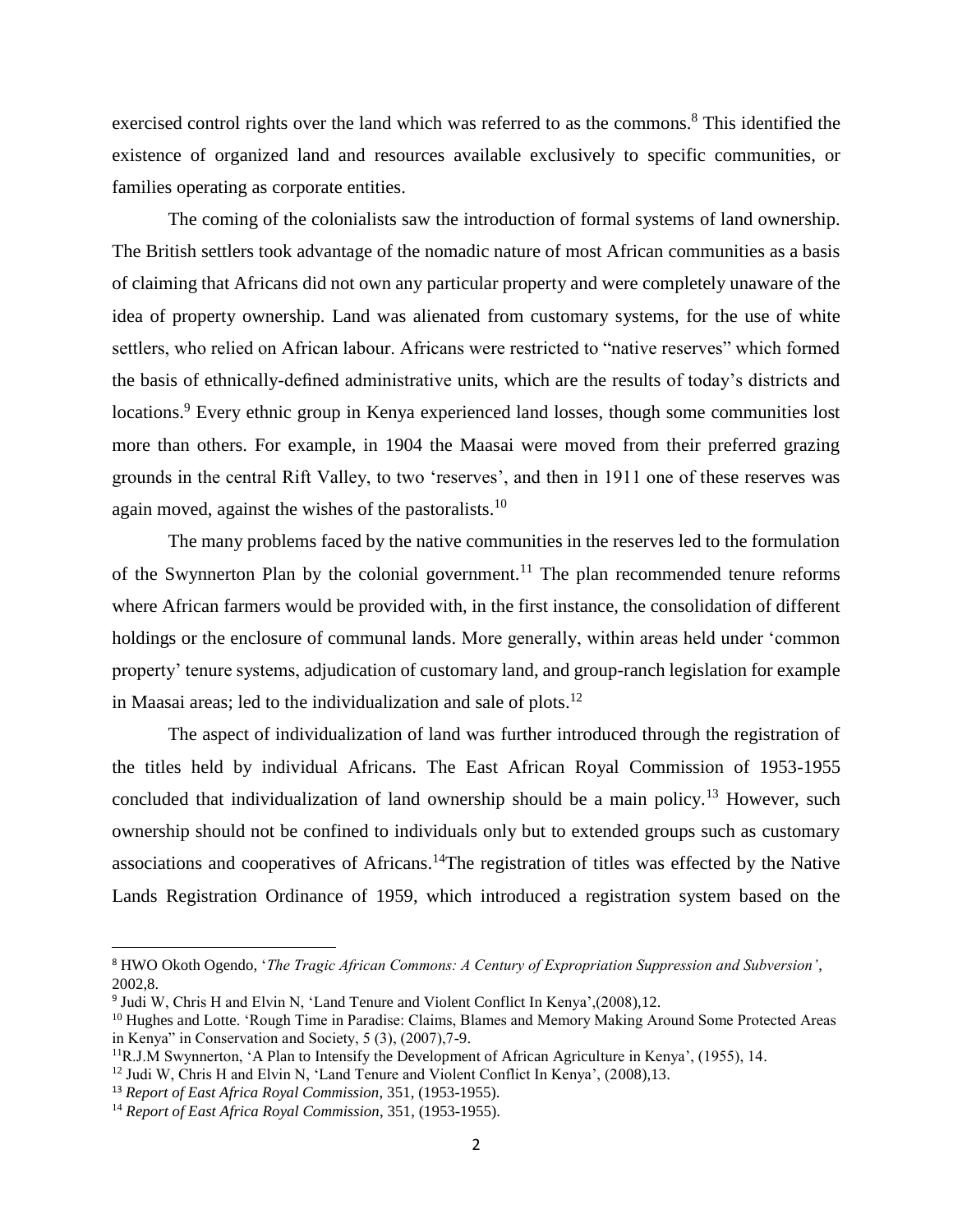English model where all rights and interests which were in existence under customary law were extinguished which led to the subjugation of customary tenure systems.<sup>15</sup>

It became more evident that in instances where the state or the individuals take over ownership of the land access for the communities previously inhabiting, the land was curtailed. The enactment of the Trust Lands Act<sup>16</sup> led to the creation of a trusteeship system where the former native reserve areas were now vested on the County Councils established and this Act regulated the manner in which these lands were to be held and administered.<sup>17</sup>However, county councils, which are the trustees of Trust Land, have many cases disposed of trust land irregularly and illegally. Further, in the case of pastoral communities, the group representatives entrusted with the management of that land have in many cases disposed of group land without consulting the other members of their groups.<sup>18</sup> Groups of persons holding land had their rights catered for under the Land (Group Representatives)  $Act^{19}$  and this for the first time led to the catering of the rights of groups holding land which included ethnic communities. This system was later to experience challenges of dispossession of the group members by those who represented them who converted the land into private land without the knowledge of the group members.<sup>20</sup>

The National Land Policy defines community as a group of users of land which may, but not be a clan or ethnic community. It has also identified a few issues that have arisen such as; the fact that the process of individualization of tenure has undermined traditional resource management institutions and ignored customary land rights not deemed to amount to ownership.<sup>21</sup> Another challenge facing community land rights is negative ethnicity that has challenged national integration, sustainable and optimal land use.<sup>22</sup> This is evident from the 2007 post-election violence, where most of the effects were seen thorough most of the communities that were left landless. It further gives recommendations on securing community land under section 66 of the same.

 $\overline{a}$ 

<sup>15</sup> Smith Otieno, 'Community Land Rights In Kenya', (2013),6.

<sup>16</sup>Section 14, *Trust Lands Act*, (Cap 288, 2010) Repealed.

<sup>17</sup> Smith Otieno, 'Community Land Rights In Kenya', (2013),7.

<sup>18</sup> Section 65, *Sessional Paper No. 3 of 2009 on National Land Policy*, (2009).

<sup>19</sup> *Land Group Representatives Act*, (Cap 287,1968 )Repealed.

<sup>20</sup> Smith Otieno, 'Community Land Rights In Kenya', (2013),7.

<sup>21</sup>Section 64, *Sessional Paper No. 3 of 2009 on National Land Policy*, (2009).

<sup>22</sup> Patricia K, Collins O, Celestine M, Muirigi K, '*Ours by Right: Law Polictics and Realities of Community Property in Kenya*', 2013, 31.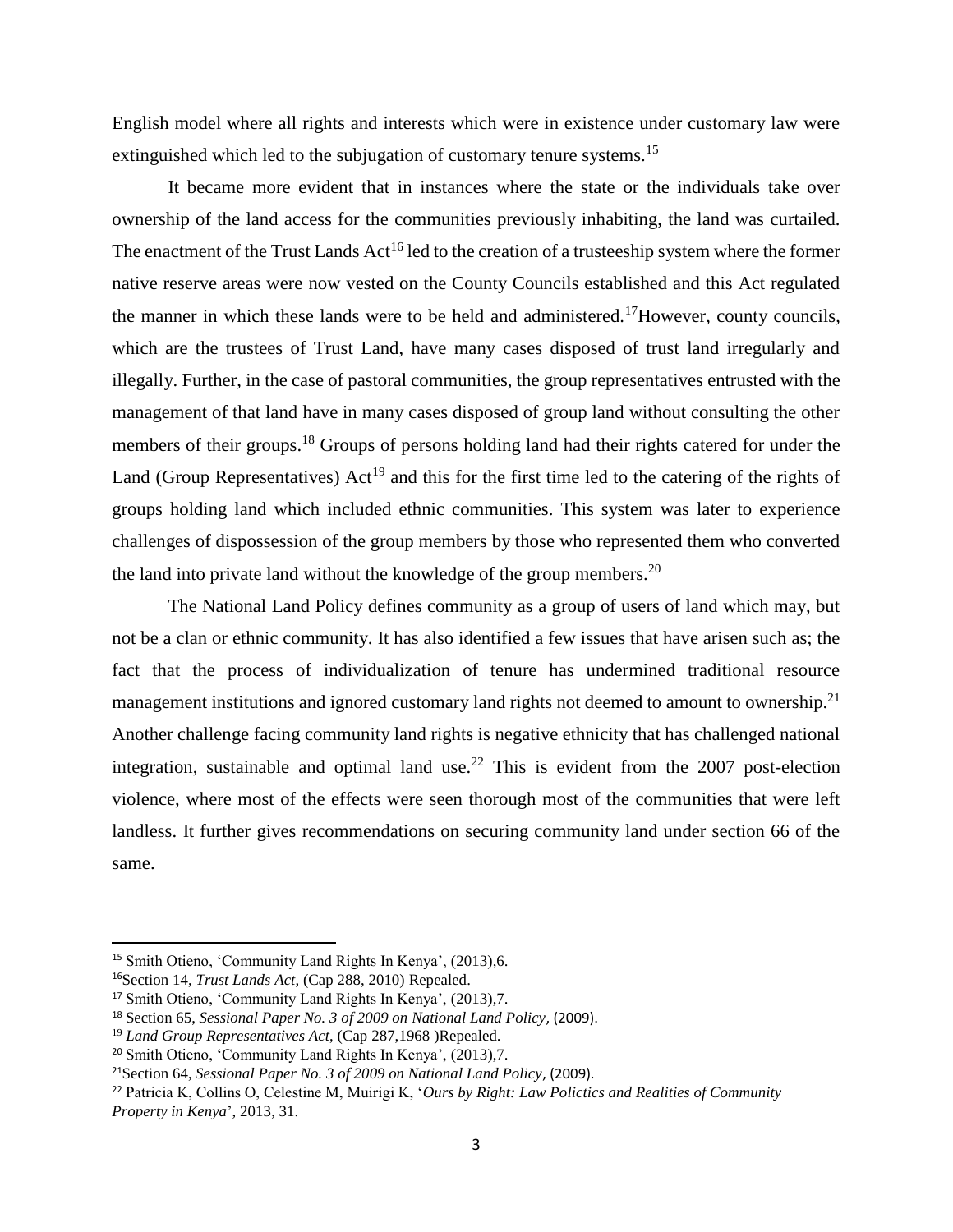The delay of the enactment of the drafted Community Land Bill can also be said to contribute to the ignorance of community land rights. The Community Land Bill 2015, being not just an ordinary land legislation is said to govern most of the country's land.<sup>23</sup> It addresses the rights of communities in accessing community land rights and seeks to unfold the transition following the last elections in 2007-2008 which led to cases of corruption by the former county councils in dealing with trust lands during the period of change over to county governments. However, this bill was finally enacted as the Community Land Act of 2016.

Various case studies have shown the degradation of community land rights as follows for example; in the Tana River delta, the issue of land ownership and access has a complicated history to the extent that historical injustices in this region have a special emphasis in the National Land Policy. In this regard, a very large number of people in this region are squatters on their own ancestral land having no legal ownership rights over the land on which they live and derive their livelihood.<sup>24</sup> Research shows that from the 1960s the government sought to assist the communities by giving them land to own communally as group ranches. This was a nationwide effort and not just in the coastal region. Several group ranches were formed in the Tana delta and they formed limited companies to manage the ranches on behalf of the communities. The group ranch members then contributed money and took loans to undertake cattle ranching and other projects. Unfortunately due to various reasons including poor management and droughts, such as the one in 1984, most of the group ranches lost their livestock and were no longer profitable. However, over time, group ranch members were allocated land within the ranches to cultivate food crops for subsistence. These allotments did not have any legal documents to support ownership and therefore posed a problem.<sup>25</sup>

In the case of ranches such as the Wachu ranch, a group ranch decided to lease out its land to an investor where their intention was that they will be allowed by neighboring ranches to graze their livestock in those ranches. Once the ranches are leased for commercial crop production they were fenced off. Not only did group ranch members not access this land for grazing, other group ranches will no longer have access to this land as well. Unfortunately, the group ranches are not

l

<sup>23</sup> [www.businessdailyafrica.com/Opinion-and-Analysis/Why-community-land-law-delay-is-worrying/-](http://www.businessdailyafrica.com/Opinion-and-Analysis/Why-community-land-law-delay-is-worrying/-539548/2743288/-/rbrn1nz/-/index.html) [539548/2743288/-/rbrn1nz/-/index.html](http://www.businessdailyafrica.com/Opinion-and-Analysis/Why-community-land-law-delay-is-worrying/-539548/2743288/-/rbrn1nz/-/index.html) < Accessed on 12th December>.

<sup>&</sup>lt;sup>24</sup>Pauline Makutsa, 'Land Grab in Kenya: Implications for Small-holder Farmers', A publication of the Eastern Africa Farmers' Federation, 22.

<sup>25</sup> Pauline Makutsa, 'Land Grab in Kenya: Implications for Small-holder Farmers', A publication of the Eastern Africa Farmers' Federation, 24.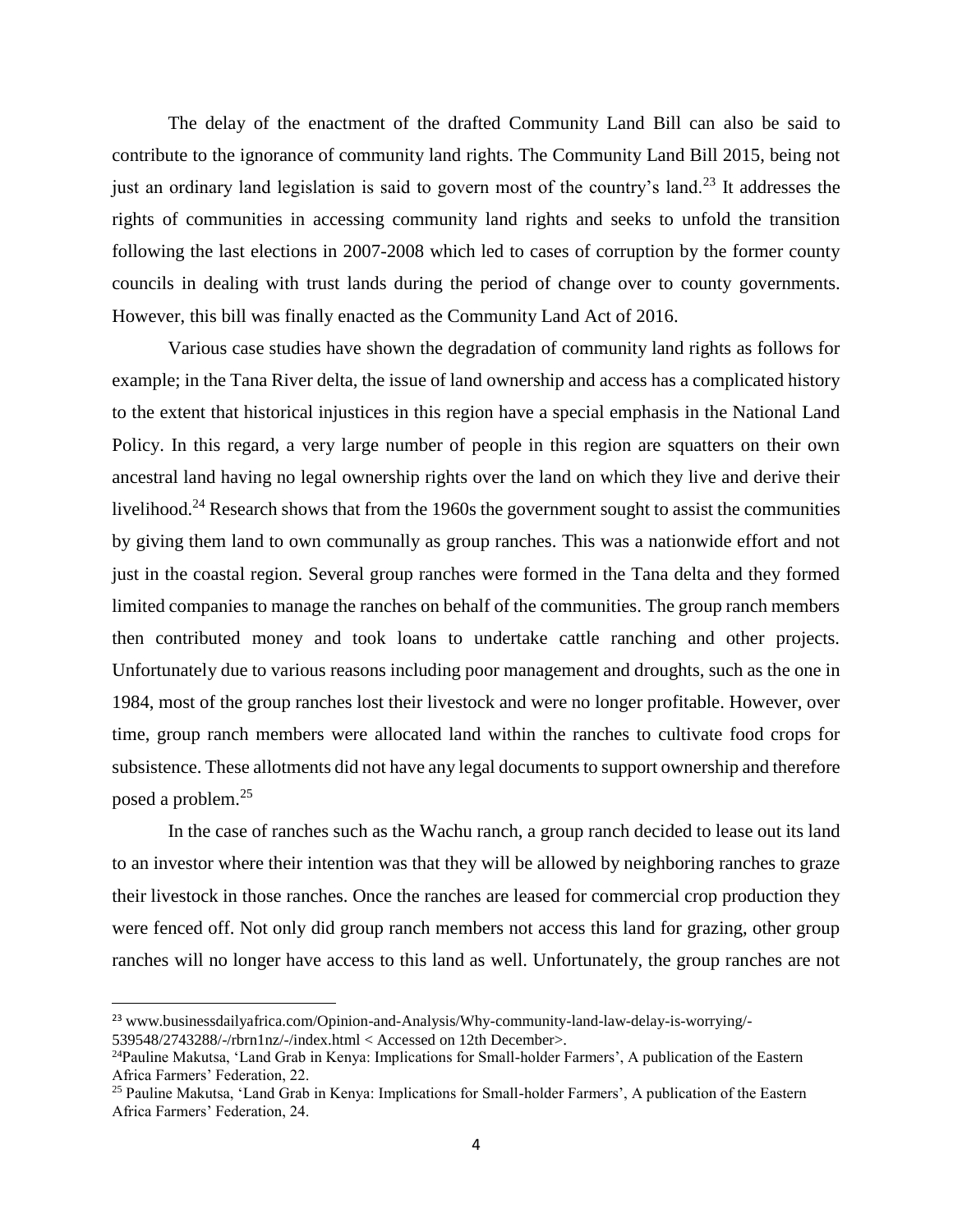talking to each other and agreeing on how they will share unleased land. In the not so distant future, conflicts over land, pasture and water will become severe in the delta as more group ranches lease out the land and it gets fenced off. The issue of where these people are going to be settled is not being looked into adequately as seen in the case study.<sup>26</sup>

This policy neglect is traceable to 1965 in Republic of Kenya, Sessional Paper Number 10, On African Socialism and its Application to National Development in Kenya.<sup>27</sup> The misuse of this interpretation of rules therefore led to landlessness of many members of the community because of those who took advantage. Later on, the establishment of group ranches saved various communities such as the pastoralists who sought for grazing land.

Group ranches have not worked well because the legal framework has not been efficient and has neither paid much attention to this type of land tenure. Furthermore, the National land policy continues to advocate for individual land rights. Some of the challenges presented under the individualization of communal tenure are that first, the parameters for determining communal land tenure are too general. Community land is not only based on ethnicity but also similar community of interest as stated in Article  $63^{28}$  of the Constitution of Kenya. The broad descriptions of what community land consists of gives a wide discretion to misinterpretations that may cause injustices amongst the members of the community.

#### <span id="page-14-0"></span>**1.2 Statement of the problem**

Community land should benefit all the members of the community. However, over the years, the recognition and protection of community land rights has been a contentious issue. The attendant laws have tried to address this issue but have proved to be inadequate in solving disputes. As a result, the problem is seen where individuals have continuously allocated land to themselves while disregarding the other community members who should also enjoy the rights to the land. It is quite evident that, codification of law does not necessarily help in recognition of community tenure because customary laws by their nature change with the socio-economic factors and hence should be allowed to exist on their own. In order to solve these disputes of landless communities there must be faithful implementation of land policies which will need monitoring and must be

<sup>26</sup> Pauline Makutsa, 'Land Grab in Kenya: Implications for Small-holder Farmers', A publication of the Eastern Africa Farmers' Federation, 26.

<sup>&</sup>lt;sup>27</sup> Collins Odote, 'The Dawn of Uhuru? Constitutional Recognition of Communal Land Rights', Vol.17, 2013,89.

<sup>&</sup>lt;sup>28</sup> Article 63(1), Constitution of Kenya, (2010).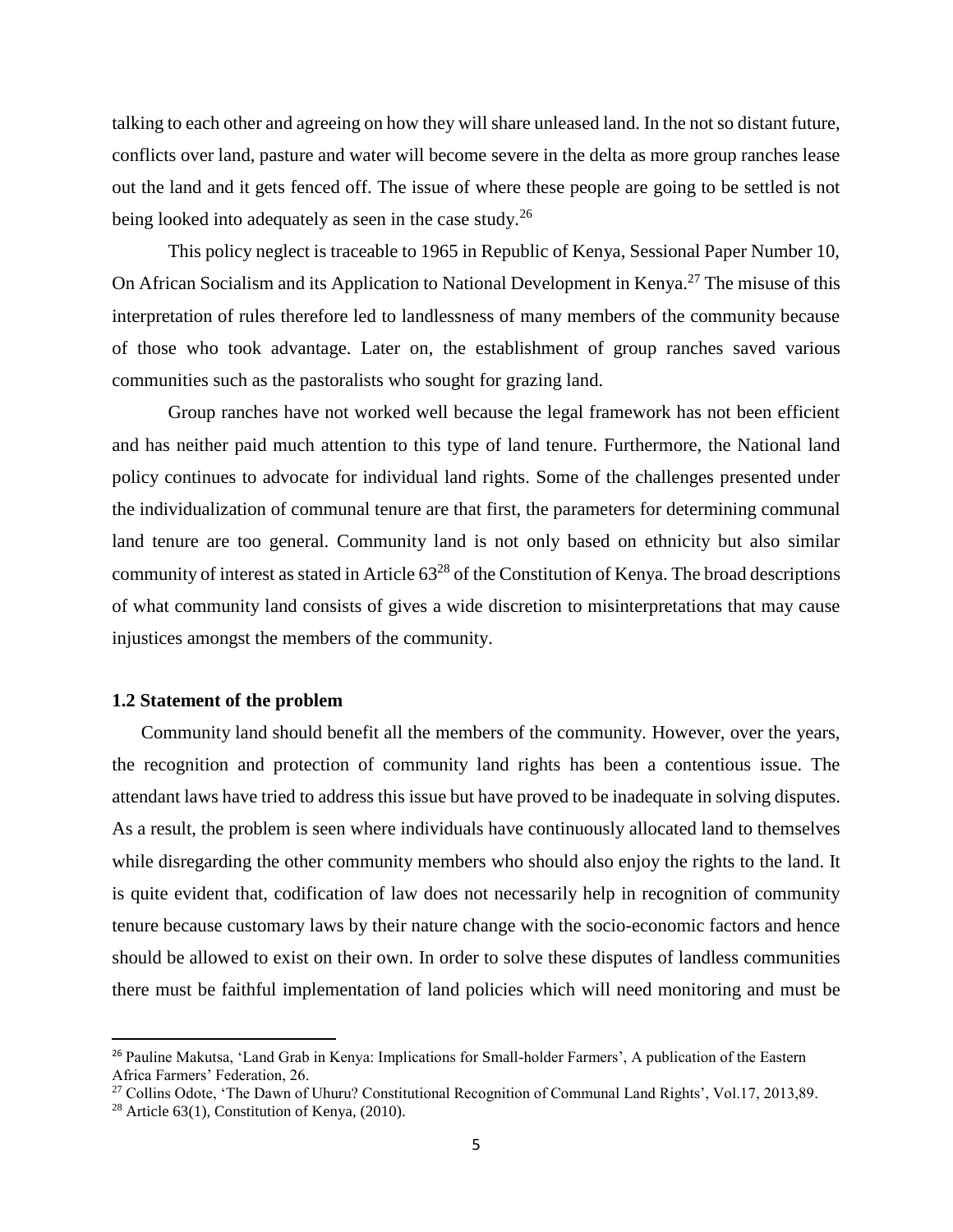undertaken with community participation.<sup>29</sup> This is together with the independent recognition of the nature of customary laws of each community.

#### <span id="page-15-0"></span>**1.3 Research Objectives**

The research will attempt to study the following research objectives;

- 1. The appropriateness of the current land laws in protecting community land rights.
- 2. Establish the challenges and assess the recognition of customary rights.
- 3. What recommendations can be suggested in the current legal regime to curb the problem; including how to solve non-recognition of customary law (comparative analysis).

#### <span id="page-15-1"></span>**1.4 Hypothesis**

1) The current land laws do not adequately secure community land rights and recognize customary law independently as they do to other forms of tenure hence the continuous individualization of community rights.

### <span id="page-15-2"></span>**1.5 Literature Review**

This research employs a thematic approach in conducting literature review. It entails the acknowledgement of the various authors who have similarly addressed the issue. The unravelling of the causes of individualization of community land has been broken down from various research angles as follows;

### *a) Meaning of property and Community land rights*

A community, as it has been said in the Constitution of Kenya  $2010<sup>30</sup>$ , shall be identified on the basis of ethnicity, culture or similar community of interest. Communal land tenure systems in this context is used to define the form of land ownership practiced by the various African communities guided by customary law and which has evolved over time adopting new characteristics. In an article by Smith Otieno, communal forms of land ownership is in most cases guided by the customary law of the various communities holding where these customary laws and

l

<sup>&</sup>lt;sup>29</sup> Collins Odote, 'The Dawn of Uhuru? Constitutional Recognition of Communal Land Rights', Vol.17, 100, 2013.

<sup>30</sup> Article 63(1), *Constitution of Kenya*, (2010).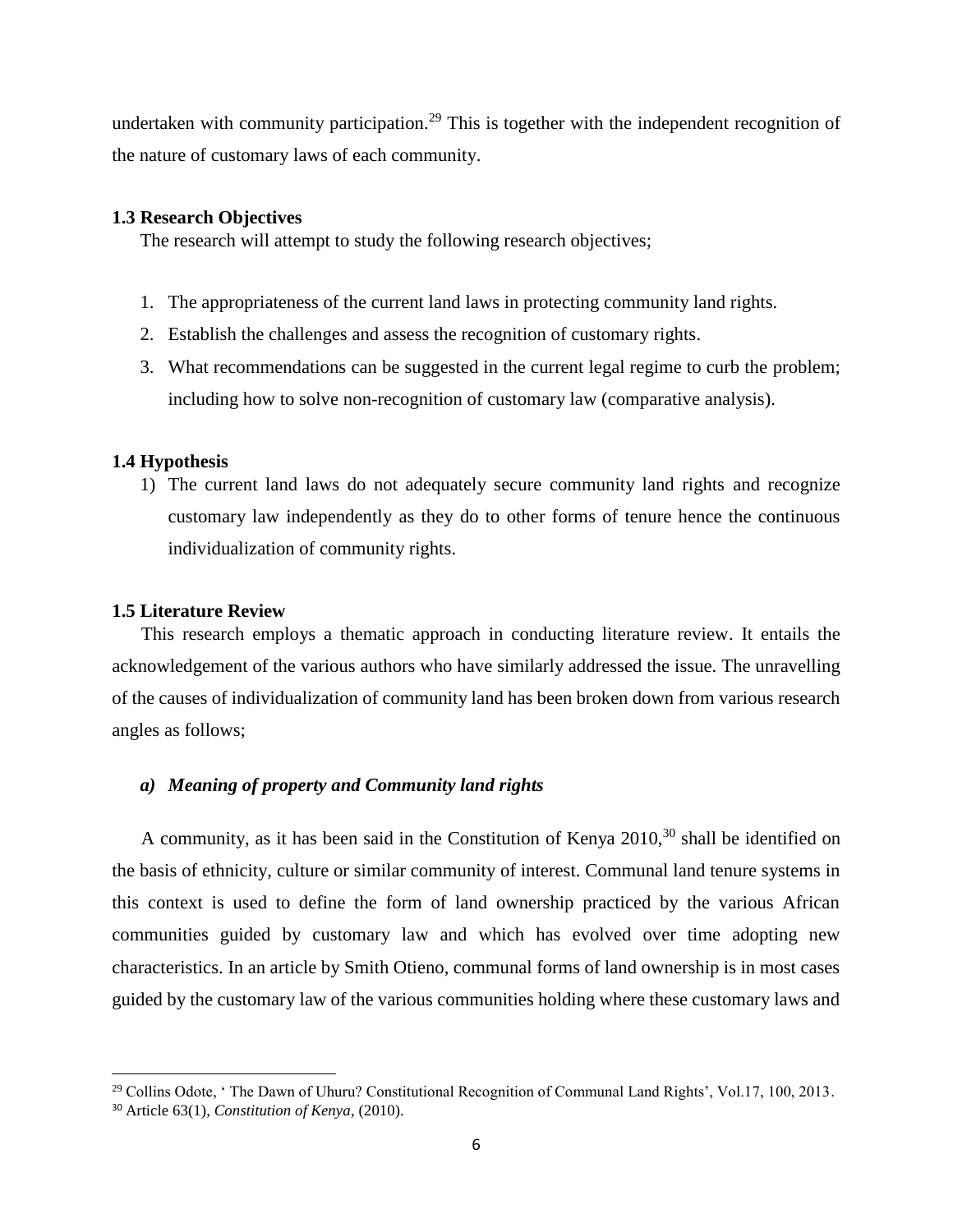practices vary from community to community.<sup>31</sup> Customary land-holding systems are the forms of land holding practices which are in most cases unwritten and practiced by the various communities under the scope of customary law.<sup>32</sup> He further states that the processes of adjudication, consolidation and registration of community land are not applied and thus land ownership operates in an informal context.

Clarke R.A, defines communal tenure as tenure which is a social institution in which relationships between individuals and groups govern rights, rules and values related to land use.<sup>33</sup>Celestine Nyamu also defines community land rights as a social system that takes shape according to the cultural context in which it is rooted.<sup>34</sup>

However my study tries to address the need for recognition of a social system and group of different culture where their community land rights are recognized formally under the processes of adjudication, consolidation and registration of community land.

### *b) Nature and classification of community land rights*

Bentsi-Enchill, states that interests in land tend to vary with the type of land.<sup>35</sup> Customary law and its attendant rights were treated as inferior to the newly formalized rights under English law.<sup>36</sup>Professor Kameri also brings out the aspect of community and land rights and their role in society. She states that legal institutions for the protection of property rights need to recognize and protect the rights of local communities.<sup>37</sup>Okoth Ogendo describes the nature of community land rights which he refers to as commons. Commons in this case refers to, ontologically organized land and associated resources available exclusively to specific communities, lineages or families

l

<sup>&</sup>lt;sup>31</sup> Smith Otieno, 'Community Land Rights In Kenya', (2013),2.

<sup>&</sup>lt;sup>32</sup> Duncan M, 'Which way for the country': Special newspaper for the conference on the community land law, 2013,3.

<sup>&</sup>lt;sup>33</sup> Clarke, R.A, 'Securing Community Land Rights to Achieve Sustainable Development in Sub Sahara: Critical Analysis and Policy Implications, 5(2) Law Environment and Development, 2009,130-151.

<sup>34</sup> Celestine Nyamu-Musembi, '*Breathing Life into Dead Theories about Property Rights: De Soto and Land Relations in Rural Africa*, 'Working paper 272, 2006,11.

<sup>35</sup> Bentsi-Enchill K, 'Do African Systems of Land Tenure Require a Special Terminology?' Journal of African Law, Vol. 9, No. 2, 1965,131.

<sup>36</sup> Celestine Nyamu-Musembi, '*Breathing Life into Dead Theories about Property Rights: De Soto and Land Relations in Rural Africa*, 'Working paper 272, 2006,10.

<sup>37</sup> Kameri-Mbote P, '*Property Rights and Biodiversity Management in Kenya*', ACTS Press, Nairobi, 2002,12.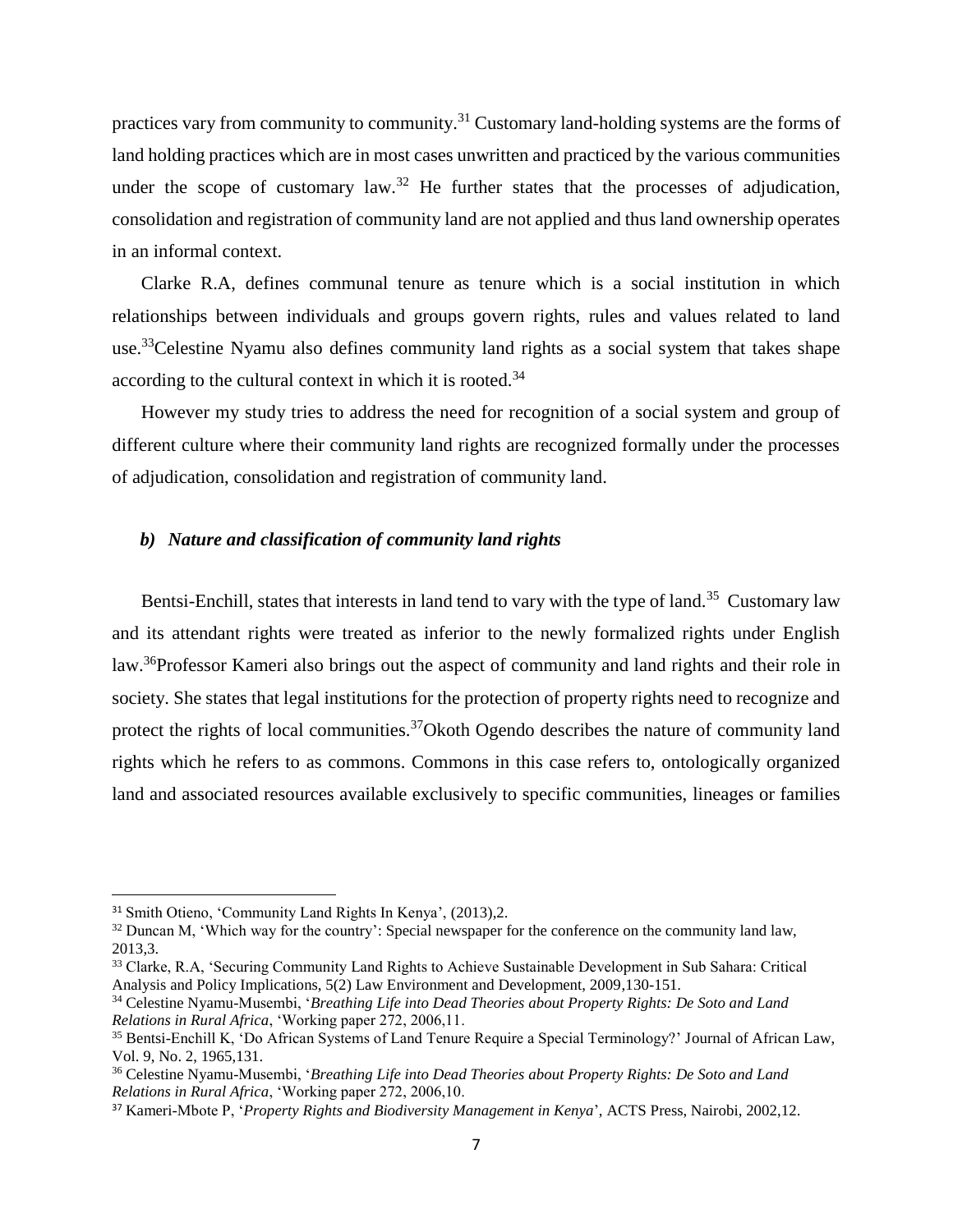operating as corporate entities.<sup>38</sup>He further explains that Africans commons, as a proprietary system, nonetheless survived. The commons survived mainly because the expectation that they would disintegrate and dissolve by reason by internal contradictions, presumed social and cultural anachronism, and inability to resist the impact of modernizing Western values did not materialize.<sup>39</sup> At the structural level, the commons were managed and protected by a social hierarchy organized in the form of an inverted pyramid with the tip representing the family, the middle the clan and lineage, and the base the community. At the normative level, access to the resources of the commons was open to individuals who qualify on the basis of socially-defined membership in the levels described above.

Migai Akech also describes that indigenous tenure cannot be alienated and advocates for the protection of customary rights in Kenya.<sup>40</sup> Kameri Mbote, Collins Odote, Celestine Musembi and Murigi K, state that colonialism did not only impose alien tenure relations in Kenya, but it also introduced, conceptual and sociological confusion in traditional tenure systems and as a result, African tenure systems have suffered.<sup>41</sup> My study will focus more on whether the nature of this community land rights have a legal basis for their protection.

#### c) *Effects of individualization of land tenure*;

 $\overline{\phantom{a}}$ 

Land tenure as seen generally in various article and books, has been individualized into private ownership. In article by Celestine Musembi, he criticizes De Soto's theory of the advantages and importance of individualization of land. He states that, formal property rights cannot take all the credit because they were originally indigenous.<sup>42</sup> This analysis show that customary rights should be formally recognized as they existed indigenously. In an article presented on the Conference on community land, Duncan M states that without the law, individuals will easy access and allocate

<sup>38</sup> HWO Okoth Ogendo, '*The Tragic African Commons: A Century of Expropriation Suppression and Subversion*', 2002,1.

<sup>39</sup> HWO Okoth Ogendo, '*The Tragic African Commons: A Century of Expropriation Suppression and Subversion'*, 2002,1 .

<sup>40</sup> Migai Akech, '*Rescuing the Indigenous Tenure from the Ghetto of neglect: Inalienability and protection of customary rights in Kenya'*; ACTS Press, 2001,6.

<sup>41</sup> Patricia K, Collins O, Celestine M, Muirigi K, '*Ours by Right: Law Politics and Realities of Community Property in Kenya*', 2013,10.

<sup>42</sup> Celestine Nyamu-Musembi, '*Breathing Life into Dead Theories about Property Rights: De Soto and Land Relations in Rural Africa*, 'Working paper 272, 2006,10.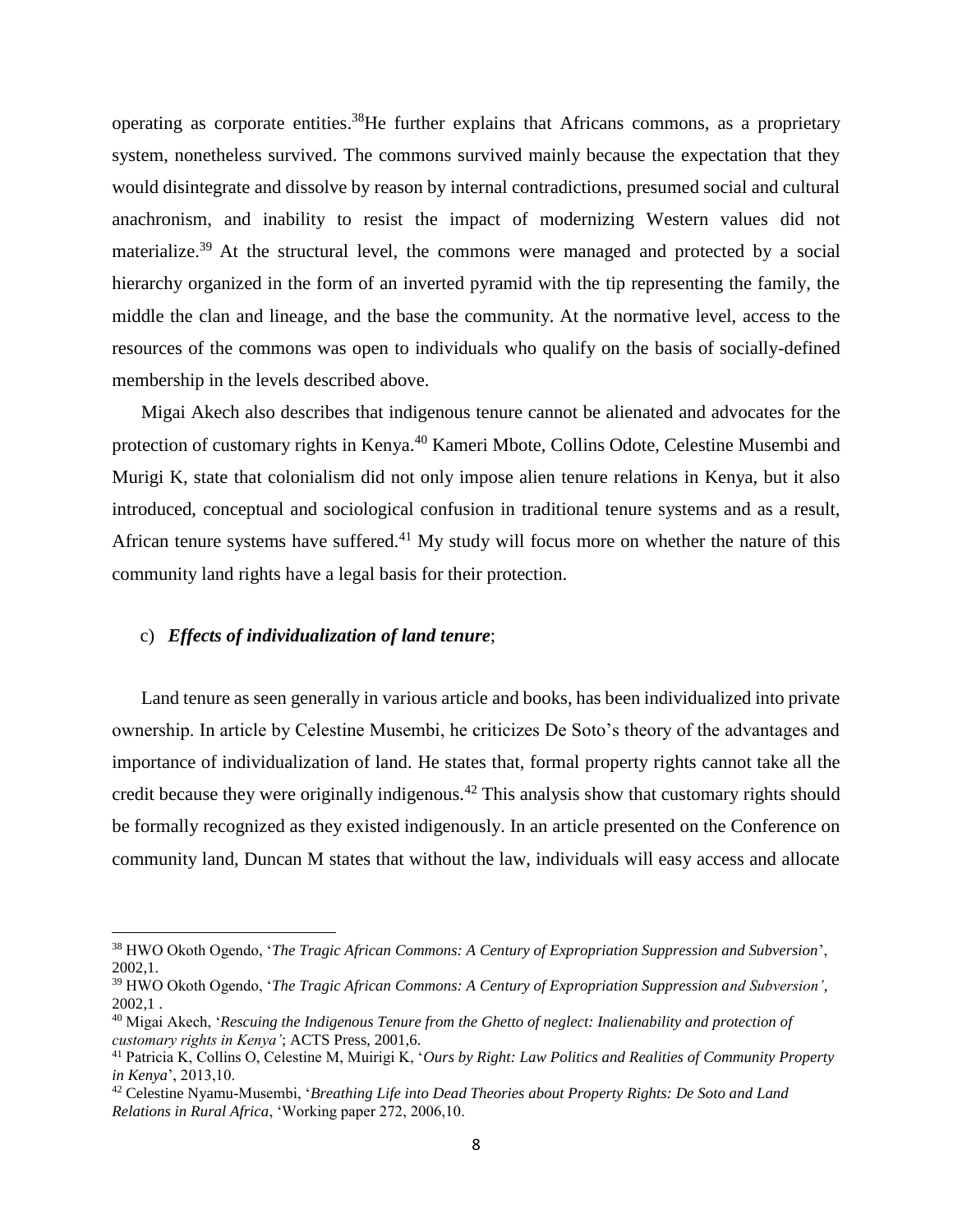land as they wish in disregard to the community that enjoys the rights to the land in question.<sup>43</sup> He tries to show the effects of not securing community land rights that leads to individual allocation of the land rights. From report done on analysis on group ranches, Pauline Makutsa analyses the fact that a very large number of people in the Tana River delta are squatters on their own ancestral land having no legal ownership rights over land on which they live and derive their livelihood.<sup>44</sup>

Judi W, Chris H and Elvin N, state that more generally, within areas held under 'common property' tenure systems, adjudication of customary land, and group-ranch legislation for example in Maasai areas, led to the individualization.<sup>45</sup> My study will focus more how communal tenure can be made accessible to all the members of a community especially with regard to pastoralists and group ranches.

#### *d) Securing of community land rights*

 $\overline{\phantom{a}}$ 

Land tenure, has long remained a controversial, politically charged and potentially destabilizing issue. The land laws have been heavily criticized as to their failure to achieve security on community tenure as will be seen and supported in the study. In order to increase security of tenure in an African context for example Kenya, a sociopolitical process must be included of which formal law is just one aspect. Clarke A. R recognizes the importance of securing community land rights. He states that, securing communal rights of access and usage is therefore crucial to the effectiveness of any scheme which empowers communities to manage communal land.<sup>46</sup> This article focuses on how to achieve sustainable management of the 'commons', areas that comprise common pool resources.

Pauline Makutsa also states that government needs to secure the land rights of all communities especially where land is held communally either as groups or by government institutions such as county and municipal councils.<sup>47</sup> Claims for the re-turn of land and compensation for injustices

<sup>43</sup> Duncan M, 'Which way for the country': Special newspaper for the conference on the community land law, 2013,3.

<sup>44</sup> Pauline Makutsa, 'Land Grab in Kenya: Implications for Small-holder Farmers', A publication of the Eastern Africa Farmers' Federation, 22.

<sup>45</sup> Judi W, Chris H and Elvin N, 'Land Tenure and Violent Conflict In Kenya', 2008,3.

<sup>46</sup> Clarke, R.A, 'Securing Community Land Rights to Achieve Sustainable Development in Sub Sahara: Critical Analysis and Policy Implications, 5(2) Law Environment and Development, 2009,132.

<sup>47</sup> Pauline Makutsa, 'Land Grab in Kenya: Implications for Small-holder Farmers', A publication of the Eastern Africa Farmers' Federation, 6.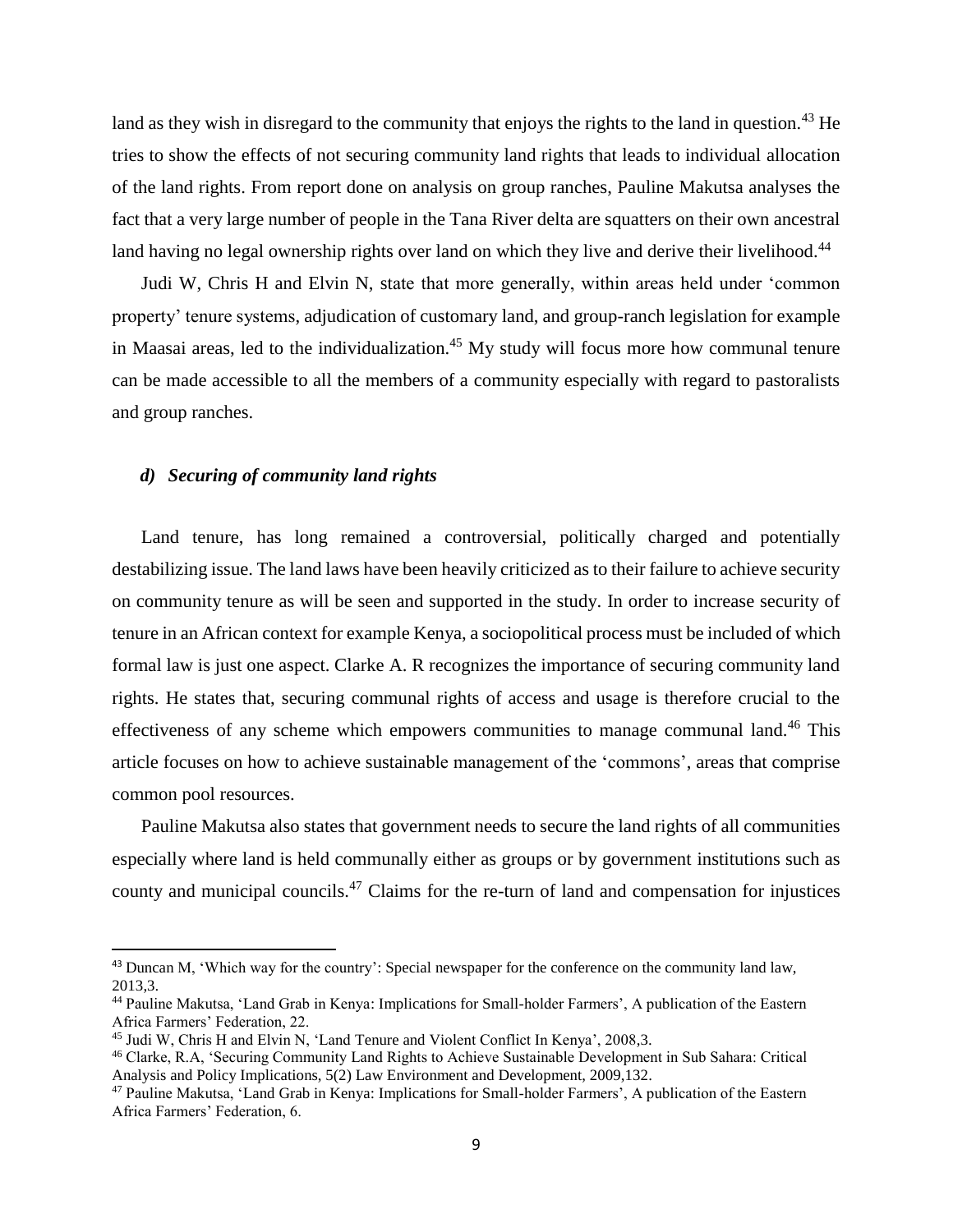has been the current trend because many communities have been displaced.<sup>48</sup> My research will be directed towards establishing ways of avoiding general prescriptions and be highly contextspecific. Strengthening of community-based land management authorities and community empowerment will also be an angle of research that differs from mentioned authors.

#### <span id="page-19-0"></span>**1.6 Theoretical Framework**

 $\overline{\phantom{a}}$ 

To begin with, the study employs the theory of African Commons as explained by Okoth Ogendo. This theory describes the commons as ontologically organized land and associated resources available exclusively to specific to specific communities, lineages or families operating as corporate entities.<sup>49</sup> He defines community land rights as organized in the form of an inverted pyramid with the tip representing the family, the middle the clan and lineage, and the base the community. This communal aspect by Okoth therefore tries to show that customary land tenure is important to the specific communities especially for those societies which recognise and depend on the associated resources.

Another theory that is used in the study is the theory of communalism.<sup>50</sup> Sandel and Taylor who are main proposers of the theory analyzed that, in relation to the close relation between the individual and the community, communitarianism is the social and political philosophy that emphasizes the importance of the community in the functioning of social and political life. The two proposers further posit that because individual identity is partly constituted by culture and social relations, there is no coherent way of formulating individual rights or interests in abstraction from social contexts. This therefore shows that indigenous community land rights cannot be ignored by the individualization of community land rights. Each member of the community has right to this land rights just like all the other members of community.

Thirdly, the occupation theory is be used to illustrate the importance of the observance of community rights. This theory gives a right a party who is the original or first occupant of property entitlement to dispose of the property as they wish.<sup>51</sup> The essence behind the occupation theory is that given that all material resources are given to mankind in common, such material resources

<sup>48</sup> Hughes and Lotte. 'Rough Time in Paradise: Claims, Blames and Memory Making Around Some Protected Areas in Kenya" in Conservation and Society, 5 (3), 2007,13.

<sup>49</sup> HWO Okoth Ogendo, 'The Tragic African Commons: A Century of Expropriation Suppression and Subversion', 2002, 3.

<sup>50</sup> M Sandel, C Taylor, 'Community and Culture: Political Liberalism; Communitarianism and Multiculturalism', 1983,6.

 $51$  [//prezi.com/mn0giayl9vtd/property-law-occupation-theory](https://prezi.com/mn0giayl9vtd/property-law-occupation-theory) < Accessed on 21<sup>st</sup> February 2017>.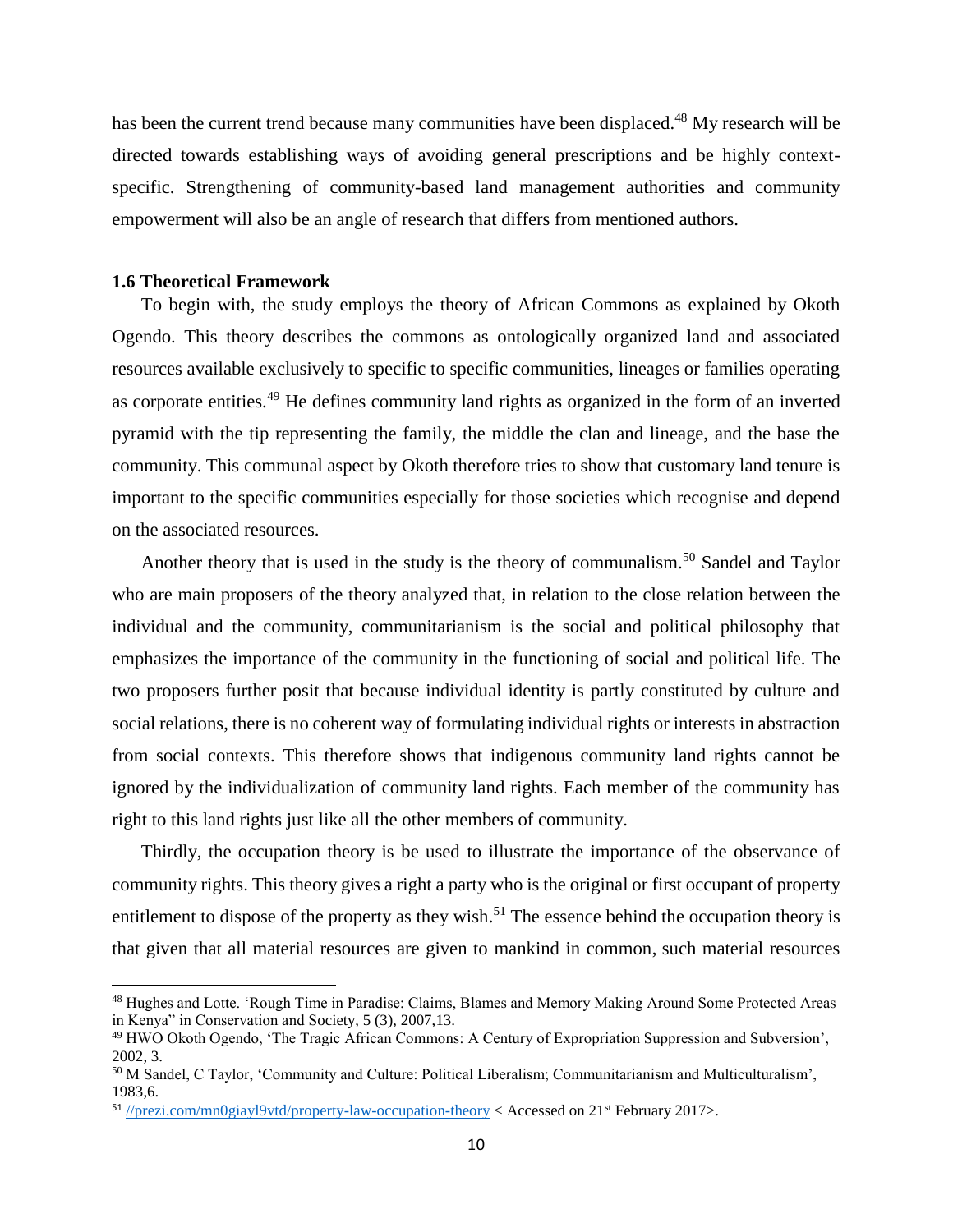become the private property of individuals. This therefore gives communities a basis to safeguard their rights to their ancestral land or land on which they have identified first as a group of persons.

#### <span id="page-20-0"></span>**1.7 Justification to the study**

The research is important as it addresses land issues where land is viewed as an important aspect of livelihood. The study therefore tries to establish whether the law recognizes and protects community land rights, how individualization of community land rights took place from the past to date, the steps that have been progressively taken to curb the problem facing pastoralists and group ranches and whether the current legal regime recognizes customary law sufficiently enough to curb the problem.

#### <span id="page-20-1"></span>**1.8 Methodology**

The research design is broadly desk research and hence largely qualitative. Both primary and secondary sources shall be used. Primary sources include the Constitution of Kenya, statute. They stated the legal framework to governing community land in Kenya that forms a critique in the study. Secondary sources such as books, journals, reports, working papers and online sources were also used.

A comparative study on South Africa is also necessary to relate and compare with how Kenya can try to curb the individualization of community rights and the flexibility it has on accessing community land rights. South Africa in itself has been trying to address historical injustices through demanding for restitution of land to those communities that were dispossessed.

### <span id="page-20-2"></span>**1.9 Chapter Breakdown Chapter 1: Introduction**

This chapter contains the introduction to the study, background, statement of the problem, research objectives, hypothesis, literature review, theoretical framework, justification, methodology, chapter break down and conclusion.

#### **Chapter 2: History of community land rights**

This chapter contains a description of the history of community land rights and their governance.

#### **Chapter 3: Comparative analysis with South Africa and Kenya**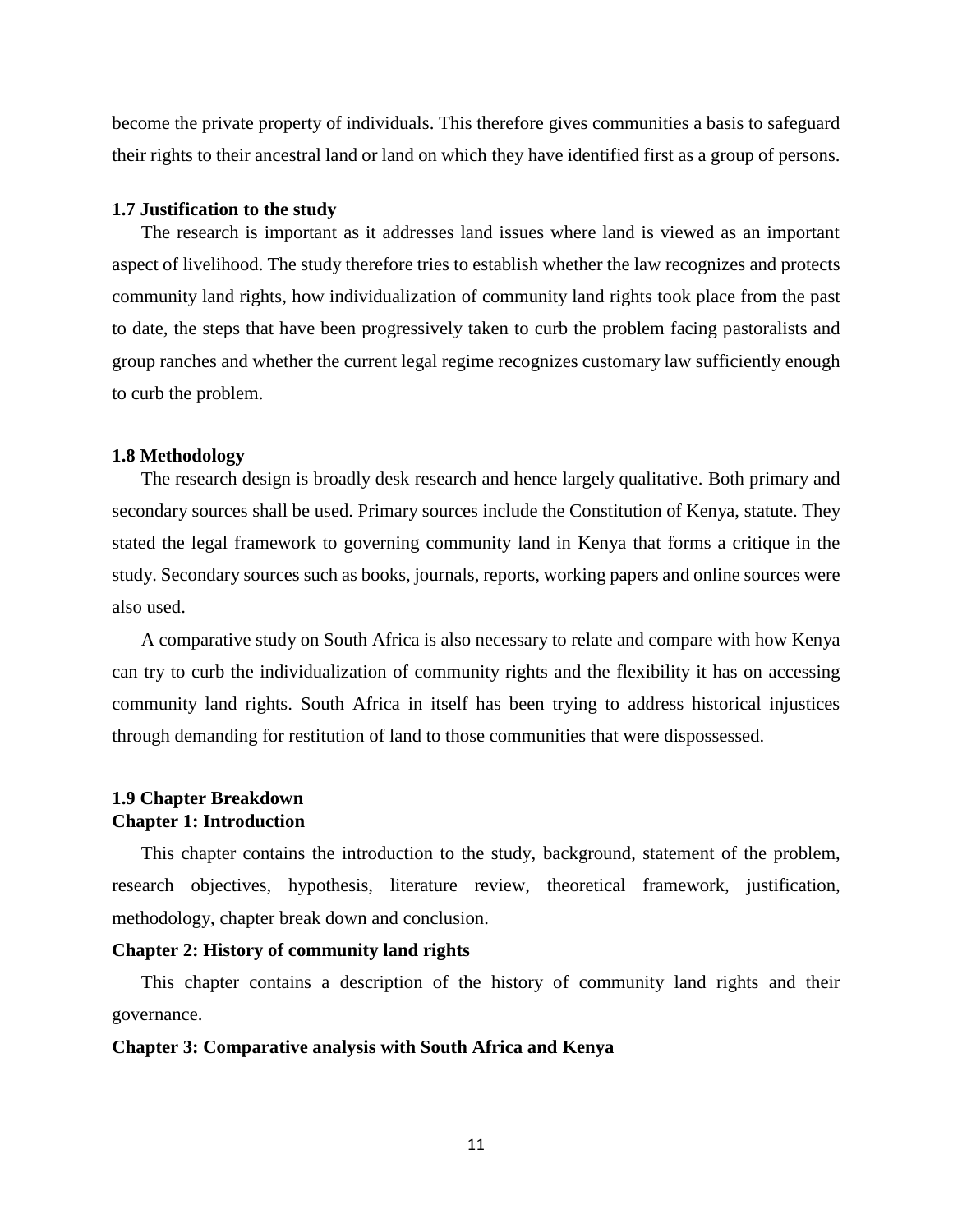This section involves the comparison of the laws in South Africa and Kenya with regards to community land rights.

## **Chapter 4: Lessons that Kenya can learn**

This section shows some of the lessons Kenya can learn from South Africa's community tenure regime.

### **Chapter 5: Conclusion and Recommendations**

This chapter concludes the research, by stating what it has achieved and recommendations given to curb the problem.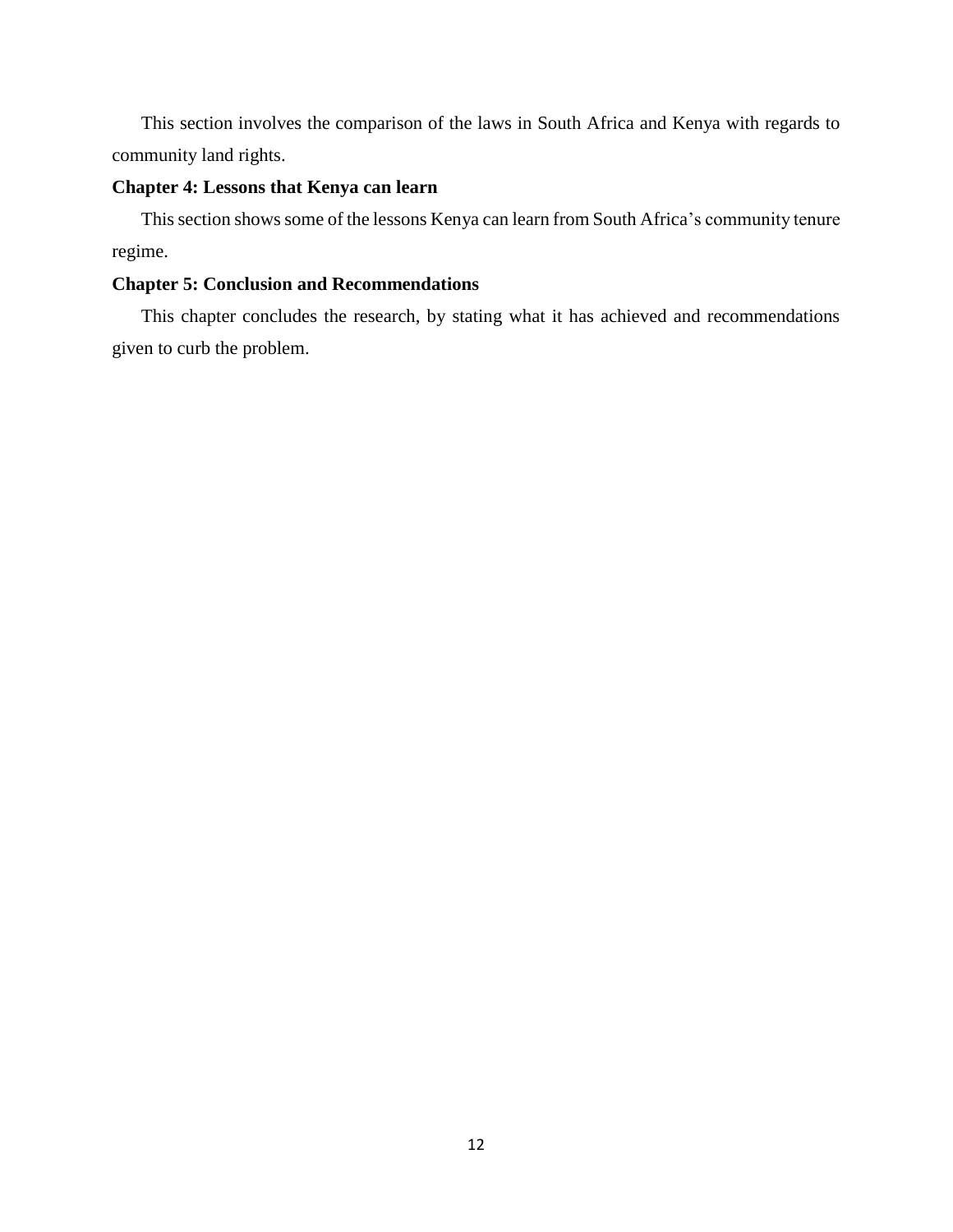## **CHAPTER TWO History of Community Land Rights in Kenya**

## <span id="page-22-2"></span><span id="page-22-1"></span><span id="page-22-0"></span>**2.1 Introduction**

 $\overline{\phantom{a}}$ 

The history of community land rights can be traced back from the traditional African system where land was owned communally by various communities.<sup>1</sup> Land was then governed under a formal system of land ownership when the colonialists came to Kenya as described in the course of this chapter. To understand the history of community land rights, it is key to note the fundamental characteristic of a community-based property rights.

### <span id="page-22-3"></span>**2.1 Historical era of community land**

Customary land law tenure system was largely obtained prior to the advent of colonialism in Kenya. Historically, land in Kenya was owned communally and it was strictly guided by the customary law of the various communities.<sup>2</sup> Access to land was a key aspect that gave property holding a positive feature to everyone in the community, and hence was referred to as the commons. The management and protection of such commons was in the form of a social hierarchy which was an example of an inverted pyramid; the tip representing the family; the middle, the clan and lineage; and finally the community.<sup>3</sup> The political authorities in the community, such as the traditional chiefs, exercised control rights over commons.<sup>4</sup> Over the years, communities have been seen to play a major role in management of communal land and land-based resources.<sup>5</sup> In this African setting, land was held as a trans-generational asset where at different levels of social organization, the management and use of the land was done in a specific manner.<sup>6</sup> This identified the existence of organized land and resources available exclusively to specific communities, or families operating as corporate entities.

<sup>1</sup> Kameri-Mbote, P, *Property Rights and Biodiversity Management in Kenya*, ACTS Press, Nairobi, 2002, 6.

<sup>2</sup> Kameri-Mbote, P, *Property Rights and Biodiversity Management in Kenya*, ACTS Press, Nairobi, 2002, 6.

<sup>3</sup> HWO Okoth Ogendo, '*The Tragic African Commons: A Century of Expropriation Suppression and Subversion'*, 2002, 8.

<sup>4</sup> HWO Okoth Ogendo, '*The Tragic African Commons: A Century of Expropriation Suppression and Subversion'*, 2002, 8.

<sup>5</sup> Clarke, R.A, 'Securing Community Land Rights to Achieve Sustainable Development in Sub Sahara: Critical Analysis and Policy Implications, 5(2) *Law Environment and Development*, 2009,130 -151.

<sup>6</sup> HWO Okoth Ogendo, '*The Tragic African Commons: A Century of Expropriation Suppression and Subversion'*, 2002, 3.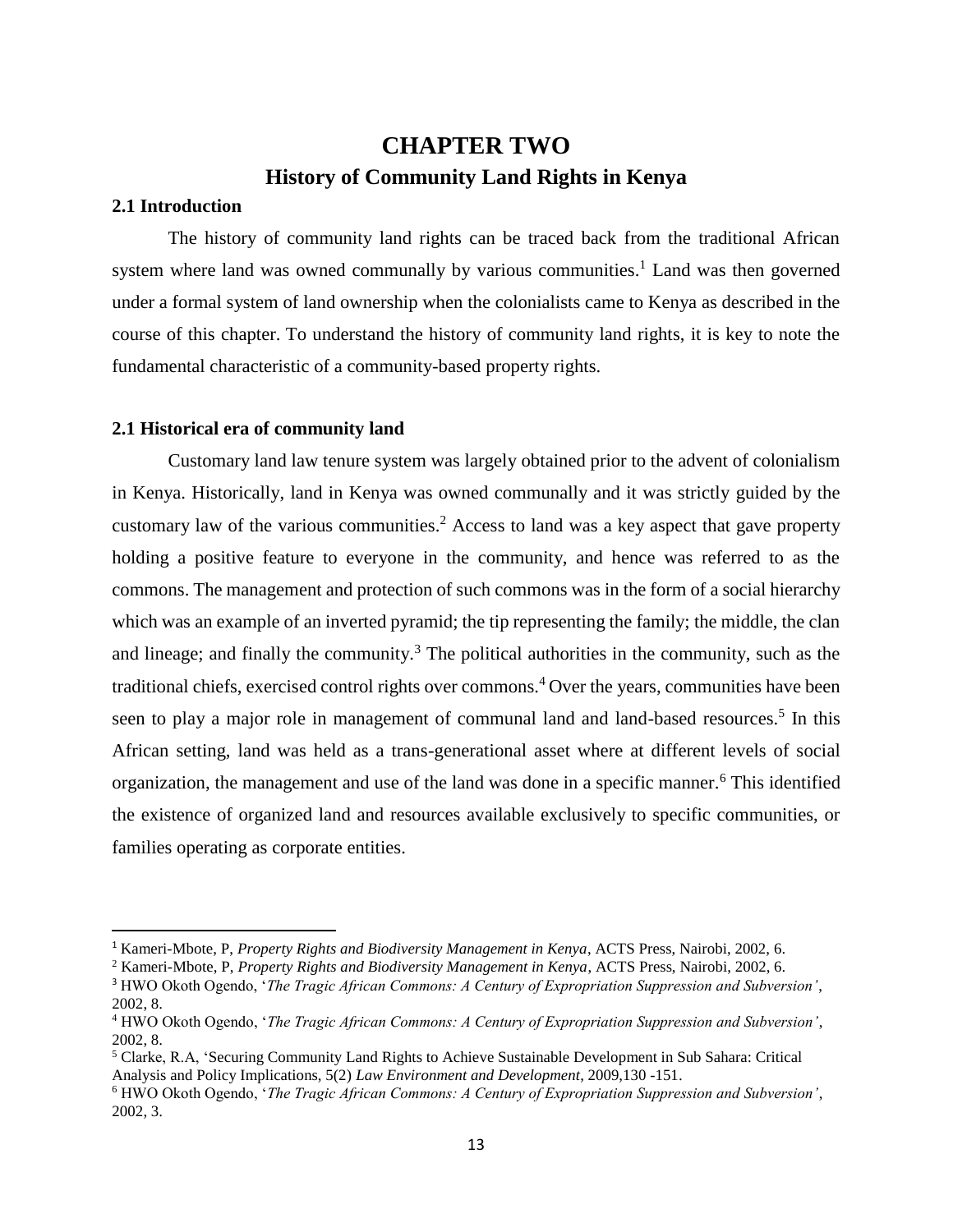#### <span id="page-23-0"></span>**2.2 Community land rights in the Pre-colonial era**

During the pre-colonial era, groups were considered either agrarian or pastoral and hence could determine resource management in the interior of Kenya. With this consideration, the agrarian societies depended a lot on tilling the land for crop production while the pastoralists on the other hand, believed that all livestock was given to them by God.<sup>7</sup> Along the Kenya coastline, colonialism was marked mainly by the coming of the Portuguese, headed by Vasco da Gama, in the 1500s who facilitated the building of the Fort Jesus. The goal was to establish naval bases that would protect Portugal's growing trade routes since Ottoman Turks had blocked the land trails to India. $8$ 

However, the Asian people removed the Portuguese, especially the Arabs who invaded the Coastal Strip in early 1800s. This gave way to Islamic control under the Imam of Oman who controlled the heavy involvement of slave trade, where their activities led to mass evictions of the indigenous coastal communities from their land. They alienated the coastal communities such as the Mijikenda from their land through forceful evictions to create room for Arab settlers and through their practice of slave trade.<sup>9</sup> By late 19th century, under the Oman regime, trading activities fell on the hands of the British who were interested in securing the Indian trade routes. This eventually led to British colonization of Kenya.<sup>10</sup> The significance of this activity in relation to land is that it is a factor that made many indigenous communities, especially the Mijikenda, to flee areas that they were occupying due to fear of being captured and sold as slaves. Eventually, the indigenous communities vacated their homes, grazing and agricultural lands which were then occupied by the Arabs. This lands today constitute the most prime land in present-day Kenya.<sup>11</sup>

### <span id="page-23-1"></span>**2.3 Community land rights in the colonial era**

l

The institutions of leadership in the customary aspect were eroded by the coming of the colonialists and hence the introduction of formal systems of land ownership.<sup>12</sup> The colonialists acquired land from the natives in several ways. First; through conquest, whereby fighting was involved and when they defeated the native, they disposed them of their land. Secondly, was

<sup>7</sup> Valentine Wakoko, 'The Evolution Of Land Law In Kenya,'2015, 1.

 $8$  [www.kenyaconstitution.org/history/early-kenya-history/](http://www.kenyaconstitution.org/history/early-kenya-history/) < Accessed 30<sup>th</sup> October>.

 $9$  [www.politicskenya.net/colonial-policies-land-injustices-in-kenya/](http://www.politicskenya.net/colonial-policies-land-injustices-in-kenya/) < Accessed 30<sup>th</sup> October>.

 $10$  [www.kenyaconstitution.org/history/early-kenya-history/](http://www.kenyaconstitution.org/history/early-kenya-history/) < Accessed 30<sup>th</sup> October>.

<sup>11</sup> TJRC, 'Report Of The Truth, Justice And Reconciliation Commission,' Vol IIB, 2013, 170.

<sup>12</sup> Tom O. Ojienda, 'Principles of Conveyancing in Kenya, A Practical Approach', 2007, 39.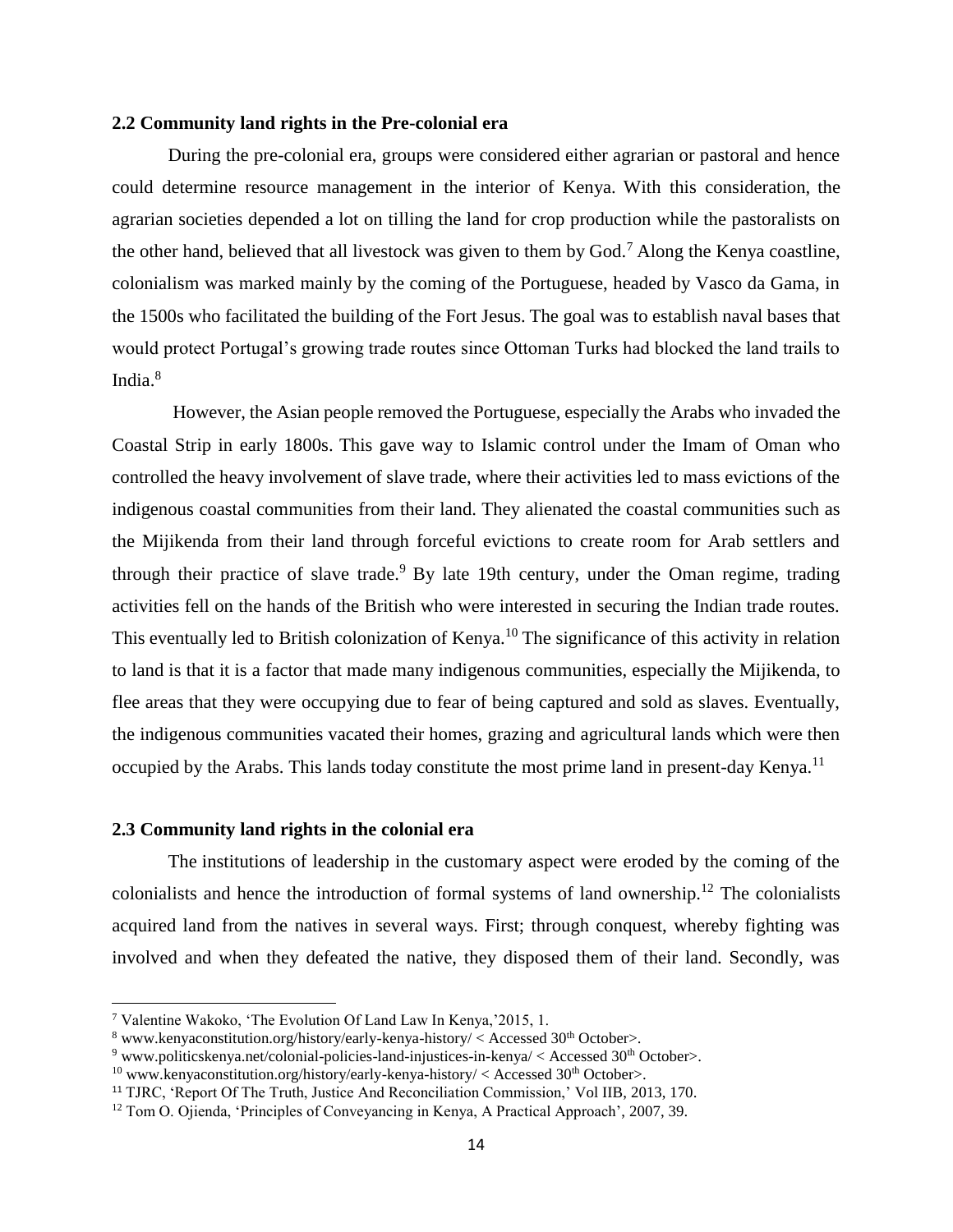through agreements, where the community leaders agreed to give their lands by signing of agreements with the British.<sup>13</sup> The white settlers, relied on African labour which was provided by the Africans who were restricted to native reserves which formed the basis of ethnically defined areas such as locations. $14$ 

As the years progressed, the Crown was not capable of dealing with land because that would interfere with the rights of the native owners in the region. Land that was not occupied in a protectorate was considered wasteland and the crown would declare ownership over it. The protectorate status did not confer radical title to the land in the territory in 1833 as seen in the case of the Ionian Island.<sup>15</sup>However, this decision was revised and the Crown was given the power to dispossess unoccupied land. The Berlin Conference of 1885, led to the partition of East Africa into territories of influence by the European powers where the British settlers took over the land in Kenya. Britain later compromised with Germany which accepted, and the British persuaded the Sultan to sign an agreement ceding his mainland territory. This excluded a 16 km-wide strip of land on the Kenyan coast, over which Germany set up a protectorate.<sup>16</sup> Later on, in 1887, the British East Africa Association, led by Sir William Mackinnon, claimed rights to the coastal miles strip. This further continued in 1888, where the association became the Imperial British East Africa Company, which received a Royal Charter from the British government, and the original grant to administer the territory.<sup>17</sup> On 1 July 1895, the British revoked the charter and established the East African Protectorate which had direct rule over the interior.<sup>18</sup>

Incorporation of the Indian Land Acquisition Act of 1894, that was as a result of the East African Order in Council of 1897, provided for compulsory land acquisition of the railway and a ten mile strip on both sides of the railway. This establishment was mainly for government buildings and other purposes.<sup>19</sup> With the main objective of securing land for settlers, the East African Land Regulation was also enacted. This legislation drew a distinction between land in the Sultan's domain and land under the Protectorate inorder to monitor governance. The Commissioner was

<sup>&</sup>lt;sup>13</sup> Ronald J. Daniels, Michael J. Trebilcock and Lindsey D. Carson, The Legacy of Empire: The Common Law Inheritance and Commitments to Legality in Former British Colonies, *The American Journal of Comparative Law*, Vol. 59, No. 1, 2011,111-178.

<sup>14</sup> Judi W, Chris H and Elvin N, '*Land Tenure and Violent Conflict in Kenya*', 2008, 12.

<sup>15</sup> [justicemicar.wordpress.com/2015/07/18/theories-of-the-concept-of-property-ownership-in-kenya-and-its](https://justicemicar.wordpress.com/2015/07/18/theories-of-the-concept-of-property-ownership-in-kenya-and-its-development-to-its-present-position/)[development-to-its-present-position/](https://justicemicar.wordpress.com/2015/07/18/theories-of-the-concept-of-property-ownership-in-kenya-and-its-development-to-its-present-position/) <Accessed on 2nd December>.

<sup>16</sup> Peter Veit,'*History of Land Conflicts in Kenya*',2011,1.

<sup>17</sup> Peter Veit,'*History of Land Conflicts in Kenya*',2011,2.

<sup>18</sup> Valentine Wakoko, '*The Evolution of Land Law in Kenya*,' 2015, 6.

<sup>19</sup> Valentine Wakoko, '*The Evolution of Land Law in Kenya*,' 2015, 4.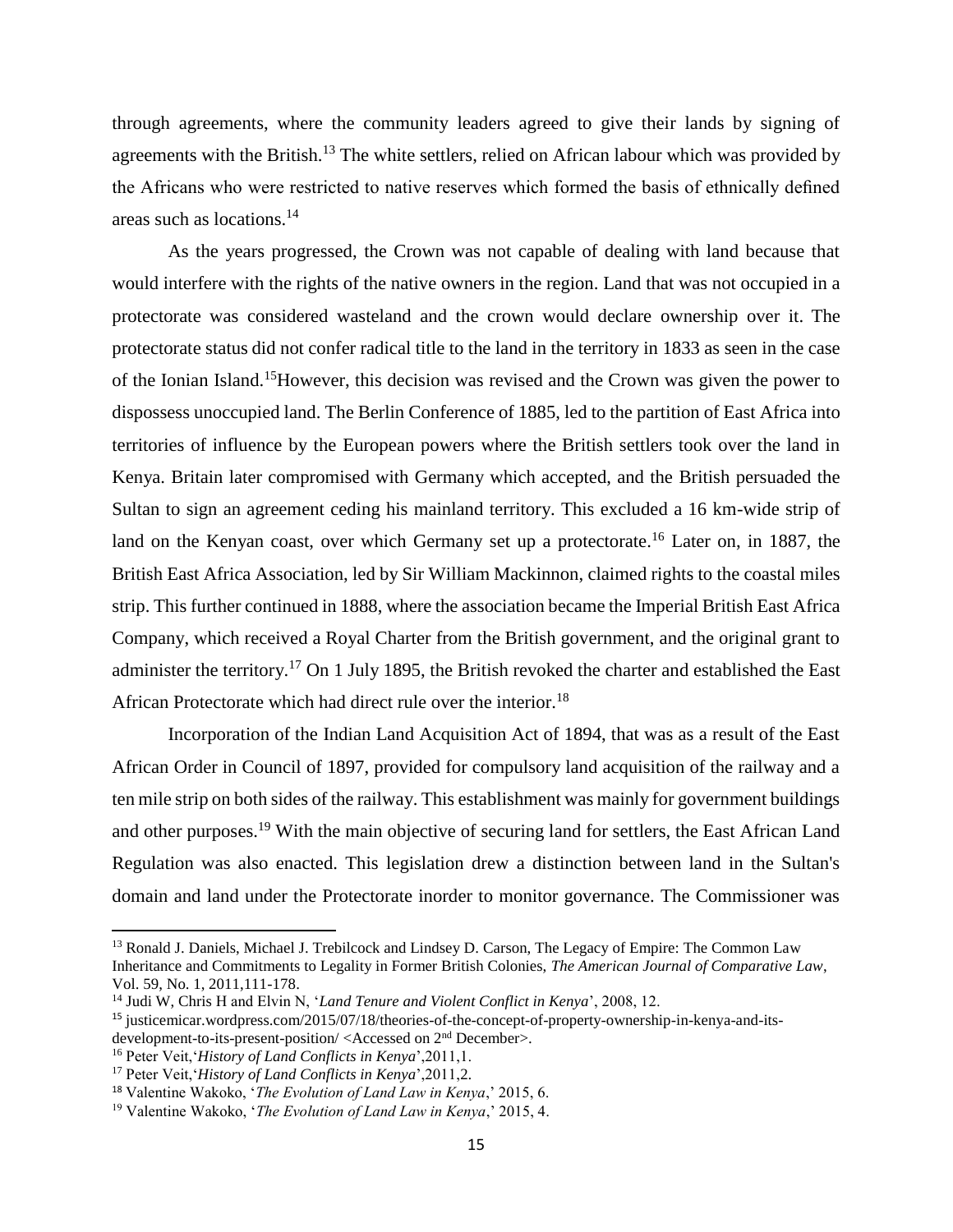given the powers to sell freehold land owned by the crown which did not form private property of the sultan. Accordingly, in 1908, the Land Titles Ordinance required that proprietors be persons having or claiming to have any interest in property that is immovable within the ten-mile coastal strip inorder to lodge their claims. This included whether of titles, mortgages or other interests, within six months with a Land Registration court.<sup>20</sup>

Every ethnic group in Kenya experienced land losses, though some communities lost more than others. For example, in 1904 the Maasai were moved from their grazing grounds in the central Rift Valley, to two reserves. This was as a result from signing the Anglo–Maasai agreement.<sup>21</sup> Later, when the colonial government became interested in the Maasai land in Laikipia to settle more settlers, they forced the Maasai to sign the second Anglo-Maasai agreement in 1911, where the pastoralists where moved yet again, to *Narok* and *Kajiado* districts.<sup>22</sup>

In 1915, the Crown Lands Ordinance was re-defined to Crown lands with the inclusion of land occupied by native tribes. This also meant that it would be land reserved by the Governor for the use and support of members of the native tribes.<sup>23</sup> This Ordinance marked the beginning of private individual land ownership in Kenya, a step that led to the problem of individualization. Africans had no right to have land to themselves, whether they occupied it, or it was reserved for their use.<sup>24</sup>By the time Kenya was declared a colony in 1920, the British had acquired full control of the land in Kenya. In this effect, the colonial government officials became the allocators of land rights.

The many problems arose in the consequent years which include land fragmentation, that were faced by the native communities in the reserves. This issues then led to the formulation of the Swynnerton Plan by the colonial government.<sup>25</sup> The Plan recommended tenure reforms where African farmers would be provided with, firstly, the consolidation of different holdings of land. Furthermore, within the areas held under common property tenure systems, registration of individual titles and group-ranch legislation for example in Maasai areas; led to the

 $\overline{a}$ 

<sup>&</sup>lt;sup>20</sup> The Report of the Select Committee on the Issue of Land Ownership along the Ten-Mile Coastal Strip of Kenya, (1978), Government Printer 2.

<sup>21</sup> Hughes and Lotte. '*Rough Time in Paradise: Claims, Blames and Memory Making Around Some Protected Areas in Kenya" in Conservation and Society*, 5 (3), 2007, 7-9.

<sup>&</sup>lt;sup>22</sup> [www.politicskenya.net/colonial-policies-land-injustices-in-kenya/](http://www.politicskenya.net/colonial-policies-land-injustices-in-kenya/) <Accessed on 30th October >.

<sup>23</sup> *The Crown Lands Ordinance*, (1915).

<sup>24</sup> *Isaka Wainaina v. Murito wa Indagara*, 9 EALR, 102.

<sup>25</sup> R.J.M Swynnerton, '*A Plan to Intensify the Development of African Agriculture in Kenya*', 1955, 14.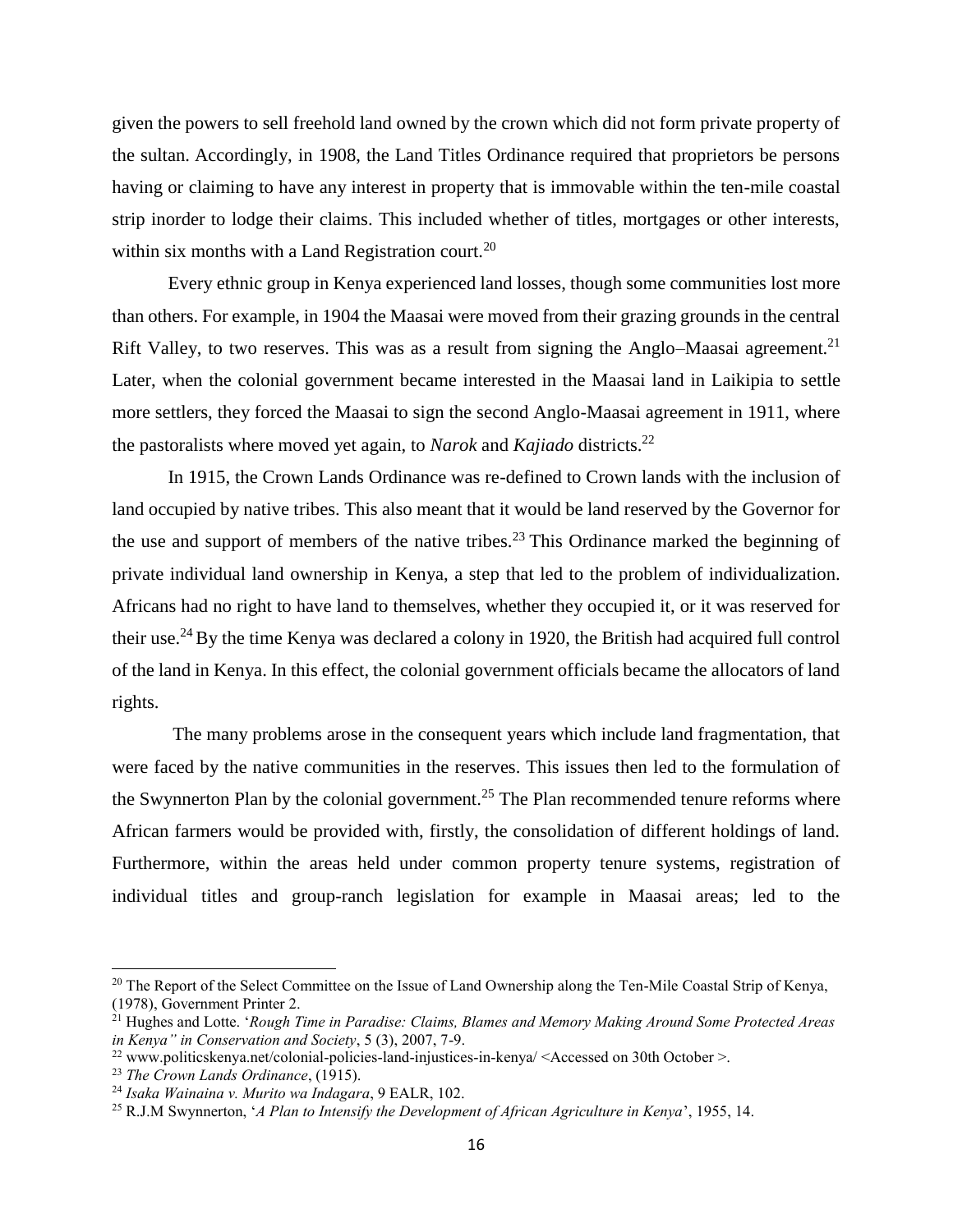individualization and sale of plots.<sup>26</sup> The Swynnerton Plan failed the African land tenure systems not only for infuriating problems of land fragmentation, but also for hindering the adoption, progress, and diffusion of intensified farming measures such as crop rotations and application of manure. Another important recommendation was that, security of tenure by giving the process legal backing through the issue of title certificates, this would stimulate the growth of a rural middle class eager to support the agricultural betterment campaign.<sup>27</sup> Furthermore, this Plan also derived directly from the importance of land tenure reform, the nurturing individual farm planning in African Reserves. Thus, rather than the concerning consolidation and addition as ends in themselves, these reforms were to sign the commencement of a major agrarian revolution in African reserves.

The East African Royal Commission of 1953-1955 settled that individualization of land ownership should be a main policy. However, such ownership should not be restricted to individuals only but to protracted groups such as customary relations and organizations of Africans.<sup>28</sup> The registration of titles was achieved by the Native Lands Registration Ordinance of 1959, which adapted a registration system based on the English model. All rights and interests which were in actuality under customary law were removed which led to the suppression of customary tenure systems.<sup>29</sup> It became more evident that in cases where the state or the individuals acquired ownership of the land, access for the communities formerly occupying, the land was abridged.

#### <span id="page-26-0"></span>**2.4 Post independence era in Kenya**

 $\overline{\phantom{a}}$ 

After independence in 1963, there were the creation of settlement schemes.<sup>30</sup> The enactment of the Trust Lands  $Act<sup>31</sup>$  was also another legislation that led to the creation of a trusteeship system where the first native reserve areas were now conferred on the County Councils who regulated the manner in which these lands were to be held and administered.<sup>32</sup> Trust land

<sup>27</sup> Makana, Nicholas E, 'Peasant Response to Agricultural Innovations: Land Consolidation, Agrarian Diversification and Technical Change. The Case of Bungoma District in Western Kenya, 1954-1960', *A Journal of African Studies, 35(1)*, 2009, 3, < [//escholarship.org/uc/item/4rh67483](http://escholarship.org/uc/item/4rh67483) > Accessed on 22nd October 2016. <sup>28</sup> *Report of East Africa Royal Commission*, 351, (1953-1955).

<sup>31</sup>Section 14, *Trust Lands Act*, (Cap 288, 2010) Repealed.

<sup>26</sup> Judi W, Chris H and Elvin N, '*Land Tenure and Violent Conflict in Kenya*', 13, 2008.

<sup>29</sup> Smith Otieno, '*Community Land Rights In Kenya*', 2013, 6.

<sup>30</sup> Kameri M, Collins O, '*Breaking the Mould'*, Strathmore University Press, Nairobi, 2016, 15. For example the Million scheme which sought the redistribution of white settler farms to the landless citizens.

<sup>32</sup> Smith Otieno, '*Community Land Rights In Kenya'*, 2013, 7.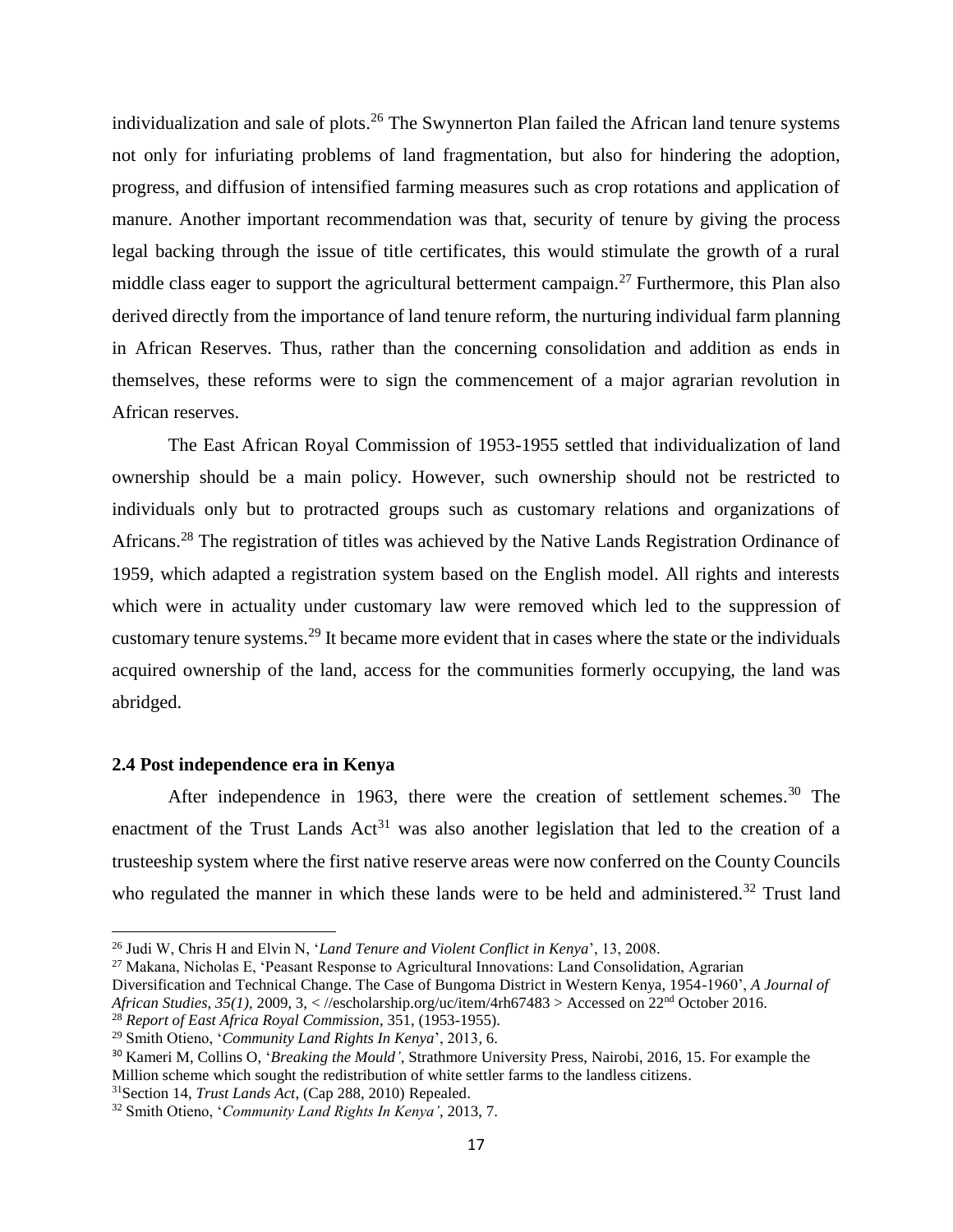entails areas that were occupied by the natives during the colonial period and which have not been combined, registered in individual or group names and native land that has not been occupied by the government.<sup>33</sup> In the case of pastoral communities, the group representatives assigned with the management of that land have in many cases disposed of group land without consulting the other members of their groups.<sup>34</sup>

Groups of persons holding land had their rights catered for under the Land (Group Representatives) Act<sup>35</sup> and this led to the providing of rights to the ethnic communities. A group ranch refers to a demarcated piece of rangeland, to which a group of pastoralists who graze their herds on it, have official land rights. The Act establishes the position of a Registrar of Group Representatives whose roles are to supervise the administration of the groups, and ensure proper records of the groups are kept.<sup>36</sup> These group representatives have a duty to hold any property and to exercise their powers on behalf and for the overall benefit of all the members of the group.<sup>37</sup>This structure was later to experience challenges of dispossession of the group members by those who represented them and converted the land into private land without their knowledge.<sup>38</sup> Firstly, the group representatives lacked the authority of traditional leaders and therefore, with the questioning of their legitimacy comes to the disregard of the rules with regards to group ranches. Secondly, government policy tended to emphasize on individual rights with prevalent view that the group rights would eventually mature into individual ones.<sup>39</sup>

Sessional Paper Number 10, On African Socialism and its Application to National Development in Kenya<sup>40</sup> gave rules on how to govern community land rights. However, the misinterpretation of the rules led to landlessness of many members of the community because of those who took advantage. The Ndungu Land  $Report^{41}$  also tried to evaluate the allocation of land rights, where over the years, land rights were seen as a political issue. It was mandated with inquiring details into the unlawful allocation of public lands, identifying public officials who were involved in illegal allocations, and making recommendations for appropriate measures for the

<sup>33</sup> Collins Odote, '*The Legal And Policy Framework Regulating Community Land In Kenya an Appraisal'*,2015 , 15.

<sup>34</sup> Section 65, *Sessional Paper No. 3 of 2009 on National Land Policy*, (2009).

<sup>35</sup> *Land Group Representatives Act*, (Cap 287, 1968) Repealed.

<sup>36</sup> Collins Odote, '*The Legal And Policy Framework Regulating Community Land In Kenya an Appraisal'*,2015 ,16.

<sup>37</sup> Section 3- 8, *Land Group Representatives Act*, (Cap 287, 1968) Repealed.

<sup>38</sup> Smith Otieno, 'Community Land Rights In Kenya', 2013, 7.

<sup>39</sup> Kieyah J, Patricia Kameri Mbote, *Securing Property Rights in Land in Kenya; Formal vs Informal* , Oxford University press, 2010, 4.

<sup>40</sup> Collins Odote,' *The Dawn of Uhuru? Constitutional Recognition of Communal Land Rights*', Vol.17, 2013,89.

<sup>41</sup> *The Ndungu Land Report*, (2005).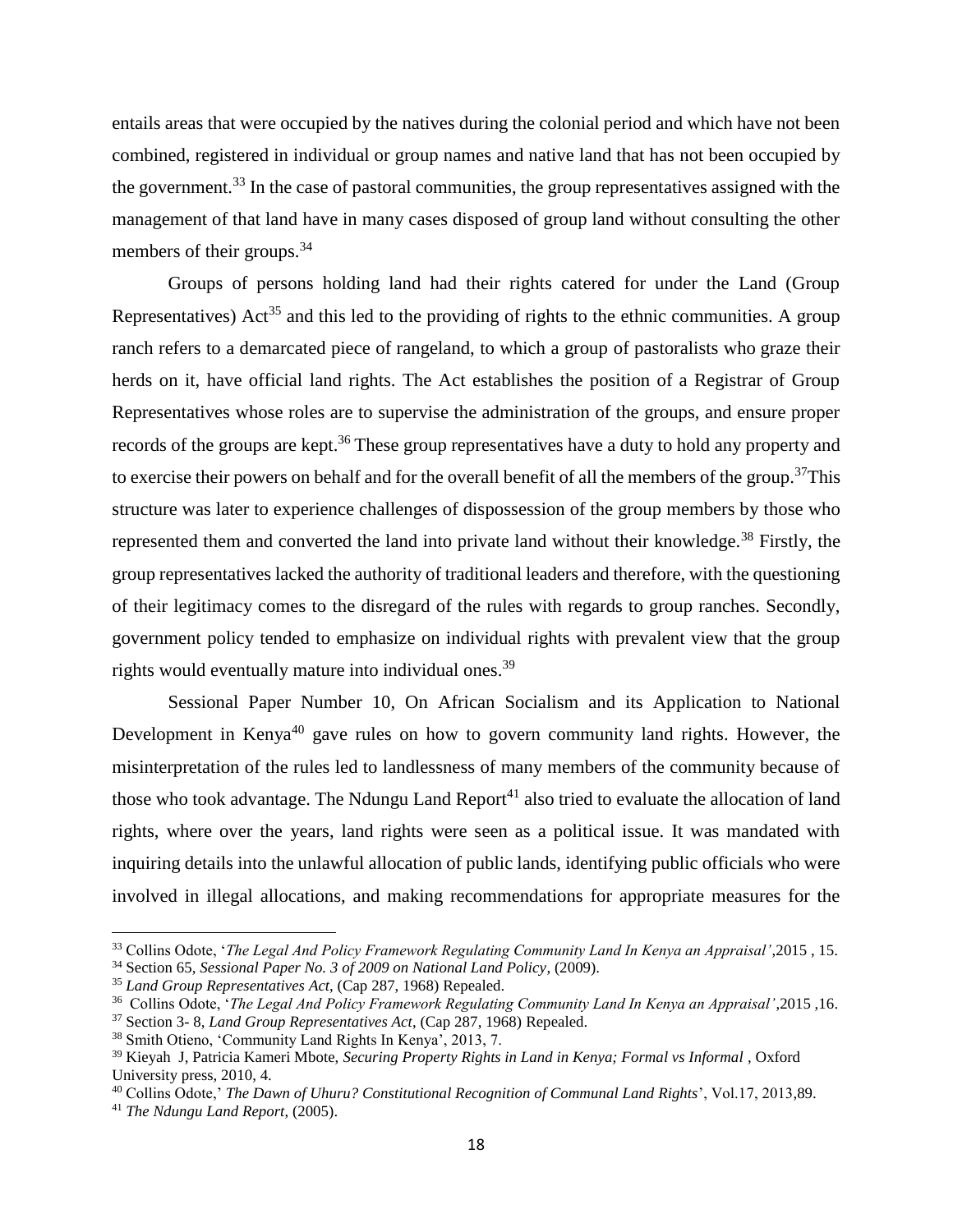restoration of the illegally allocated lands. The Commission found that many of the illegal allocations of public land took place before or after the multiparty general elections of 1992, 1997 and  $2002.<sup>42</sup>$ 

During this years, most of the communities were displaced. The report recognized the existence of Trust land, which was land held by County Councils on behalf of local communities, groups and families in accordance with applicable customary law. However, because trust land had long become the target of land grabbing, the Commission decided to regard all trust lands which had been illegally allocated as public land for its own investigative purposes. This contributed to the loss of more community land rights because land was then individualized when it was declared public. The Commission found that, trust land can only be detached from the communal ownership of local people through legally set adjudication processes, where the members of these communities are given ample notice and opportunity to claim their ownership in accordance with their customary law. <sup>43</sup> However, despite all these legally strict safeguards, it is in the distribution process that most of the corruption and fraudulent practices relating to land disputes have occurred and led to disregarding of communities land rights.

Different communities continued to graze their livestock on the same land. The main reason was that, the economic lifestyle and the climatic conditions were not favoring the settled forms of production and hence discouraging individualized property ownership.<sup>44</sup> For a longtime, Kenyan rangelands had been occupied by communities for the past decade. An example is in the Tana River delta where, the issue of land ownership and access had a complicated history to the extent that the historical injustices caused have a special emphasis in the National Land Policy. A very large number of people in this region are squatters on their own ancestral land having no legal ownership rights over the land on which they live and derive their livelihood.<sup>45</sup> Research shows that from the 1960s, the government sought to assist the communities by giving them land to own communally as group ranches. Regrettably, due to numerous reasons including poor management and droughts, such as the one in 1984, most of the group ranches lost their livestock and were no longer profitable to the communities. However, over time, group ranch members were allotted

l

<sup>42</sup> *The Ndungu Land Report*, (2005), 54.

<sup>43</sup> *The Ndungu Land Report*, (2005), 54.

<sup>44</sup> Asiema, J. K. & Situma, F.D.P. (1994), 'Indigenous people and the Environment; The case of the Pastoral Maasai of Kenya', 1994, 149 – 171.

<sup>45</sup>Pauline Makutsa, 'Land Grab in Kenya: Implications for Small-holder Farmers', A publication of the Eastern Africa Farmers' Federation, 22.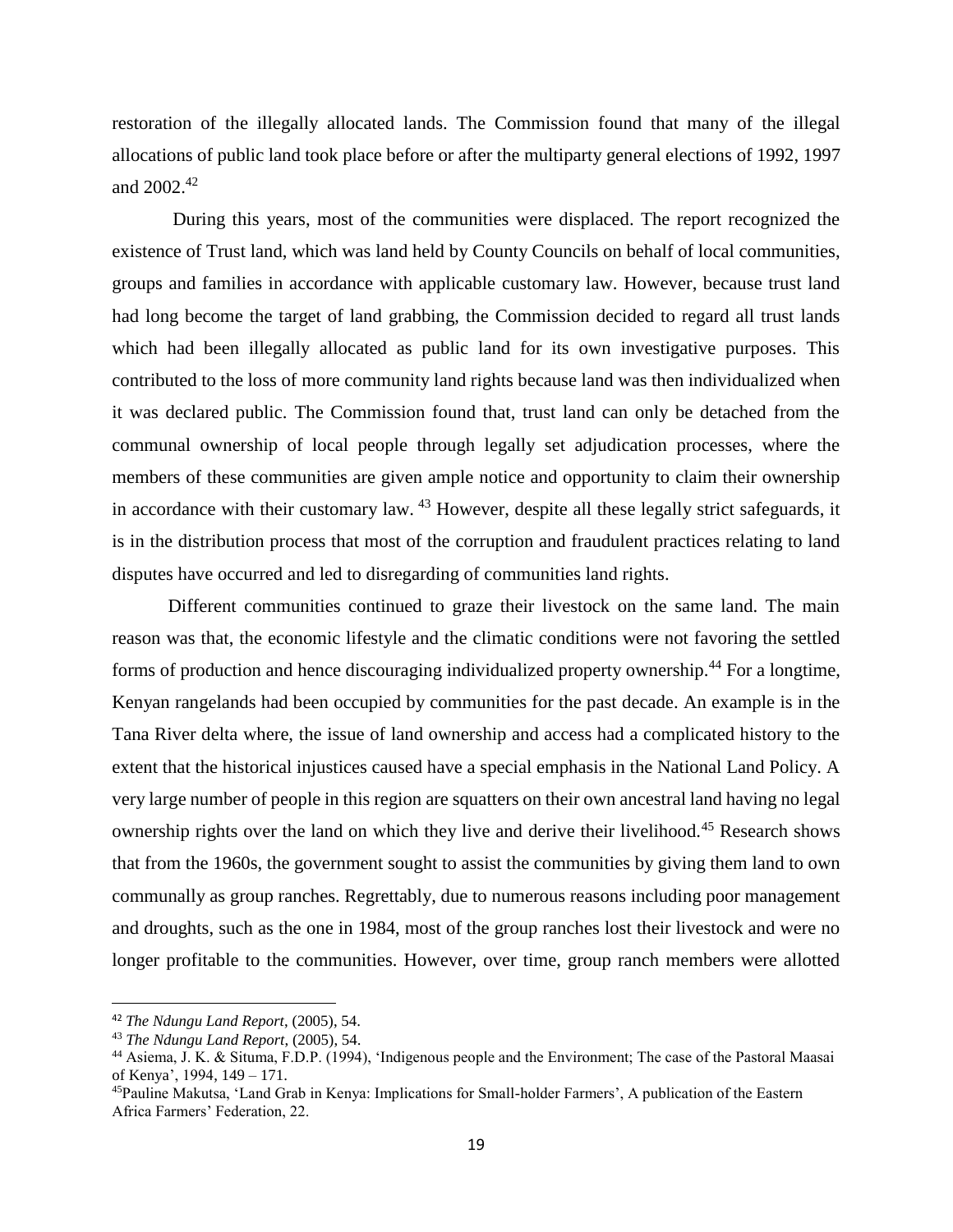land within the ranches to cultivate food crops for subsistence. These allocations did not have any legal documents to support ownership and therefore posed a problem.<sup>46</sup>

The Ogiek, one of the latest forest-dwelling hunter-gatherer communities, are among some of the most marginalized of all indigenous peoples and minorities in Kenya.<sup>47</sup> They have lived for a long time in the Mau Forest in Kenya's Rift Valley and in the forested areas around Mt Elgon. Before and after independence, the Ogiek have been routinely subjected to arbitrary forced evictions from their ancestral land by the government, without consultation or compensation. Since 1993, the Kenyan Government has analytically carved out huge parts of Mau Forest for settlement of people from other communities. This has caused constant conflict with the Ogiek who saw the destruction of the forests and the alienation of their lands as a continued threat to their survival.<sup>48</sup> The beginning of the conflict was now marked by ownership of the forest where the government also claimed ownership by virtue of the forest gazettement and declaration of 1942 under the Forest Act. However, the community continued claim to the same land on the basis of historical use and occupancy as their land.<sup>49</sup> This case continues to be a current debate in the High Court.

## <span id="page-29-0"></span>**2.5 Current framework governing community land rights in Kenya**

### **2.5.1 Ndungu Land Report**

This report focused on scrutinizing illegal and allocation of public land and provided an insight into the struggles over land in Kenya and making recommendations for appropriate measures for the restoration of illegally allocated lands. The report sought to identify the reasons for the continuous landlessness with recurrent land disputes amongst individuals and between communities. The Commission's review of the land system was that it was divided into three categories namely; public land, trust land and private land. It also gave recommendations such as the need for computerization of land records, as well as for a comprehensive land policy. Further there was to be established a Land Titles Tribunal, which would be charged with reviewing each and every case of suspected illegal or irregular allocation of land.<sup>50</sup>

<sup>46</sup> Pauline Makutsa, 'Land Grab in Kenya: Implications for Small-holder Farmers', A publication of the Eastern Africa Farmers' Federation, 24.

 $47$ [/minorityrights.org/law-and-legal-cases/the-ogiek-case/](http://minorityrights.org/law-and-legal-cases/the-ogiek-case/) < Accessed on 12th November>.

<sup>48</sup> Sang Joseph K, 'The Ogiek in Mau Forest; Kenya ', 2001, 9.

<sup>49</sup> Sang Joseph K, 'The Ogiek in Mau Forest; Kenya ', 2001, 14.

<sup>50</sup> Roger Southall, 'The Ndungu Report: Land & Graft in Kenya', Published in: Review of African Political Economy, 103, March 2005,6.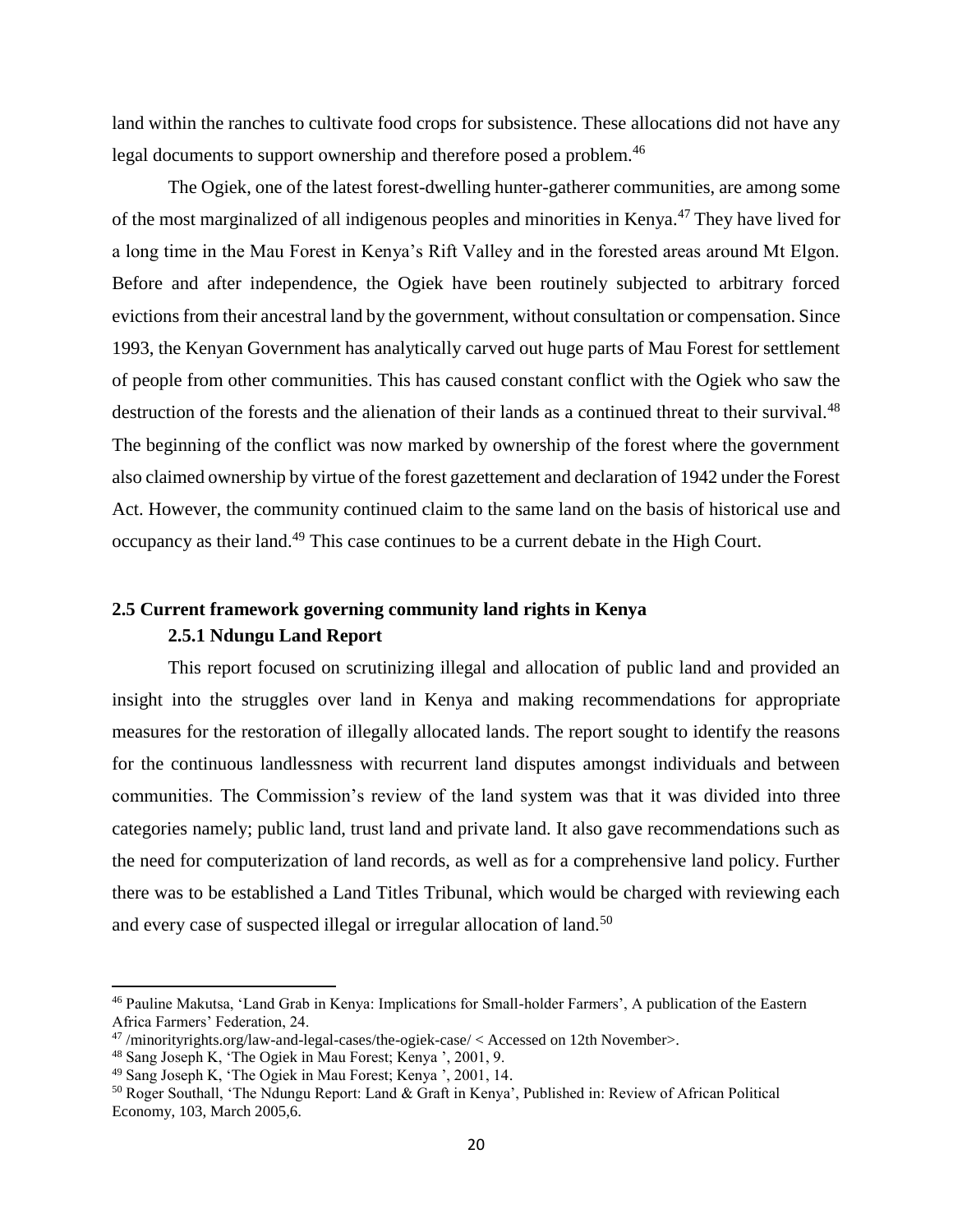#### **2.5.1 Njonjo Land Report**

The Ndungu Land Report then paved way for the Njonjo Land Report which was drafted by the Njonjo Land Commission, established in 1999. It was mandated with the coming up of the Principles of a National Land Policy framework and a new institutional framework for land registration.<sup>51</sup>

#### **2.5.2 National Land Policy of 2009**

The National Land Policy was then introduced by the Njonjo Commission which identified a few issues that had arisen over the years. This mainly included the fact that the process of individualization of tenure has undermined traditional resource management institutions and ignored customary land rights not believed to amount to ownership.<sup>52</sup> Another challenge facing community land rights is negative ethnicity that has challenged national integration, sustainable and optimal land use.<sup>53</sup> This is evident from the 2007 post- election violence, where most of the effects were seen thorough most of the communities that were left landless. It further gives recommendations on securing community land under section 66 of the same.

Parliament enacted a new land regime in 2012, namely; The Constitution of Kenya, The Land Act, The Land Registration Act, The National Land Commission Act and The Environment and Land Court Act.

#### **2.5.3 Constitution**

Article 63 of The Constitution of Kenya, gives a provision for community land. The provision states that community land is land owned by communities on the basis of their ethnicity, culture or similar community of interest. It also states that community land shall not be disposed of or used except in terms of legislation, specifying the nature and extent of the rights of members of each community individually and collectively.<sup>54</sup>

l

<sup>51</sup> Andrew Arika, 'TJRC, Ndung'u & Njonjo led Commissions; what their reports had on Lamu and whether they have any impact on LAPSSET', 2016,2.

<sup>52</sup>Section 64, *Sessional Paper No. 3 of 2009 on National Land Policy*, (2009).

<sup>53</sup> Patricia K, Collins O, Celestine M, Muirigi K, '*Ours by Right: Law Polictics and Realities of Community Property in Kenya*', 2013, 31.

<sup>54</sup> Article 63(4), *Constitution of Kenya*, (2010).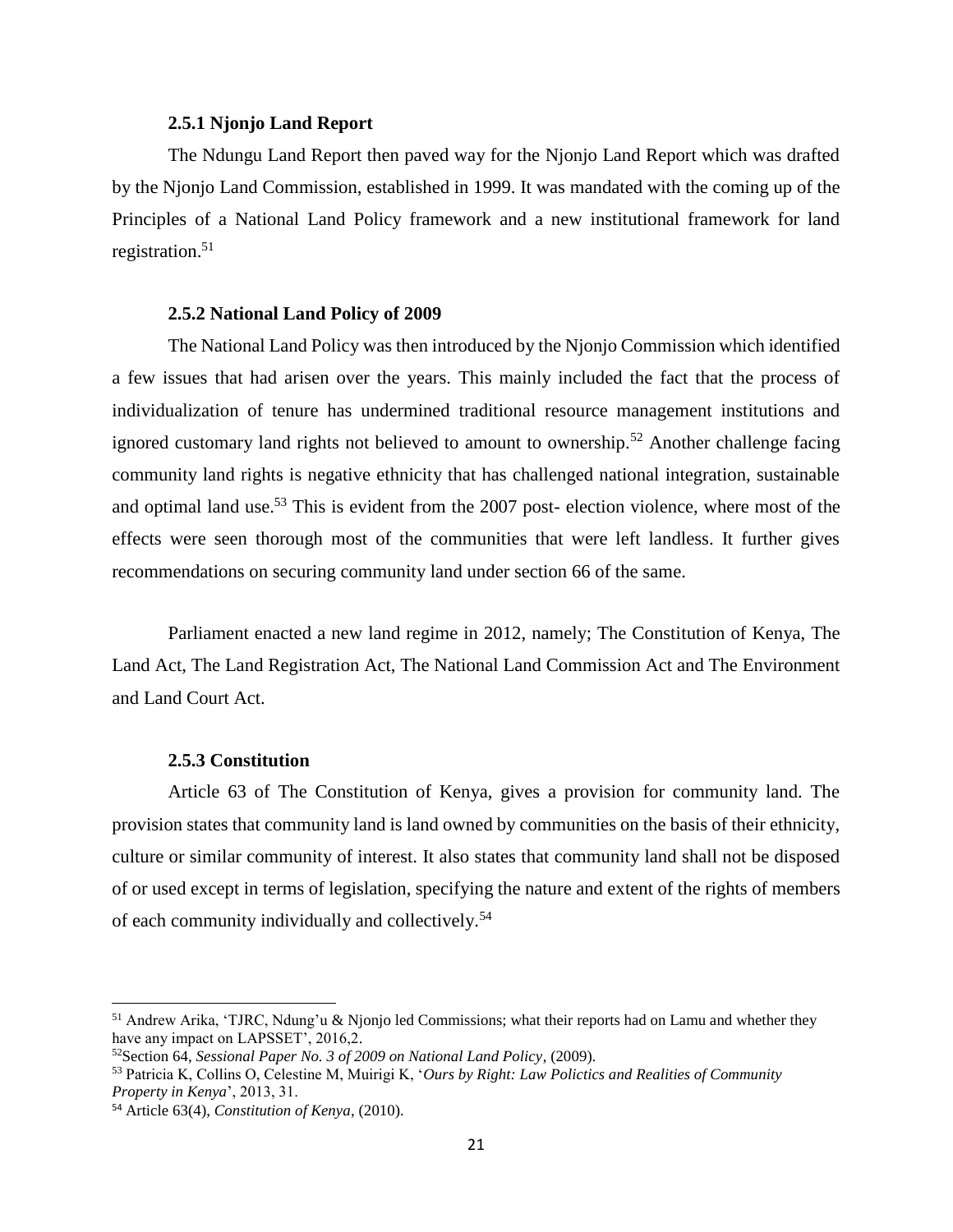#### **2.5.4 Land Act and Land Registration Act**

In the Land Registration Act, it provides for a community register that entails community land and its identified areas of common interest, members of the community and users of the land.<sup>55</sup> The conversion of land, which is a crucial factor in analyzing the causes of individualization of land is regulated under the Land Act.<sup>56</sup> This Act also states that "*Community land shall be managed in accordance with the law relating to community land enacted pursuant to Article 63 of the Constitution.*" 57

Regardless of the current laws, delay of the enactment of the drafted Community Bill of 2015 can also be said to contribute to the ignorance of community land rights. The Community Land Bill 2015, being not just a conventional land legislation is said to govern most of the country's land.<sup>58</sup> It addresses the rights of communities in accessing community land rights and seeks to disclose the shift following the last elections in 2007-2008 which led to cases of corruption by the former county councils in dealing with trust lands during the period of change over to county governments.

#### **2.5.5 Community Land Act**

The Community Land Act<sup>59</sup> is the latest legislation on community land that deals with the recognition, protection and registration of community land rights. It states that, "*Every person shall have the right, either individually or in association with others, to acquire and own properly, in accordance with Article 40 of the Constitution*." Administration and management is also a key aspect recognized under this Act to protection community land rights.<sup>60</sup> The regulation of conversion of land and allocation of individual rights to community land is also provided for in the Act so as to reduce the cases of illegal allocation of land to individuals. Community land shall also vest in the community and maybe held under customary, freehold, leasehold and such other tenure system recognized under the Act or other written law.<sup>61</sup> The classes of holding community land are classified under; communal land, family or clan land, reserve land, or in any other category

 $\overline{a}$ 

<sup>55</sup> Section 8, *The Land Registration Act*, (2012).

<sup>56</sup> Section 9, *Land Act*, (2012).

<sup>57</sup> Part IV, *Land Act*, (2012).

<sup>58</sup> [www.businessdailyafrica.com/Opinion-and-Analysis/Why-community-land-law-delay-is-worrying/-](http://www.businessdailyafrica.com/Opinion-and-Analysis/Why-community-land-law-delay-is-worrying/-539548/2743288/-/rbrn1nz/-/index.html)

[<sup>539548/2743288/-/</sup>rbrn1nz/-/index.html](http://www.businessdailyafrica.com/Opinion-and-Analysis/Why-community-land-law-delay-is-worrying/-539548/2743288/-/rbrn1nz/-/index.html) < Accessed on 12th November>.

<sup>59</sup> *Community Land Act*, (2016).

<sup>60</sup> Part III, *Community Land Act*, (2016).

<sup>61</sup> Section 4(3), *Community Land Act*, (2016).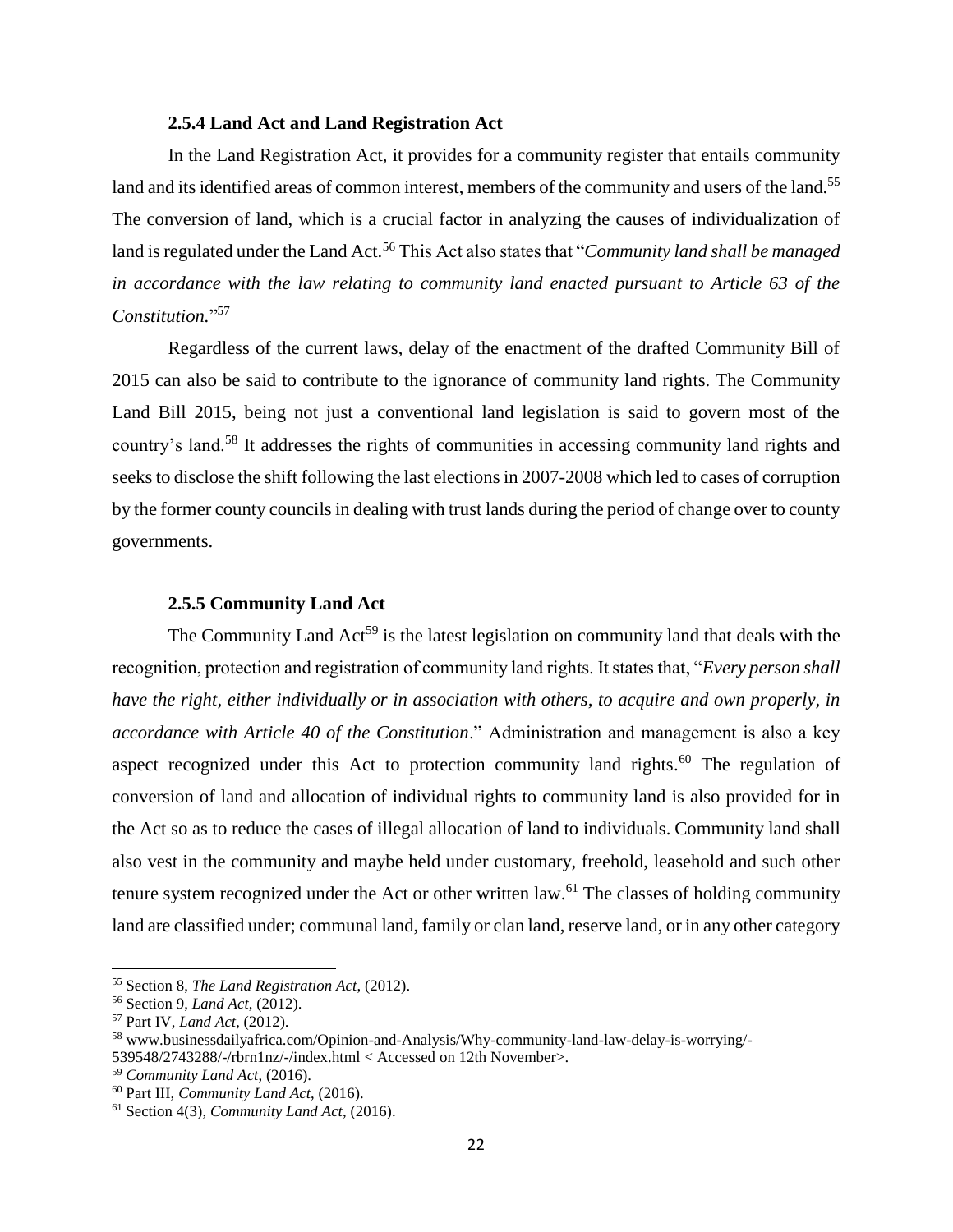of land recognized under this Act or other written law.<sup>62</sup> The Act further gives the validity of existing customary rights of occupancy. It states that, "*A person, family unit, group of persons recognized as such under any customary law or who have formed or organized themselves as an association, a cooperative society or any other body recognized by any written law, who are members of a community may apply to the registered community for customary right of occupancy*".<sup>63</sup>

However, in as much as communities have a right to occupy land, various limitations are given in some legislations. With regards to the Forest Act, to begin with, its states that communities shall not be prevented from using such forests as has been their custom.<sup>64</sup> The Minister on the other hand may declare any forest area by gazettement to be a nature reserve for the preservation of bio diversity but ought to be compensated.<sup>65</sup> This is evident in the cases of the Ogiek and the Endorois communities.

There has been the establishment of the Truth, Justice and Reconciliation Commission (TJRC) that has been mandated to probe land problems in post independent Kenya, in order to decide the underlying causes of violent conflicts that have arisen in relation to land for purposes of recommending appropriate redress.<sup>66</sup> This report provides the basis for understanding why colonial land policies and practices concerning land acquisition, ownership and use, but significantly prompted the struggle for independence. Most importantly, it explains why, at independence, many Kenyans who had suffered land-related injustices waited anxiously for redress by the first independent government in the form of land restitution, restoration and compensation which is, suggestively, the reason why many who were disappointed have, over the years, resorted to self-help measures to realize what they believe to be injustices and try and seek redress, but have been flagrantly overlooked or ignored.<sup>67</sup>

#### <span id="page-32-0"></span>**2.6 Conclusion**

 $\overline{\phantom{a}}$ 

Despite the introduction of new land laws which have tried to address historical injustices, group ranches have not worked well because the legal framework has not been efficient and has

<sup>62</sup> Section 12, *Community Land Act*, (2016).

<sup>63</sup> Section 14, *Community Land Act*, (2016).

<sup>64</sup> Section 22, *Forest Act*, (2005).

<sup>65</sup> Section 32, *Forest Act*, (2005).

<sup>66</sup> TJRC, 'Report Of The Truth, Justice And Reconciliation Commission,' Vol IIB, 2013, 222.

<sup>67</sup> TJRC, 'Report Of The Truth, Justice And Reconciliation Commission,' Vol IIB, 2013, 167.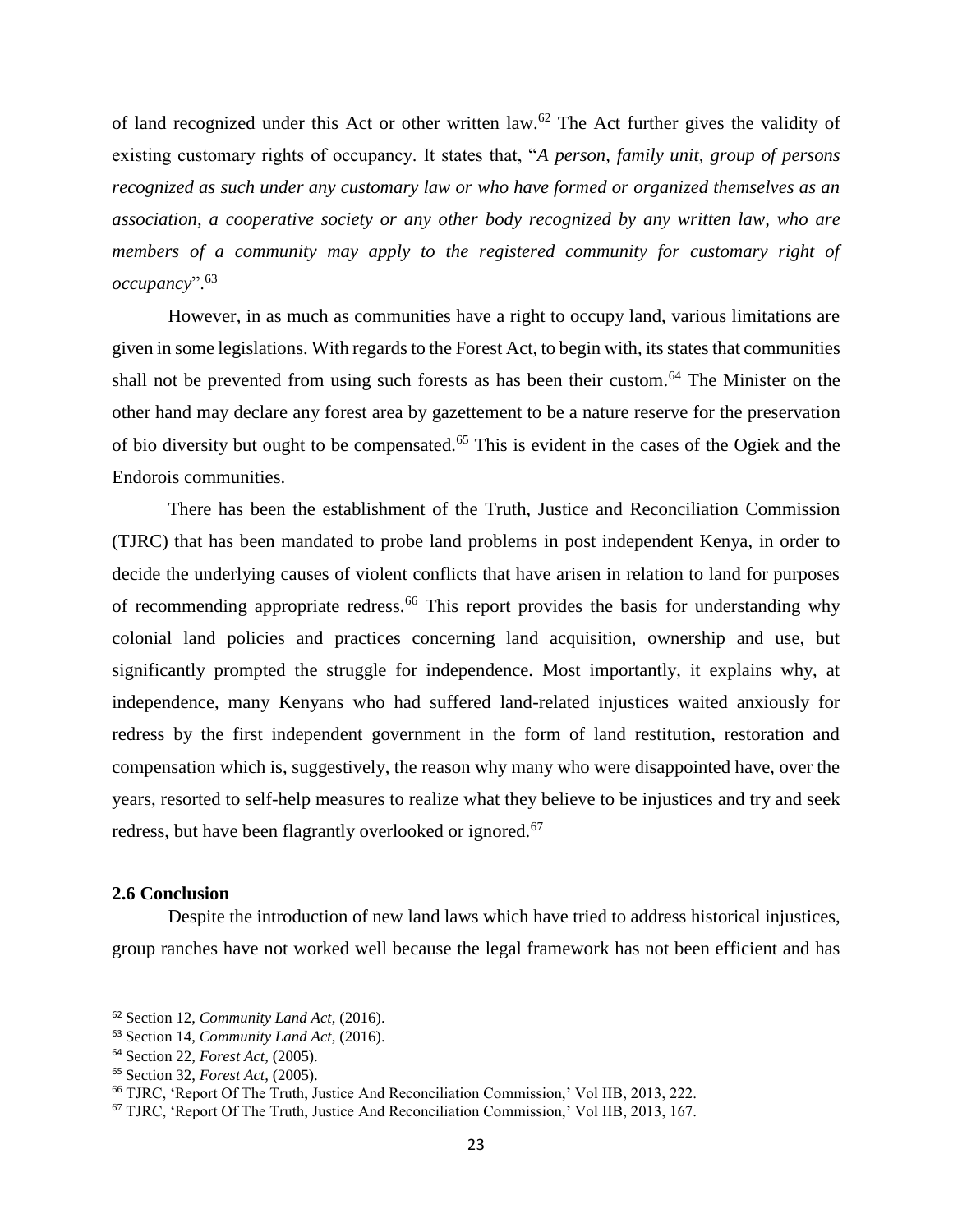neither paid much attention to this type of land tenure. The attitude of the judiciary can be said to have changed with the recent years. The Kenyan judicial system, introduced the Environmental Land Court (ELC) that is mandated and equipped to deal with the existing range of land disputes in an effective, efficient and conclusive manner. However, it is feared that the current legal regime which includes the amalgamation of the various land registration regimes and establishment of the ELC may end up being tainted with political interests and protecting the interests of the leading class.<sup>68</sup>

In as much as the government policy continues advocates for individual land rights, some of the challenges presented under the individualization of communal tenure are that first, the parameters for determining communal land tenure are too general. Community land is not only based on ethnicity but also similar community of interest as stated in Article 63<sup>69</sup> of the Constitution of Kenya. The broad descriptions of what community land consists of gives a wide discretion to misinterpretations that may cause injustices amongst the members of the community.

<sup>68</sup> Maureen Wangari Maina, 'Land Disputes Resolution In Kenya: A Comparison Of The Environment And Land Court And The Land Disputes Tribunal,' Published LLM Thesis, University Of Nairobi, 2012,24. <sup>69</sup> Article 63(1), *Constitution of Kenya*, (2010).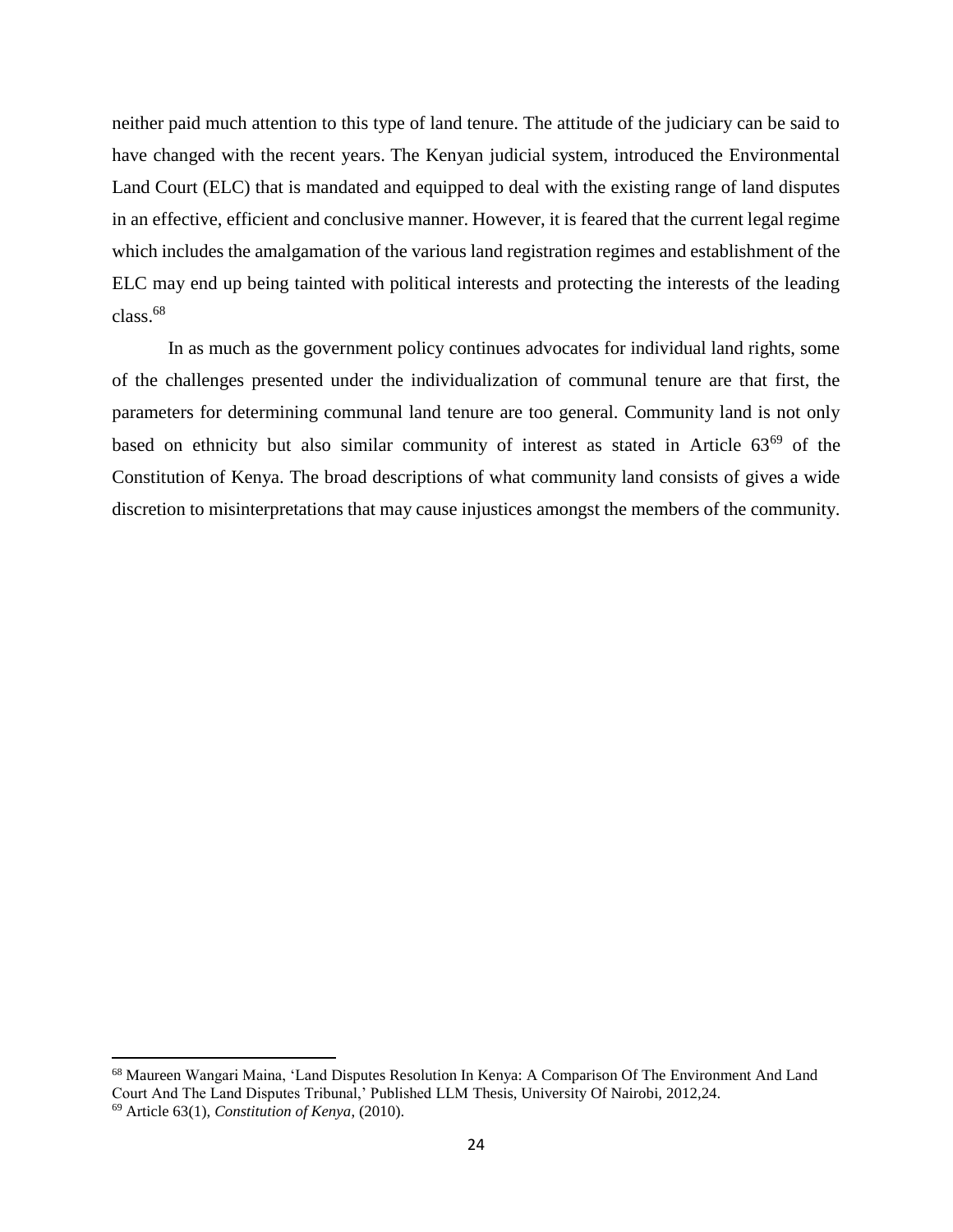## <span id="page-34-0"></span>**CHAPTER THREE Comparative Analysis between South Africa and Kenya**

#### <span id="page-34-2"></span><span id="page-34-1"></span>**3.1 Introduction**

This chapter gives an analysis of South Africa's protection of community land rights as compared to Kenya's legal framework. Just like Kenya, tension between individual freedom to hold property and the imperative to address historical injustices persists. South Africa's constitution and its Community Land Registration Act will be analyzed and critiqued to show the transition from the apartheid era to the current legal framework. South Africa has also been facing similar challenges as Kenya with regards to discrimination of customary law tenure of indigenous and marginalized communities. As seen with the victims of Kenya's unsettled land question, it is evident that it has led to the dispossession of several marginalized communities such as the Ogiek among many others, whose interests have not been properly addressed by policies and laws.

### <span id="page-34-3"></span>**3.2 History of South Africa's community land legal framework**

The South African tenure can be characterized as a dual system where customary system is derived from African law and individual tenure from western law.<sup>1</sup> The country's experience with the apartheid regime saw the demand for the enactment of a legislation which was to address the problems faced by the native Africans in accessing land rights and also to ensure tenure security for all South Africans, especially the Bantusans.<sup>2</sup> To begin with, the recognition of customary law has been linked by the recognition of cultural diversity in the country.<sup>3</sup> This link is seen to be important in asserting rights through the international law angle to safeguard the rights of indigenous community rights. South Africa's Constitution of 1996 then came in to protect the right to access land by its citizens and also seeks to ensure that historical injustices are addressed.

The land reform programme that South Africa adopted to try and eradicate the land inequalities and injustices of the past of three pillars namely; restitution, redistribution and tenure security. Redistribution of land was to those who needed it, but cannot afford it and restitution for

<sup>1</sup> Kameri-Mbote P, Odote, C, Musembi, C and Kamande W, *Ours by Right: Law, Politics and Realities of* 

*Community Property in Kenya*, Strathmore University Press, Nairobi, 2013, 85.

<sup>2</sup> Smith Otieno, 'Community Land Rights In Kenya', 2013, 7.

<sup>&</sup>lt;sup>3</sup> Kameri M, Collins O, '*Breaking the Mould'*, Strathmore University Press, Nairobi, 2016,111.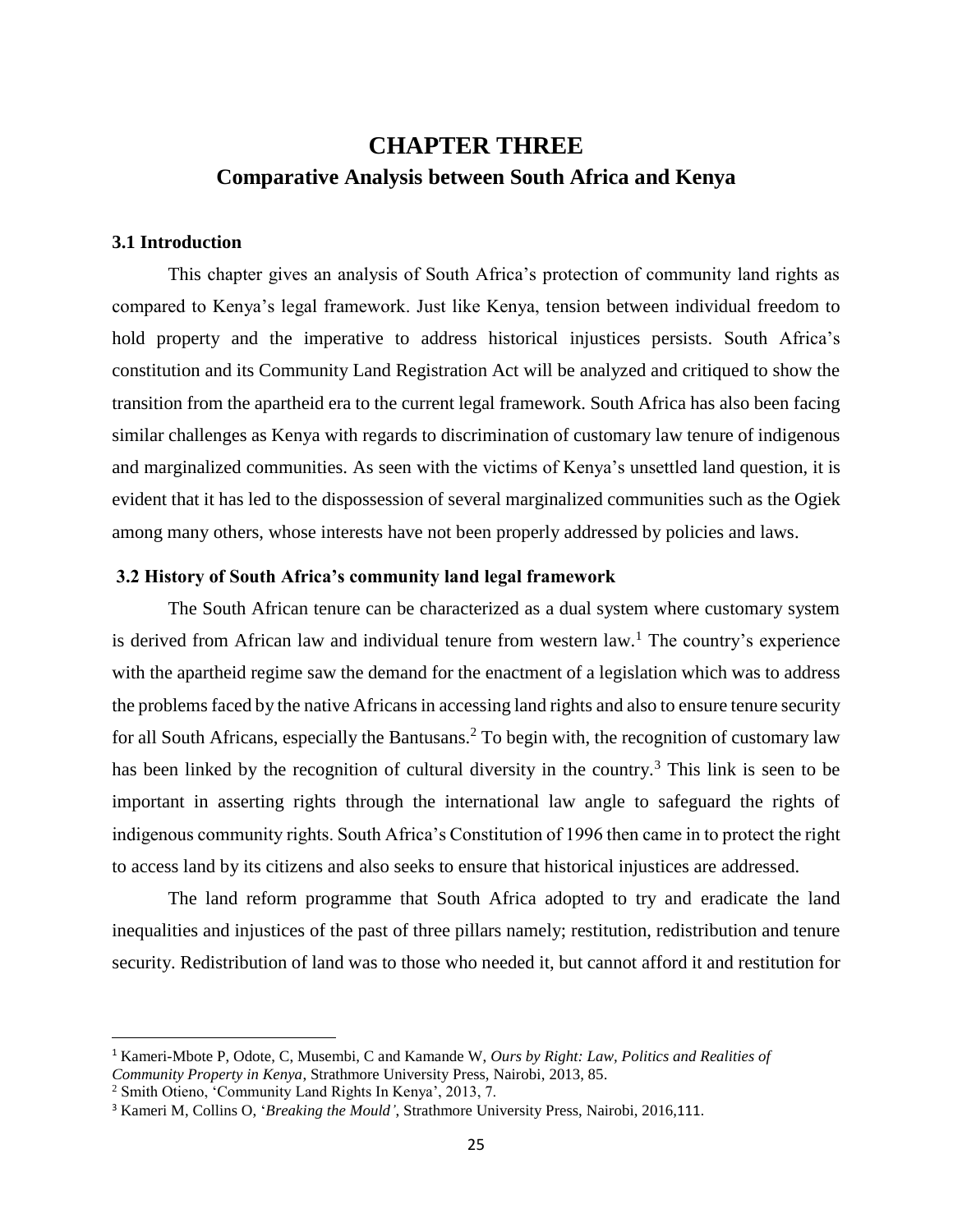those who were deprived of their land due to the system of apartheid. <sup>4</sup> The land restitution programme has its basis founded in section 25(7) of the Constitution,<sup>5</sup> which provides redress to those persons who were dispossessed of property after 19th June 1913. Section 25(5) of the Constitution introduced the second pillar of land reform, which is the redistribution programme. The state is mandated to take reasonable legislative and other measures, to foster conditions which enable citizens to gain access to land on an equitable basis. Thirdly, tenure security, is supported in section 25(6), which offers redress to anyone whose tenure of land is legally insecure as a result of past racially discriminatory laws or practices.

The jurisprudence of customary law sought to bring out the argument that this law was discriminatory against women in the allocation of land and inheritance rights.<sup>6</sup> In addition, it has been pointed out that colonial codifications distorted the nature of customary law. The transition was largely marked by the misinterpretation of customary law and reveals the successes and failures on the part of the courts in their efforts to rehabilitate African law. It sought to analyze the laws from an indigenous setting, during the apartheid regime, the relation between it and the Constitution. Customary law was prone to be misunderstood even by the Constitutional Court especially during the apartheid regime as will be seen in this chapter. That inability to recognize customary law as equal to other laws meant that communities had weak claims to their land.

The Constitution finally recognized customary law as an independent source of law as held in the Constitutional Court as seen in the case of *Bhe*<sup>7</sup> where the court argued that the basic law in the Constitution requires that customary law should be accommodated and not merely tolerated. The conclusions to the debate on when the Constitution refers to 'living customary' was established in the *Shibulana*<sup>8</sup> judgment, were the court held that, customary law must be permitted to develop, and the analysis must be rooted in the existing practice of the community in question. This was in terms of; the history and tradition of that community, the actual experience on the ground, the feasibility of a particular version of customary law and compliance with the Bill of Rights.<sup>9</sup> With regards to the recognition of customary law as seen in the *Alexor case,* the court stated that customary law must now form an integral part of the law in its current Constitution and

<sup>4</sup> Van R, Ngqangweni and Njobe , 'ANC Basic Guide', 1994.

<sup>5</sup> *Section 25(7) Constitution of South Africa*,(1996).

<sup>6</sup> Kameri M, Collins O, '*Breaking the Mould'*, Strathmore University Press, Nairobi, 2016,108.

<sup>7</sup> *Bhe and Others vs Khayelitsha Magistrate and Others* (2005), 1 SA 580.

<sup>8</sup> *Shilubana and Others vs Nwamitwa,*(2009).

<sup>9</sup> Kameri M, Collins O, '*Breaking the Mould'*, Strathmore University Press, Nairobi, 2016,108.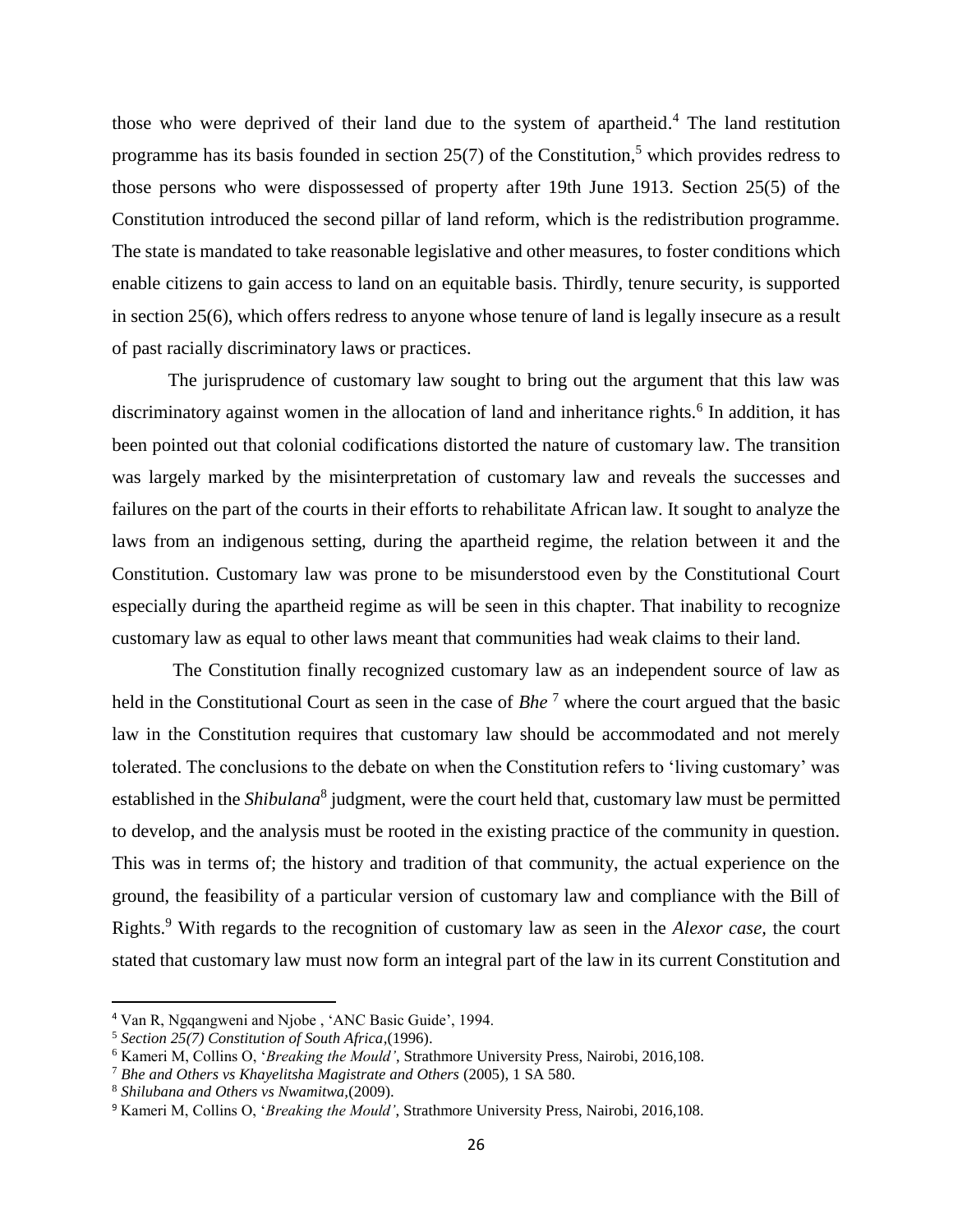the originality of indigenous law is an independent source of law.<sup>10</sup> This decision was incorporated into African law by the African Commission on Human and Peoples' Rights in the *Endorois<sup>11</sup>* case.

Before, The Natives Land Act of 1913 which is was known as the Black Land Act and the Native Trust and Land Act, 1936(now the Development and Trust Land Act) were the key statutes which determined where Africans could live.<sup>12</sup> The first attempt at securing the unrecognized tenure rights was introduced by the National Party government through the Upgrading of Land Tenure Rights Act 112 of 1991. This Act aimed to end the state's role as the nominal owner of communal land and to transfer land to tribes.<sup>13</sup> South Africa's governing social democratic political party, The African National Congress (ANC), formed its own land policy that called for security of tenure but also for the legalisation of various forms of tenure including communal tenure systems.<sup>14</sup> The Bantu Laws (Amendment) Act of 1972 justified the forced resettlements of Africans and stated that a Bantu tribe, which may consist of a community of individuals, could be removed from where they lived without any recourse to Parliament, even if there were some objections to the removal. The relocation of the community members to the homelands from the white rural and urban areas was therefore never voluntary.<sup>15</sup>

The second attempt for securing unrecognized tenure was post constitutionally through the Interim Protection of Informal Land Rights Act of 1996.It defined an informal land right to mean the use or occupation of land in terms of customary or indigenous practices.<sup>16</sup> It further stated that no one should be deprived of their right to land and if so, they should be compensated.<sup>17</sup> This Act, however, had a few short comings such as; of a good number of land administrators were not sensitised on how to implement the law and that its regulations were never promulgated. In 1997, there was the establishment of the White Paper on Land Policy which recognized those existing and who have user rights on 'state land' as owners.<sup>18</sup> It stressed that communal tenure system offers

<sup>10</sup> *Richtersveld Community vs Alexkor Ltd & Another*, (2004), 3 All SA, 244.

<sup>11</sup> *Endorois Welfare Council vs Kenya,* (2010).

<sup>12</sup> Smith Otieno, 'Community Land Rights In Kenya', 2013, 7.

<sup>&</sup>lt;sup>13</sup> M Weideman, 'Tenure Reform: The Former Homelands', 2004, 23.

<sup>&</sup>lt;sup>14</sup> ANC, Land Policy Document, Education Section, April, 1992.

<sup>15</sup> [www.uir.unisa.ac.za/bitstream/10500/1191/1/02thesis.PDF](http://www.uir.unisa.ac.za/bitstream/10500/1191/1/02thesis.PDF) < Accessed on 16th December 2016.

<sup>16</sup> Kameri M, Collins O, '*Breaking the Mould'*, Strathmore University Press, Nairobi, 2016,117.

<sup>&</sup>lt;sup>17</sup> Interim procedures, Interim Protection of Informal Land Rights Act, 1996.

<sup>&</sup>lt;sup>18</sup> Aninka Claassens, 'Communal Land, Property Rights and Traditional Leadership', Rural Women's Action Research Programme, Centre for Law and Society, University of Cape Town, 2014, 2.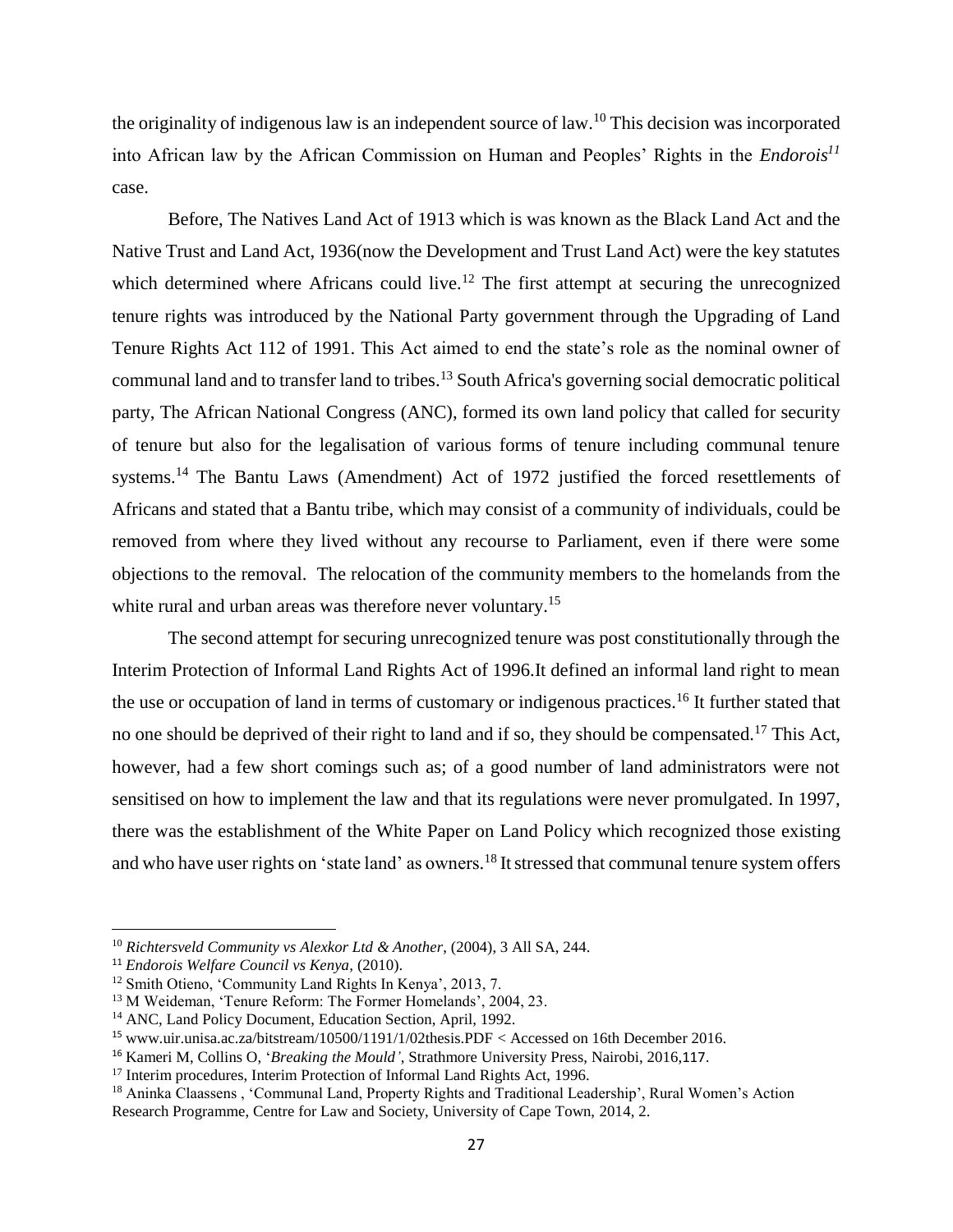secure access to land for the poor especially because land under these systems cannot be sold for offsetting debt.<sup>19</sup>

In 2003, law and policy favoured the transfer of title on communal land to traditional leaders and institutions, as opposed to the community members themselves since the Traditional Leadership and Governance Framework Bill did not give them enough power. This saw a boycott headed by the Community Land Rights Board (CLRB). The Community Land Rights Act of 2004 then came into place and provided far reaching measures such as; $^{20}$ 

- 1) Vesting ownership of community land in communities through the traditional institutions;
- 2) Provision for a land administration committee which was to represent a community which owns community land;
- 3) Legally recognise and formalize the African traditional systems of communally held land under within the framework provided in the Constitution.

Section 211(1) of the same provides that "*the institution, status and role of traditional leadership, according to customary law, are recognized, subject to the Constitution*". <sup>21</sup> Under the Act, communities are also required to develop and register community rules so that they acquire legal status. However, even with the establishment of the Act, the codification of the rules that govern the registering of communities is seen as another error that denies the existence of customary rules which should be viewed as independent laws.<sup>22</sup>

In the *Tongoane case <sup>23</sup>* presented first in the High Court, then the Constitutional Court for certification marked the constitutional challenge of the Community Land Rights Act (CLARA). It was argued that, ownership of community land rights were placed on the hands of the local chiefs who would rob the members of their rights. This was an issue with the recognition of tribal authority and the role it had in securing land rights. It was further said that, CLARA would replace customary land tenure systems through the establishment of the traditional institution which would undermine decision making at the lower levels of communities. After the case was referred to the

 $\overline{a}$ 

<sup>19</sup> Aninka Claassens, 'Communal Land, Property Rights and Traditional Leadership', Rural Women's Action Research Programme, Centre for Law and Society, University of Cape Town, 2014, 3.

<sup>20</sup> Kameri M, Collins O, *Breaking the Mould*, Strathmore University Press, Nairobi, 2016,119.

<sup>21</sup> Section 211(1), *Constitution of South Africa,* (1996).

<sup>22</sup> Kameri M, Collins O, *Breaking the Mould*, Strathmore University Press, Nairobi, 2016,121.

<sup>23</sup> *Tongoane and Others vs Minister for Agriculture and Land Affairs and Others*, 2010 (6), SA 214.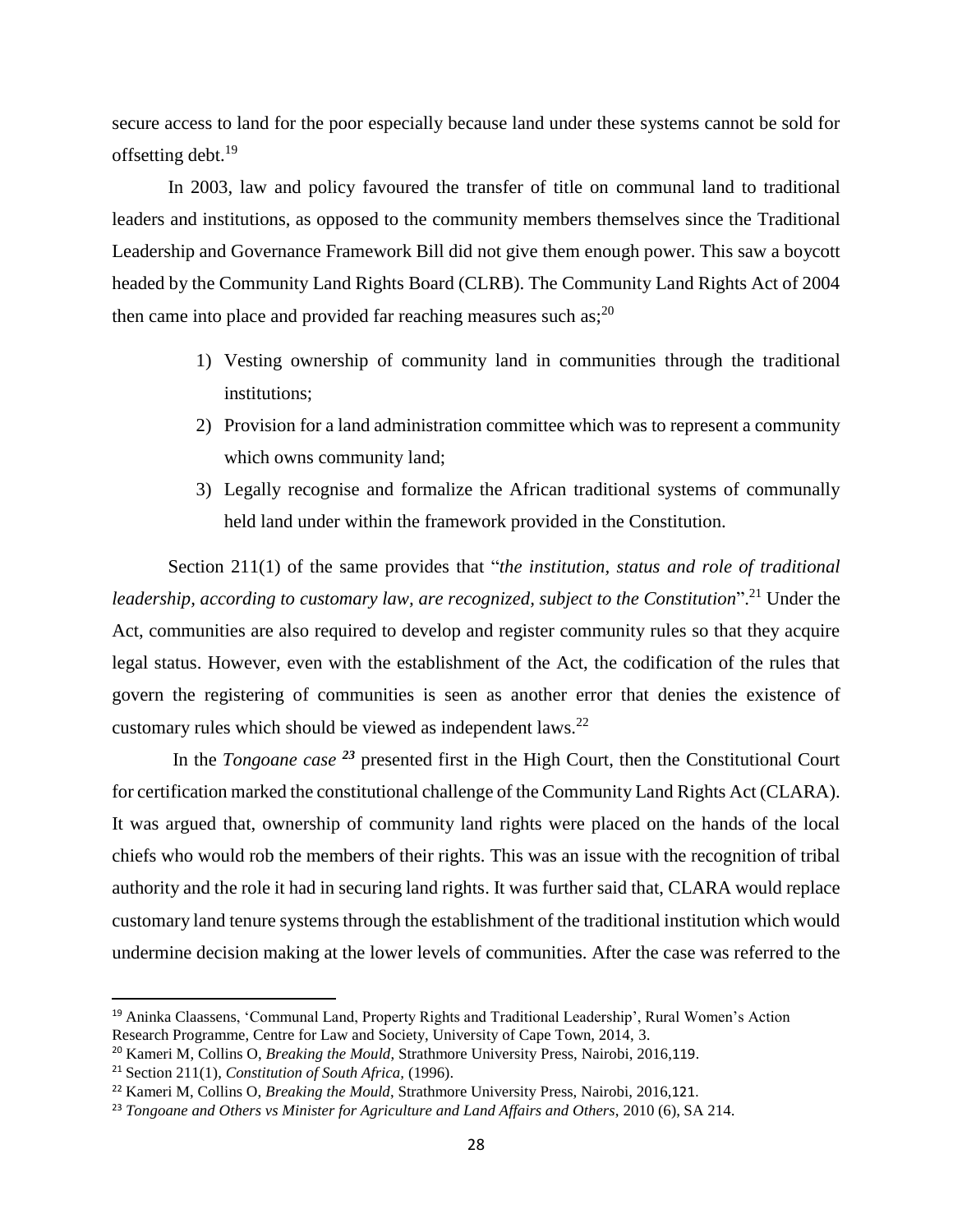Constitutional Court, it was argued again the Act would undermine the flexibility nature of customary law.

In 2008, fifteen key provisions of CLARA were declared invalid and unconstitutional, including those of transfer and registration of communal land, determination of rights and the establishment and land administration committees but the judgment did not strike the whole Act out. <sup>24</sup> In 2011, the Department of Rural Development and Land Reform released the Green Paper on Land Reform which was to upgrade tenure. It was a proposed policy but was signed into law on 31st July 2013. It gave a historical background of the discrimination on community land rights and the protection of communal rights against side interests. However, this Act excluded communal tenure on the grounds that it was too complex and hence it did not progress further.<sup>25</sup> In response to the policy proposal, the Department of Rural Development and Land Reform was called on to return to the Interim Protection of Informal Land Rights Act (IPILRA) which provided for majority decision making within communities and recognizes customary forms.<sup>26</sup>

Recently, the entire Communal Land Rights Act was struck down by the Constitutional Court in 2010 and neither did the Traditional Courts Bill get enough support in Parliament. It is therefore not wrong to say that South Africa faced challenges in trying to establish an efficient framework for community tenure. The recognition of customary law as an independent law was a major challenge for the courts when interpreting legislation. The link between asserting of land rights and cultural diversity was lacking. Consequently there was misinterpretation of customary law in the courts when solving disputes. Even as more laws were introduced, there was lack of sensitizing of land administrators on how to carry out their duties and implement the law which did not help in solving land disputes. Moreover, there was conflict between the role of tribal authorities and decision making at lower levels of communities when it came to the administration of communal land rights. With the introduction of the land registration system, it was seen that it effectively provided a mechanism for the transfer of wealth to those with a better social or economic position, hence creating tenure insecurity for less influential right holders.<sup>27</sup> This therefore beat the purpose of the pillar of tenure security that was a reform trying to be achieved.

<sup>24</sup> *Richtersveld Community vs Alexkor Ltd & Another*, (2004), 3 All SA,244.

<sup>25</sup> Kameri M, Collins O, *Breaking the Mould*, Strathmore University Press, Nairobi, 2016,123.

<sup>26</sup> Kameri M, Collins O, *Breaking the Mould*, Strathmore University Press, Nairobi, 2016,123.

<sup>&</sup>lt;sup>27</sup> [www.uir.unisa.ac.za/bitstream/10500/1191/1/02thesis.PDF](http://www.uir.unisa.ac.za/bitstream/10500/1191/1/02thesis.PDF) < Accessed on 16th December 2016>.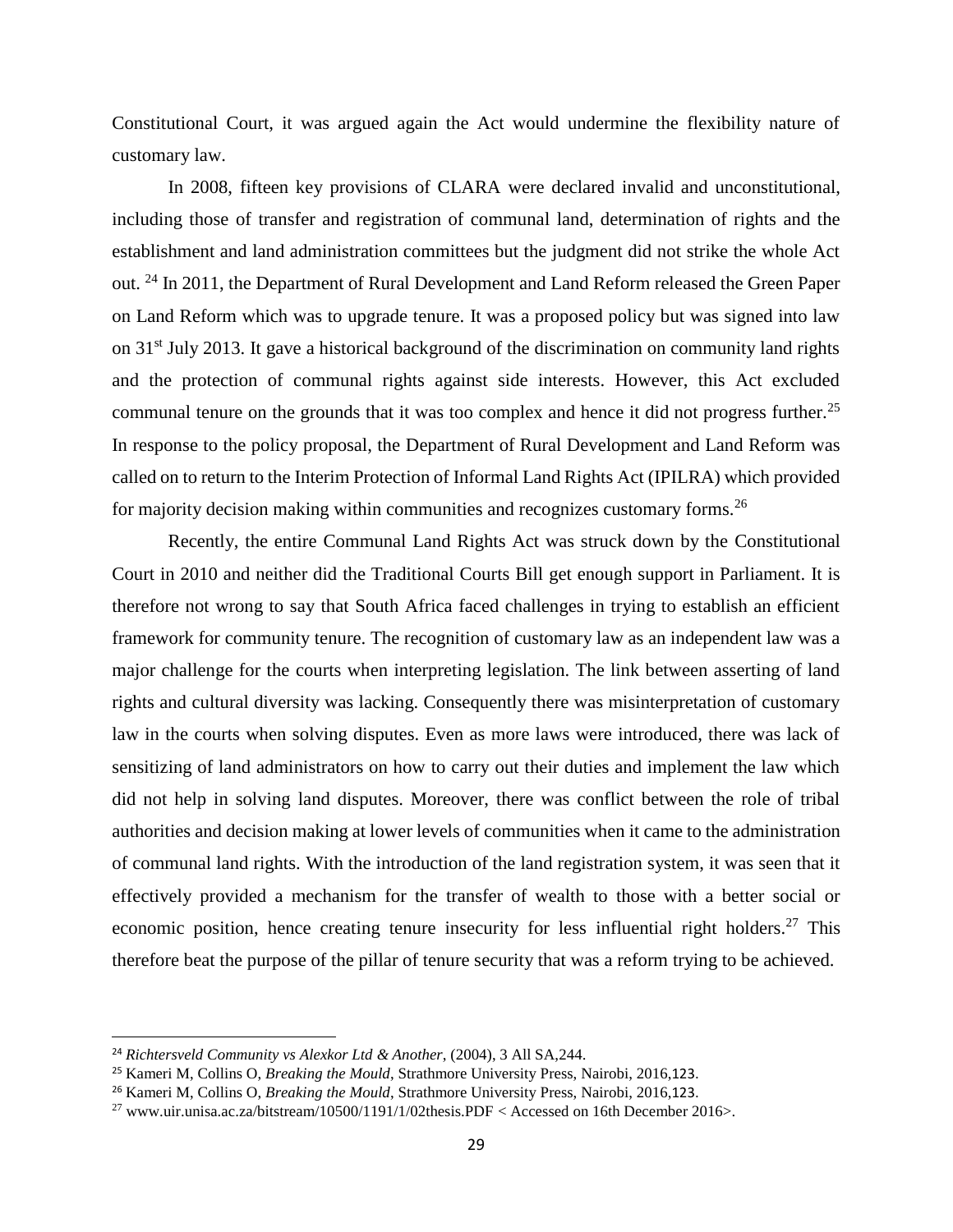With regards to the distribution programme, it aimed at redistributing 30% of white-owned commercial agricultural land by to the black South Africans and settling almost 80,000 of claims for redistribution by 2005. To date, which has been more than seven years after the initial target, all land claims have still not been settled and less than 10% of those of the redistribution target has been achieved by the state.<sup>28</sup> Also the slow pace of the two land reform programmes; redistribution and restitution, 90% of agricultural land transferred is not being used productively.<sup>29</sup> This has therefore led to high levels of poverty and unemployment. It is safe to say that these hastily drafted ideas such as those in the Green Paper do very little in protecting the rights of communities especially from private investors and their own traditional authorities.<sup>30</sup>

Despite the fact that South Africa faced challenges, it was able to be successful in some areas that led to the securing of tenure rights. Some of the communities were compensated through the restitution process that was provided for in the constitution such as the Khoe and the San which speeded up dispute resolution processes. Since Kenya's Constitution also has this provision, it may borrow the aspect of implementation like in South Africa since as seen over the years, most of the displaced communities have never been compensated and hence land disputes have continued to exist over the years. Kenya also faces the challenge of the conflicts between protected areas and community land similar to South Africa. South Africa therefore seems to be an appropriate country from which Kenya can learn from since they share in some similar challenges as seen in the next chapter.

### <span id="page-39-0"></span>**3.3 Similarities and differences in South Africa and Kenya's legal frameworks**

South Africa and Kenya have been facing land conflicts which have been geared by politicized racial discrimination. Their legal frameworks seem not to be adequate in solving community land issues. Both countries have regimes that have for a long time been characterized by a dual tenure system where customary tenure is derived from African customary law on one hand and individual tenure based on the English law on the other.<sup>31</sup> To begin with, land laws have seen South Africa and Kenya through the colonialists and their occupation and subjugation which

l

<sup>28</sup> HJ Kloppers and GJ Pienaar, 'The Historical Context Of Land Reform In South Africa And Early Policies,' Vol. 17 No. 2, 2014,5.

<sup>&</sup>lt;sup>29</sup> [www.politicsweb.co.za.](http://www.politicsweb.co.za/) < Accessed on  $12<sup>th</sup>$  January 2017>.

<sup>30</sup> Kameri M, Collins O, *Breaking the Mould*, Strathmore University Press, Nairobi, 2016,127.

<sup>31</sup> Kameri-Mbote P, Odote, C, Musembi, C and Kamande W, *Ours by Right: Law, Politics and Realities of Community Property in Kenya*, Strathmore University Press, Nairobi,2013.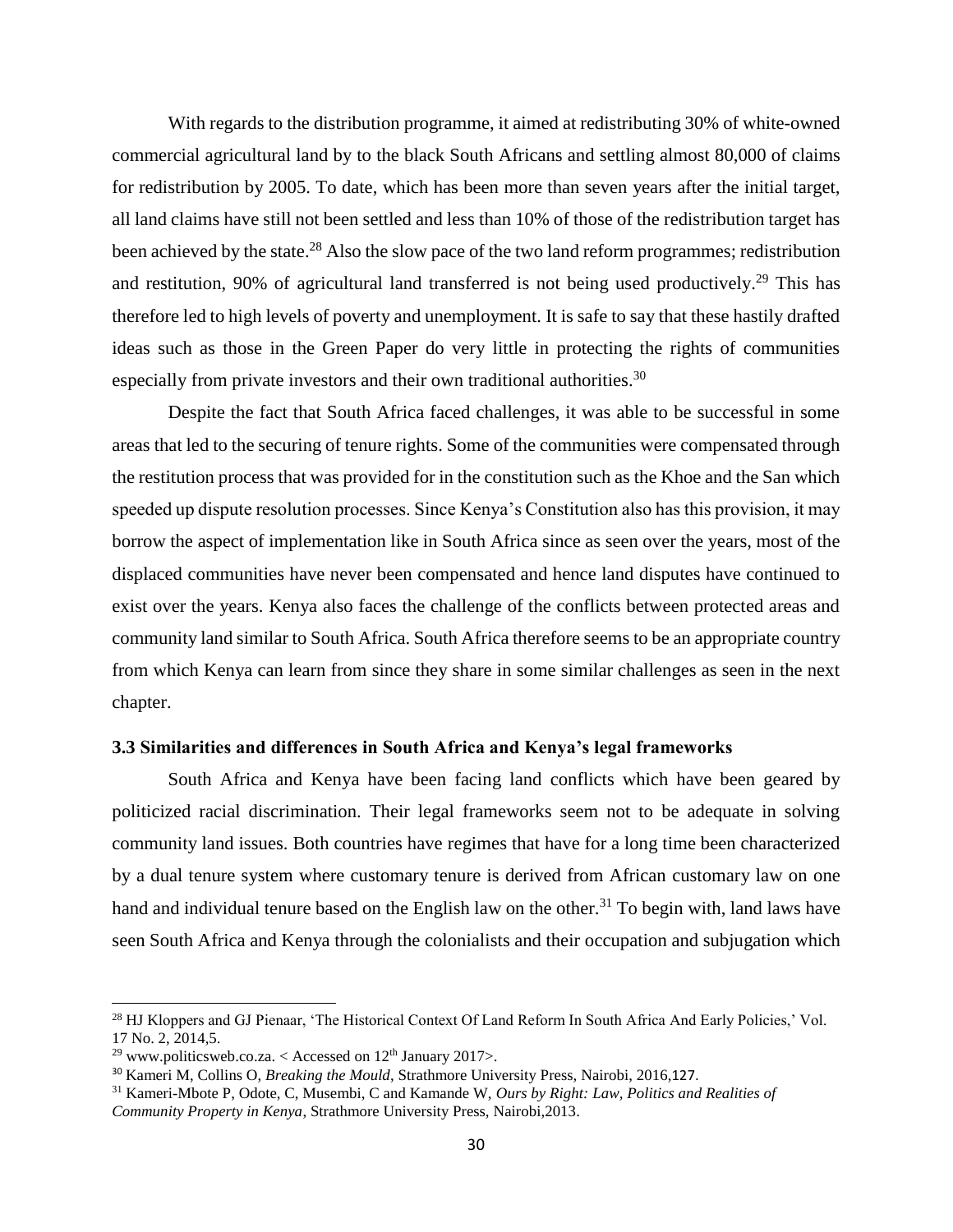eventually led to widespread land dispossession following military conquest in the 1890s. For example; the Tomlinson Commission of 1948 in South Africa is similar to Kenya's Swynnerton plan of 1954 in the sense that they both aimed at creating a class of black commercial farmers through consolidation and registration of land. The emergence of the popular resistance movements; the *Umkhonto we Sizwe* and the *Mau Mau*, were the derivatives of land dispossession which were both unified by one objective. This was, to redistribute land to the formerly dispossessed African population. 32

With regards to indigenous communities, the Supreme Court of Appeal of South Africa also recognizes the definition of aboriginal title of land as that of, an indigenous community which forms a distinct ethnic group who occupied that particular land for a long time. South Africa's constitutional provision spells out that, the primary objects of the Commission for Promotion and Protection of Rights of Cultural, Religious and Linguistic Communities are basically to promote respect for the rights of cultural, religious and linguistic communities.<sup>33</sup> Section 31 of the same also states that, persons belonging to a cultural, religious or linguistic community may not be denied right to enjoy the culture, practice their religion and use their language.

For example, for a long while the indigenous San people, the oldest and most marginalized inhabitants in Africa, have staved off hunger and thirst. Most of them live in remote and arid environments, as they keep livestock and harvest plants. They often don't have rights or traditional claim to the land they work. Active ingredients of the plant were patented by South Africa's Council for Scientific and Industrial Research and his was done without the consent of San communities, despite being based on their traditional knowledge. An agreement was then made between the South African San Council, the National Khoisan Council and a local pharmaceutical company, to negotiate on benefit sharing where Cape Kingdom Nutraceuticals, gives San and Khoi communities  $3\%$  of the profits from products.<sup>34</sup> However, there have been concerns that benefits will flow only to an elite leadership. As has been noted more regulation does not necessarily help.

The country seeks that, equal attention should be given to; building the long-term financial and technical capacity of communities to engage in commercialization, transferring technology to

 $\overline{a}$ 

<sup>32</sup> Kariuki S,'Can Negotiated Land Reforms Deliver? A Case Of Kenya's, South Africa's And Zimbabwe's Land Reform Policy Debates,' University of The Witwatersrand, South Africa, 2004,18.

<sup>33</sup> Section 185, *Constitution of South Africa,* (1996).

<sup>34</sup> [www.theconversation.com/justice-is-still-not-being-done-in-the-exploitation-of-indigenous-products-5708](http://www.theconversation.com/justice-is-still-not-being-done-in-the-exploitation-of-indigenous-products-5708) <Accessed on 13th January 2017>.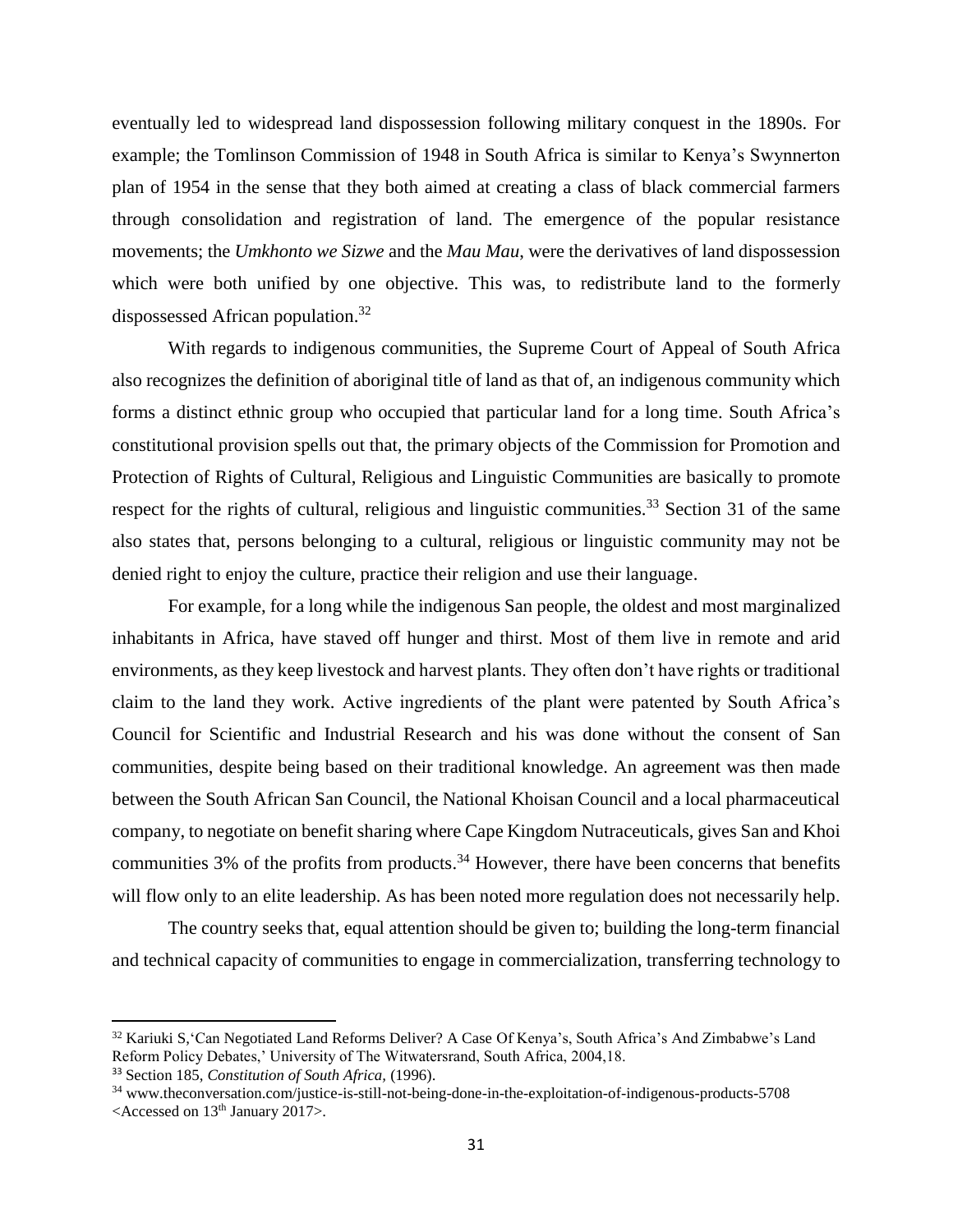African countries, adding value to raw material, facilitating market access and interrogating the unequal power relations of African natural product value chains. This are similar characteristics that are visible in claims made by indigenous communities in Kenya, such as in the case of the Ogiek despite the fact that the High Court decided otherwise. Kenya should therefore implement benefit sharing as supported in Section 36 of the National Land Policy and promote community participation.<sup>35</sup>

The financial implications of the process of land reforms are also high, a problem that is aggravated by the fact that funding for the land restitution process in South Africa is mainly reliant on state coffers.<sup>36</sup>

The 2010 Kenya Constitution retains the inconsistency clause on customary law, but recognizes that the application of customary law is now limited to the Constitution.<sup>37</sup> That provision is now similar to the South African Constitution clause on supremacy of the Constitution.

In conclusion, the recognition of customary law has been linked with the recognition of cultural diversity and the Constitutional Court was heavily involved with trying to solve the problem of the distortion of customary law.<sup>38</sup> The South African constitution, was then able to have a more elaborate bill of rights including the protection of community land rights which while certifying existing property rights, it requires the state to also take reasonable steps to enable citizens to gain equitable access to land, promote tenure security and provide redress to those who were disposed of property as a result of past discriminatory laws and practices.<sup>39</sup> This is evident in that most of the land disputes have been solved through compensation unlike in Kenya. South Africa continues to recognize that the dynamics and local resources such as indigenous knowledge systems and the needs of the people must guide government's land tenure reform programme.<sup>40</sup> Kenya can therefore learn some lessons as discussed in the next chapter.

 $\overline{a}$ 

<sup>35</sup> Section 36, *Sessional Paper No. 3 of 2009 on National Land Policy*, (2009).

<sup>36</sup> Sibanda S, 'Land reform and poverty alleviation in South Africa', Human Sciences Research Council, Pretoria June 2001, 3.

<sup>37</sup> Article 2, *Constitution of Kenya*, (2010).

<sup>38</sup> Kameri M, Collins O, *Breaking the Mould*, Strathmore University Press, Nairobi, 2016,111.

<sup>39</sup> Section 25(6), *Constitution of South Africa,(*1996).

<sup>40</sup> [www.uir.unisa.ac.za/bitstream/10500/1191/1/02thesis.PDF](http://www.uir.unisa.ac.za/bitstream/10500/1191/1/02thesis.PDF) < Accessed on 16th December 2016.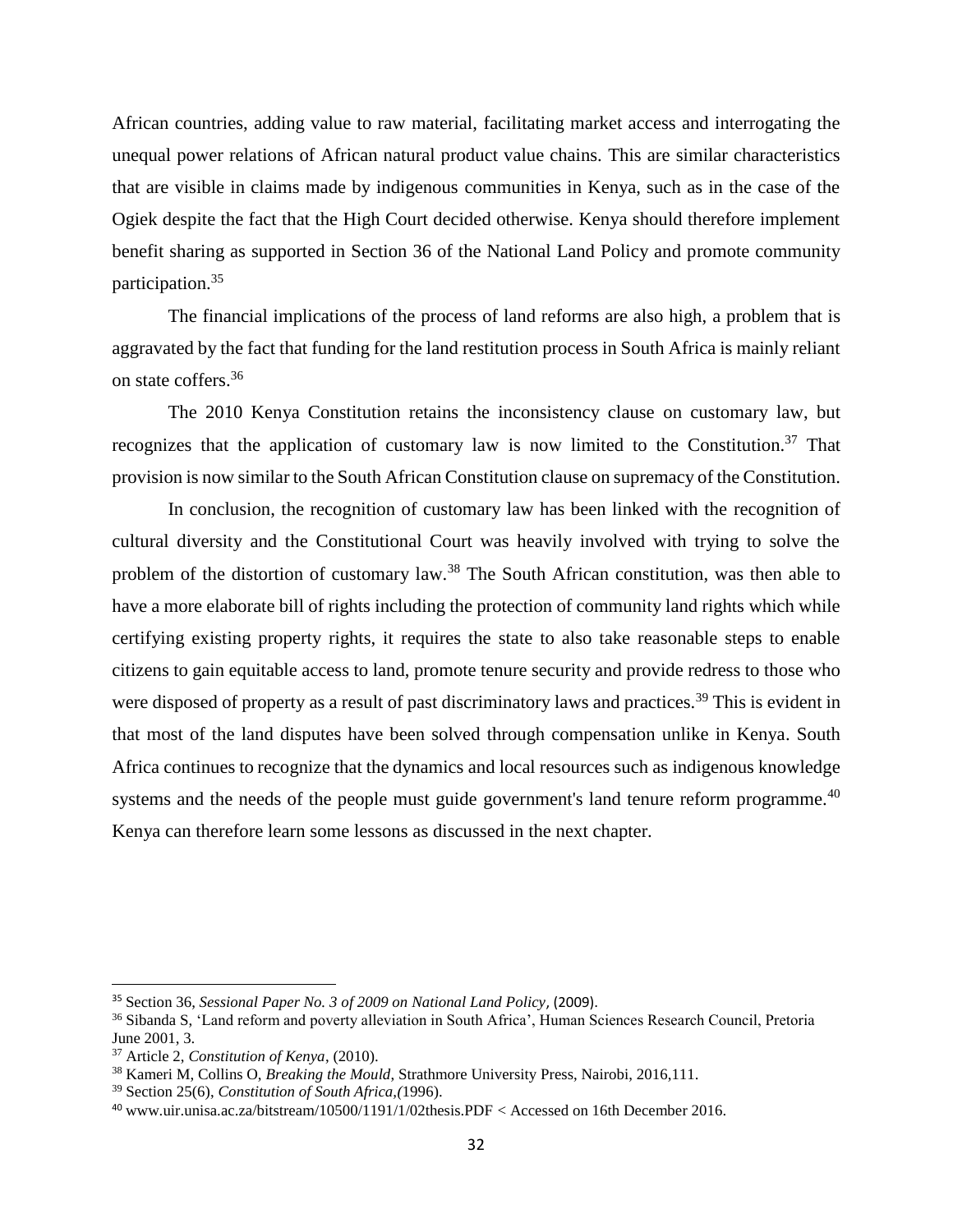## <span id="page-42-1"></span><span id="page-42-0"></span>**CHAPTER FOUR Lessons that Kenya can learn from South Africa to secure Community Land Tenure in Kenya**

### <span id="page-42-2"></span>**4.1 Introduction**

For community tenure reform to attain its objectives, it is not enough to define rights and core principles in legislation.<sup>1</sup> As the Kenyan scholar Okoth-Ogendo highlights, one of the famous colonial rationalizations for the appropriation of land in Africa was that customary structures were too 'primitive' to give out property rights and this made African land free for anyone who wanted to take it, an example being Kenya. The weak status of customary land rights in national laws as seen in the previous chapters, is a condition shared by many rural communities.<sup>2</sup>

As a result of this, the debate on land rights has always been about private ownership of land and its contradiction with the principles of African tenure. Recognizing existing rights and providing institutional support for community-based systems ought to be one of the options available as seen in South Africa within an integrated but with a diverse system of property rights.<sup>3</sup> Since Kenya has identified some of the issues that causes individualization of community land rights and has compared its legal framework with that of South Africa, it can therefore learn some lessons on how to improve its community-based land systems.

### <span id="page-42-3"></span>**4.2 Lessons that Kenya can learn**

l

Firstly, in Kenya there is an ultimate mismatch between the community land titling structures and the actualities of African tenure as described by customary law.<sup>4</sup> As seen with regards to the jurisprudence on land in Kenya, it has ignored the customary rights and focused heavily on codified law.<sup>5</sup> Secondly, the support provided by the government, both in the preliminary stages of the establishment of these structures has been completely inadequate to date.<sup>6</sup>

<sup>1</sup> Janet P, Feja L, Tom L, Saskia O and Cynthia M, 'Securing community land and resource rights in Africa: A guide to legal reform and best practices,' 2013, 58.

<sup>&</sup>lt;sup>2</sup> Liz Alden Wily, 'Customary Land Tenure in the Modern World Rights to Resources in Crisis: Reviewing the Fate of Customary Tenure in Africa', 2011,10.

<sup>&</sup>lt;sup>3</sup> Ben Cousins, 'Reforming Communal Land Tenure In South Africa; Why Land Titling Is Not The Answer', School of Government, University of the Western Cape, 2002, 6.

<sup>4</sup> Peter Onyango, 'Balancing of Rights in Land Law: A Key Challenge in Kenya', University of Nairobi; Department of Commercial Law, Kisumu, 2014,300.

<sup>5</sup> Peter Onyango, 'Balancing of Rights in Land Law: A Key Challenge in Kenya', University of Nairobi; Department of Commercial Law, Kisumu, 2014,301.

<sup>6</sup> Ben Cousins, 'Reforming Communal Land Tenure In South Africa; Why Land Titling Is Not The Answer', School of Government, University of the Western Cape, 2002, 3.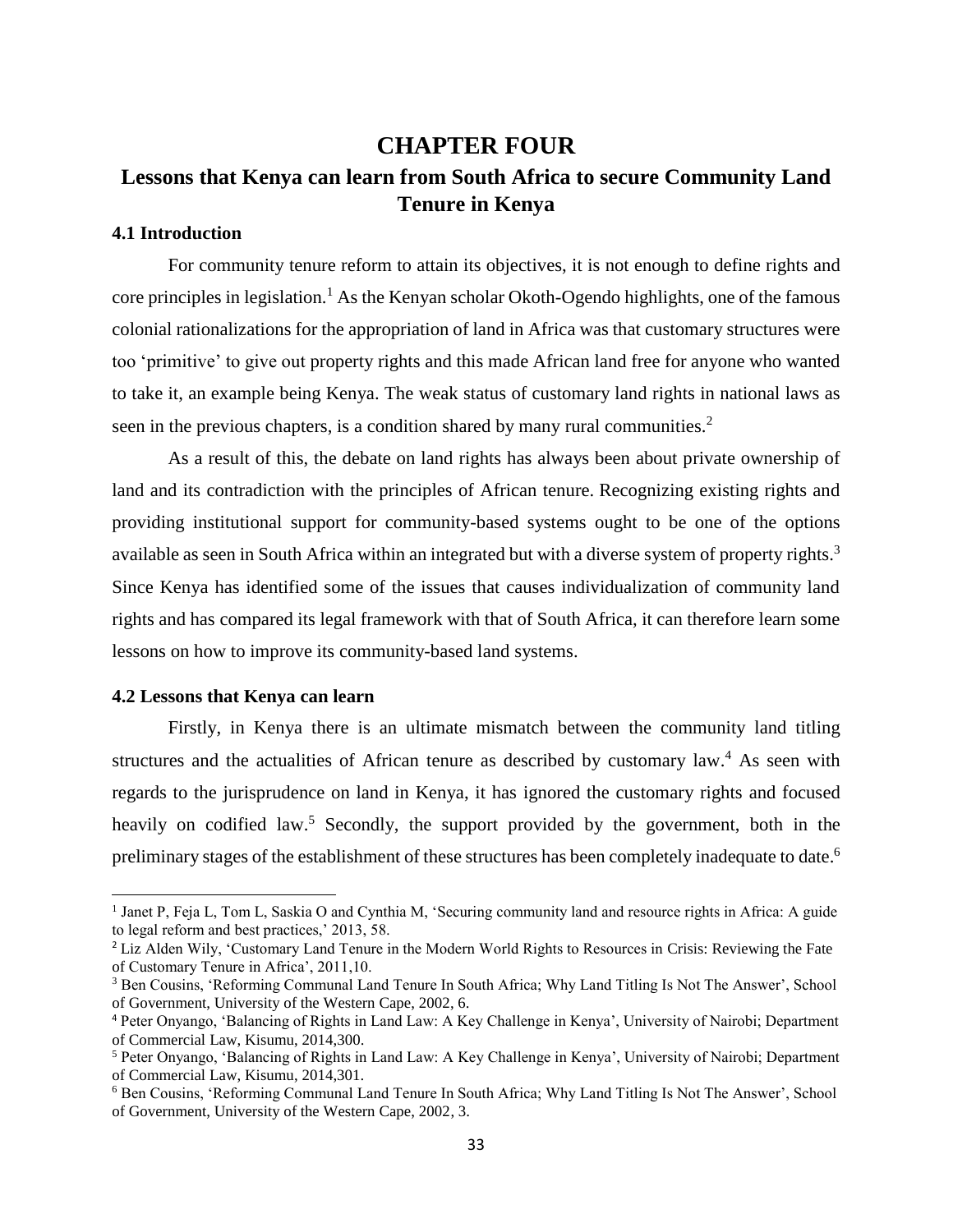Customary law is set to be flexible to suite the different communities. This is because customary rights and traditional tenure tends to evolve over time, adapting to the changing social and economic conditions.<sup>7</sup> Different typologies of community land rights should be identified and each issue addressed with its own typology. Kenya can therefore try to recognize customary law independently even under the Constitution.

Traditional institutions should not replace decision making in the lower levels of communities but facilitate dispute solving. To prevent further undermining of community systems, Kenya should also address the fact that there is lack of a clear government policy with regard to traditional authorities.<sup>8</sup> Where implementation and enforcement steps by the law are set out clearly, the law ought to provide procedural rights which will enable communities and NGO's to monitor the implementation and enforcement of those laws by the government and traditional institutions which will in turn bring effective enforcement where the relevant institutions are not performing. <sup>9</sup>However, this traditional institutions must be governed in accordance with the Bill of Rights as provided for in the Constitution.

An update to legislation with the Constitution is another lesson Kenya can learn. Section 36 and 37 of the National Land policy states that, the land policy reforms are not likely to succeed in the absence of a sound constitutional framework. This policy which was enforced in 2009 prior to the 2010 Constitution, needs to be reviewed and changes effected to be in line with the supreme law. South Africa has repealed its attendant land laws to conform to its Constitution.

In South Africa, the land reform programme is divided into three pillars namely; redistribution, restitution and tenure reform.<sup>10</sup> As seen in chapter 3, redistribution of land was to those who needed it, but cannot afford it and restitution for those who were deprived of their land due to the system of apartheid.<sup>11</sup> The land restitution programme has its basis founded in section  $25(7)$  of the Constitution,<sup>12</sup> which provides redress to those persons who were dispossessed of property after 19th June 1913. Section 25(5) of the Constitution introduced the second pillar of land reform, which is the redistribution programme. The state is mandated to take reasonable

 $\overline{a}$ 

<sup>7</sup> Kameri M, Collins O, '*Breaking the Mould'*, Strathmore University Press, Nairobi, 2016,115.

<sup>8</sup> M Weideman, 'Tenure Reform: The Former Homelands', 2004, 16.

<sup>9</sup> Janet P, Feja L, Tom L, Saskia O and Cynthia M, 'Securing community land and resource rights in Africa: A guide to legal reform and best practices,' 2013, 58.

<sup>10</sup> Van R, Ngqangweni and Njobe , 'ANC Basic Guide', 1994.

<sup>&</sup>lt;sup>11</sup> Van R, Ngqangweni and Njobe, 'ANC Basic Guide', 1994.

<sup>12</sup> *Section 25(7) Constitution of South Africa*,(1996).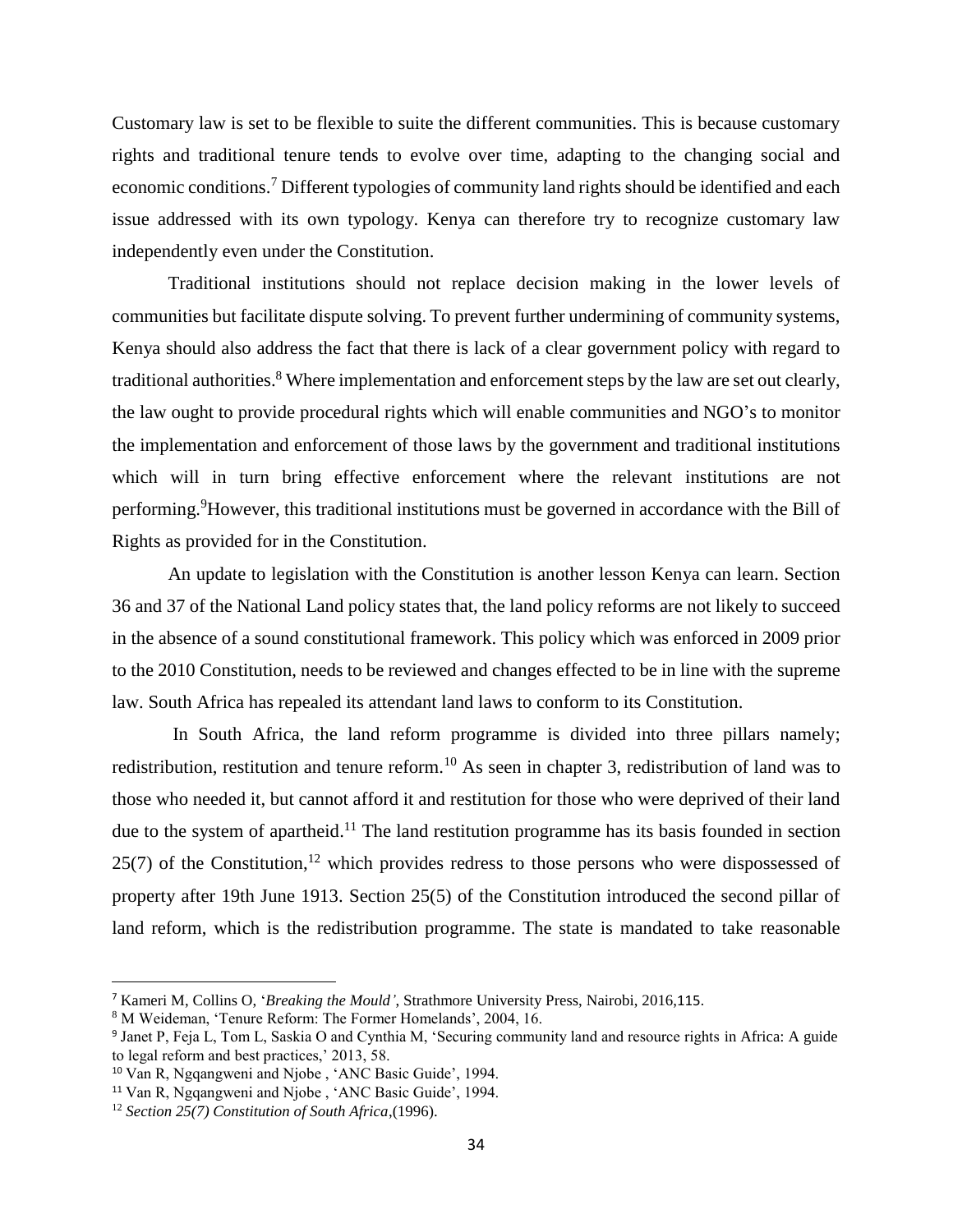legislative and other measures, to foster conditions which enable citizens to gain access to land on an equitable basis. Thirdly, tenure security, is supported in section 25(6), which offers redress to anyone whose tenure of land is legally insecure as a result of past racially discriminatory laws or practices. The goal of the restitution policy in South Africa is therefore to restore land and provide other restitutionary remedies to people dispossessed of their land, in a way that provides support to the dynamic process of reconciliation, reconstruction and development.<sup>13</sup> Some of the members of the Khoe and San communities benefited from the land restitution programme.

As seen in South Africa, it was the first African state to speak up in favor of indigenous rights during the UN Working Group on Indigenous Peoples. <sup>14</sup> It implemented an Act that, sought to reopen the window for community members deprived of their land due to past discriminatory laws and to institute claims with the help of the Commission on the Restitution of Land Rights (CRLR). <sup>15</sup> The main objective of the CRLR is the restitution of rights in land or awards of alternative forms of equitable redress to claimants which Kenya itself can borrow as a system to resolve land claims.<sup>16</sup>

Most of the land claims in South Africa have been sorted out despite the fact that land reform process have been slow. This is because most of the settlements have been through cash compensation for land lost and the fact that most of the remaining settlements are rural claims.<sup>17</sup> Inorder for Kenya to dispense clogging land disputes, it should do so by implementing compensation as provided for in the Community Land Act, to most of the communities. Kenya can consequently then avoid high cost mistakes as in the case of South Africa where they can adopt a more cost effective process of land reforms.<sup>18</sup>

While Kenya has plans for protected areas and community land, there has not been an overall biodiversity plan unlike in South Africa which has provincial biodiversity assessments to implement conservation in a cost effective way. As a result of lack of this, Kenya has faced costly measures to achieve biodiversity. Furthermore, co-management is also another methodology

<sup>&</sup>lt;sup>13</sup> Kariuki S, 'Can Negotiated Land Reforms Deliver? A Case of Kenya's, South Africa's And Zimbabwe's Land Reform Policy Debates,' University of The Witwatersrand, South Africa, 2004, 18.

<sup>&</sup>lt;sup>14</sup> [www.kas.de/suedafrika/en/publications/35255/](http://www.kas.de/suedafrika/en/publications/35255/) <Accessed on  $14<sup>th</sup>$  January 2017>.

<sup>15</sup> *Restitution of Land Rights Amendment Act*, 2014.

<sup>16</sup> [www.gov.za/about-SA/rural-development](http://www.gov.za/about-SA/rural-development) <Accessed on 22nd December 2016>.

<sup>&</sup>lt;sup>17</sup> Kariuki S, 'Can Negotiated Land Reforms Deliver? A Case of Kenya's, South Africa's And Zimbabwe's Land Reform Policy Debates,' University of The Witwatersrand, South Africa, 2004, 21.

<sup>18</sup> Kathleen H, 'Land Tenure Reforms and Conservation tools in South Africa and potential application to Kenya', 2010, 10.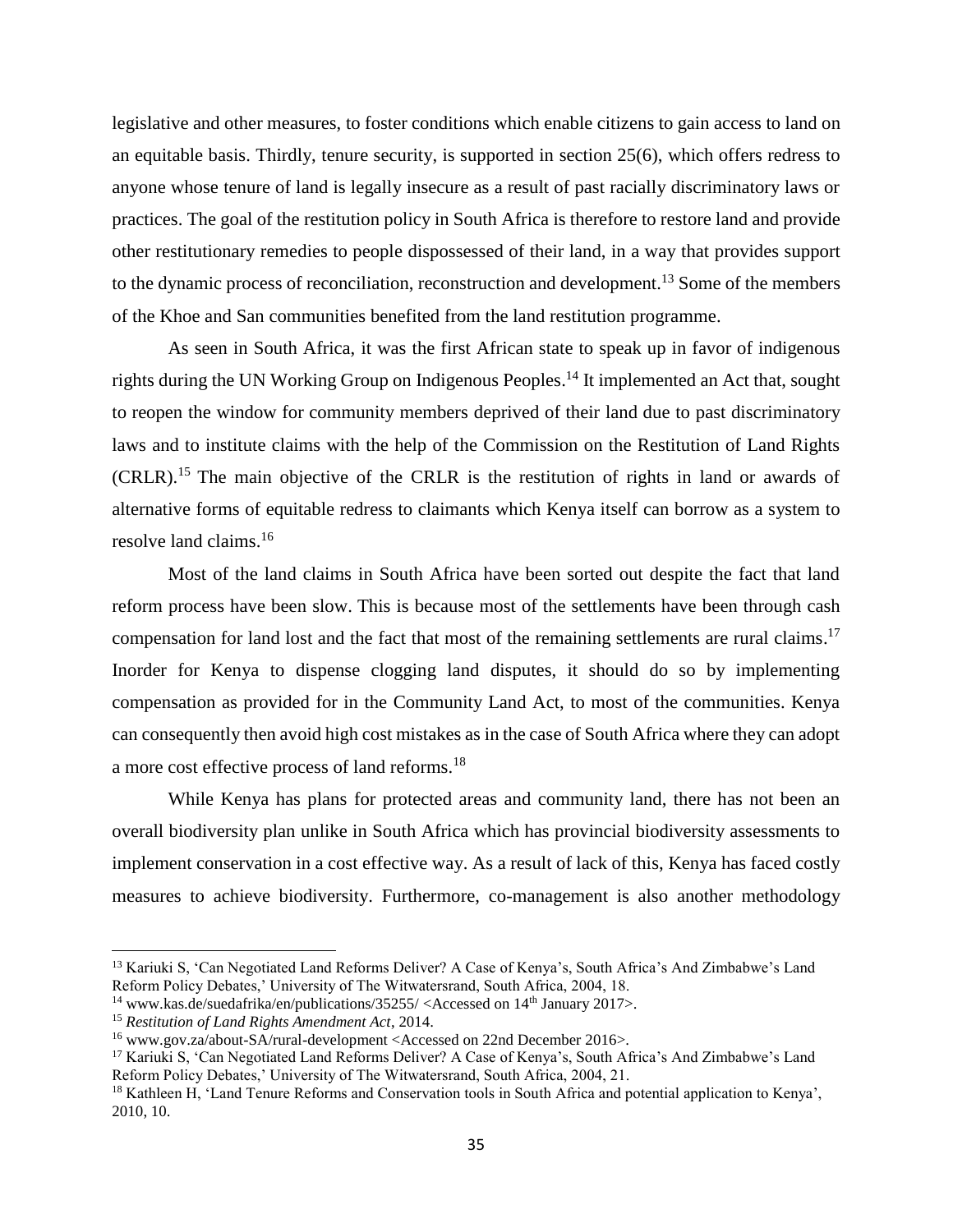Kenya can adopt. This will enable the country to specify how and when the conservation will take place and provide benefits to the communities, since the law provides a vague procedure on how to go about it for example between the Kenya Wildlife Service and the surrounding community.<sup>19</sup>

From the establishment of the challenges Kenya faces with regards to community land rights, it can secure community tenure in the following ways;

1. Increased developmental projects in areas such as the oil and mining exploration in Turkana.

The recent discovery of oil in Turkana County has brought the plight of the Turkana people, a marginalized pastoralist group in semi-arid northwestern Kenya.<sup>20</sup> The recent discovery of oil brought tension and violent conflicts among the Turkana locals against foreign investors such as Tullow Oil Company. It is evident from this region that the main challenge facing the individualization of community tenure is the conversion of tenure to public tenure. Almost 77,000 square kilometers of land was allocated for prospecting and some clans found themselves barred from accessing the land without warning.<sup>21</sup> There was also the disruption of traditional grazing patterns but some clans were compensated. However, compensation directly to the clans was seen to raise some legal problems because of the current informal nature of land tenure.<sup>22</sup> Benefit to the local people has now been seen as a contentious issue. The need for policy cannot be understated, but a legitimate policy process is a product of public consultation. It is therefore, clear that there is lack of information and participation by the local communities yet their rights to that land are supported by the Community Land  $Act^{23}$  and the Constitution. <sup>24</sup> Training opportunities in construction and the service industries and skills to the community members is likely to be needed in the future and hence could be a solution here. Mechanisms for disseminating information and genuine participation of locals in decision-

<sup>&</sup>lt;sup>19</sup> Kathleen H, 'Land Tenure Reforms and Conservation tools in South Africa and potential application to Kenya', 2010, 18.

<sup>&</sup>lt;sup>20</sup> [www.tandfonline.com/doi/abs/10.1080/19376812.2014.884466?journalCode=rafg20](http://www.tandfonline.com/doi/abs/10.1080/19376812.2014.884466?journalCode=rafg20) <Accessed on 14<sup>th</sup> January 2016>.

<sup>&</sup>lt;sup>21</sup> Martin M, 'Summary of Exploration and Appraisal, Tullow Kenya BV, 2011-2015' at Turkana County Government Stakeholders' Meeting, Maanzoni Lodge, Machakos, 10-12th February 2016.

<sup>&</sup>lt;sup>22</sup> David M, 'Six new wildlife conservancies to help restore peace in Turkana, West Pokot', Mobile Nation, 6 May 2015.

<sup>23</sup> Section 5 and 14, *Community Land Act* ,(2016).

<sup>24</sup> Section 63, *Constitution of Kenya*, (2010).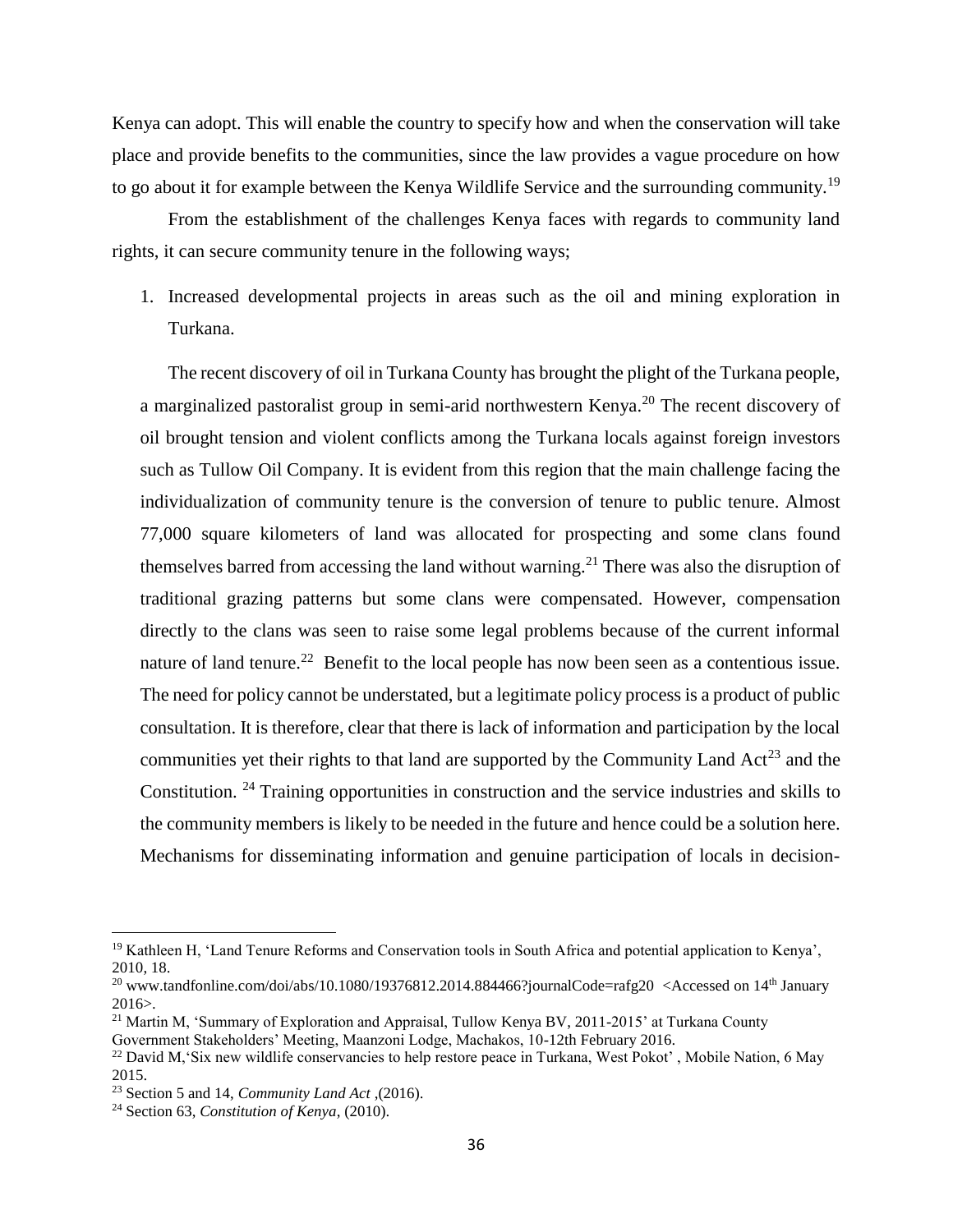making need to be facilitated by the county and national governments, to avoid conflict between the community and the state and investors.<sup>25</sup>

#### 2. The Competing interests over community land

This includes the example of the Mau forest and its inhabitants such as the Ogiek who are forest dwellers. As known, the Mau forest has historically been a critical water catchment area which is also rich in agriculture. As discussed in previous chapters, before and after independence, the Ogiek have been routinely subjected to arbitrary forced evictions from their ancestral land by the government, without consultation or compensation. This has caused constant conflict with the Ogiek who saw the destruction of the forests and the alienation of their lands as a continued threat to their survival.<sup>26</sup> However, in as much as communities have a right to occupy land, various limitations are given in some legislations. With regards to the Forests Act, communities are not to be prevented from using such forests as has been their custom.<sup>27</sup> The Minister on the other hand, may by gazettement declare any forest area by gazettement to be a nature reserve for the preservation of biodiversity but ought to be compensated.<sup>28</sup> Compensation may also not be enough since this communities have established their livelihood on that land for a long time. The government should then ensure that there is public participation in any activities carried out in the forest and that they will receive reasonable benefits. Also, allocation of alternative land may not be appropriate because of the ancestral ties to the particular land.

### 3. The increased encroachment by sedentary groups.

Communities such as the Maasai in Kajiado and Narok have historically also faced the challenge of land dispossession by sedentary groups.<sup>29</sup> As they are dependent on productive grazing lands for their herds of cattle and goats, the Maasai have necessarily been custodians of the natural habitat.<sup>30</sup> Of late, they have been losing their lands to entities and private developers. This therefore separate them from resources they have been using for generations

l

<sup>&</sup>lt;sup>25</sup> [life-peace.org/hab/avoiding-the-local-resource-curse-in-turkana-kenya/](http://life-peace.org/hab/avoiding-the-local-resource-curse-in-turkana-kenya/)  $\langle$  Accessed on 14<sup>th</sup> January 2016>.

<sup>26</sup> Sang Joseph K, 'The Ogiek in Mau Forest; Kenya ', 2001, 9.

<sup>27</sup> Section 22, *Forest Act*, (2005).

<sup>28</sup> Section 32, *Forest Act*, (2005).

<sup>&</sup>lt;sup>29</sup> See Chapter 2.

 $30$  [www.maasaierc.org/the-maasai-people](http://www.maasaierc.org/the-maasai-people) <Accessed on  $14<sup>th</sup>$  January 2016>.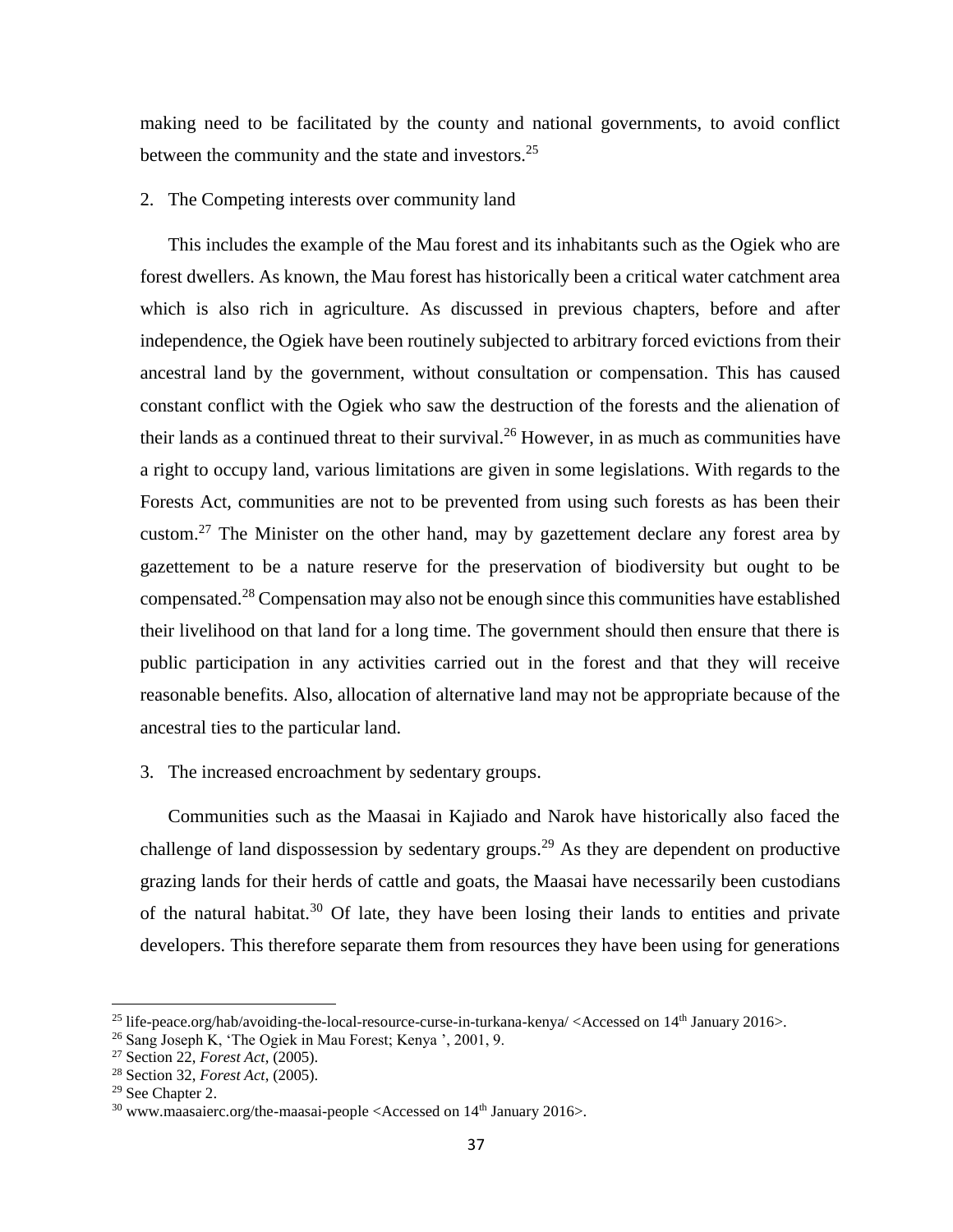to survive.<sup>31</sup> Conflicts between sedentary farmers and pastoralists also arise mainly over access to water and land because of the increased occupation of land by their communities. Inorder to solve this conflicts, communal participation and local capacity building efforts should be encouraged where the communities themselves agree that there will be no more raiding of stock or grazing on agriculturalists' land. Measures to ensure total access to resources should also be taken by the government.<sup>32</sup>

4. The destruction of sacred sites and graves which cannot be compensated monetarily

For example in Kwale and Kilifi counties, many of these sites happen to be small groups of indigenous forests whose sacred status has been preserved by the local Mijikenda people, known as the *kaya* forests. <sup>33</sup> Threats from other communities and the increase in the Mijikenda population caused people to move out from the original *kaya* settlements and to establish new villages, but for many the elders continued to live, and to be buried and hence still respected the sanctity of the forest. Over the years, the development of tourism led to land grabbing and conversion of community land tenure to public. This issue is however, being addressed by the government by publishing the forests and acknowledging them as national monuments. However, this does not mean that the community property is not at risk. The authority of the Kaya elders should then be recognized by law and even in community participation inorder to try and secure their community rights.

In conclusion, legislation needs to facilitate practical implementation of community land rights. In as much as the definition of a community is provided for in legislation, the great hurdle of interpretation has proved to be a difficult task. There should therefore be a mechanism that reconciles this differences.<sup>34</sup> The mechanisms used should recognize ethnic identity while promoting national unity inorder to avoid ethnic conflicts that have existed over the years.<sup>35</sup> This consequently brings in the issue of identifying the members of the community and the rights they are entitled to. Most importantly, as legislation tries to regulate customary law, the law makers

 $\overline{a}$ 

 $31$  [www.culturalsurvival.org/publications/cultural-survival-quarterly/maasai-survival-kenya](http://www.culturalsurvival.org/publications/cultural-survival-quarterly/maasai-survival-kenya) <Accessed on  $14<sup>th</sup>$ January 2016>.

<sup>32</sup> [www.accord.org.za/ajcr-issues/%EF%BF%BCpastoral-conflict-in-kenya/](http://www.accord.org.za/ajcr-issues/%EF%BF%BCpastoral-conflict-in-kenya/) <Accessed on 14th January 2016>.

<sup>33</sup> [www.culturalsurvival.org/publications/cultural-survival-quarterly/sacred-groves-threatened-development-kaya](http://www.culturalsurvival.org/publications/cultural-survival-quarterly/sacred-groves-threatened-development-kaya-forests-kenya)[forests-kenya](http://www.culturalsurvival.org/publications/cultural-survival-quarterly/sacred-groves-threatened-development-kaya-forests-kenya) <Accessed on 14<sup>th</sup> January 2016>.

<sup>34</sup> Kameri M, Collins O, *Breaking the Mould*, Strathmore University Press, Nairobi, 2016, 2.

<sup>35</sup> Kameri M, Collins O, Celestine M, Muirigi K, 'Ours by Right: Law Politics and Realities of Community Property in Kenya', 2013.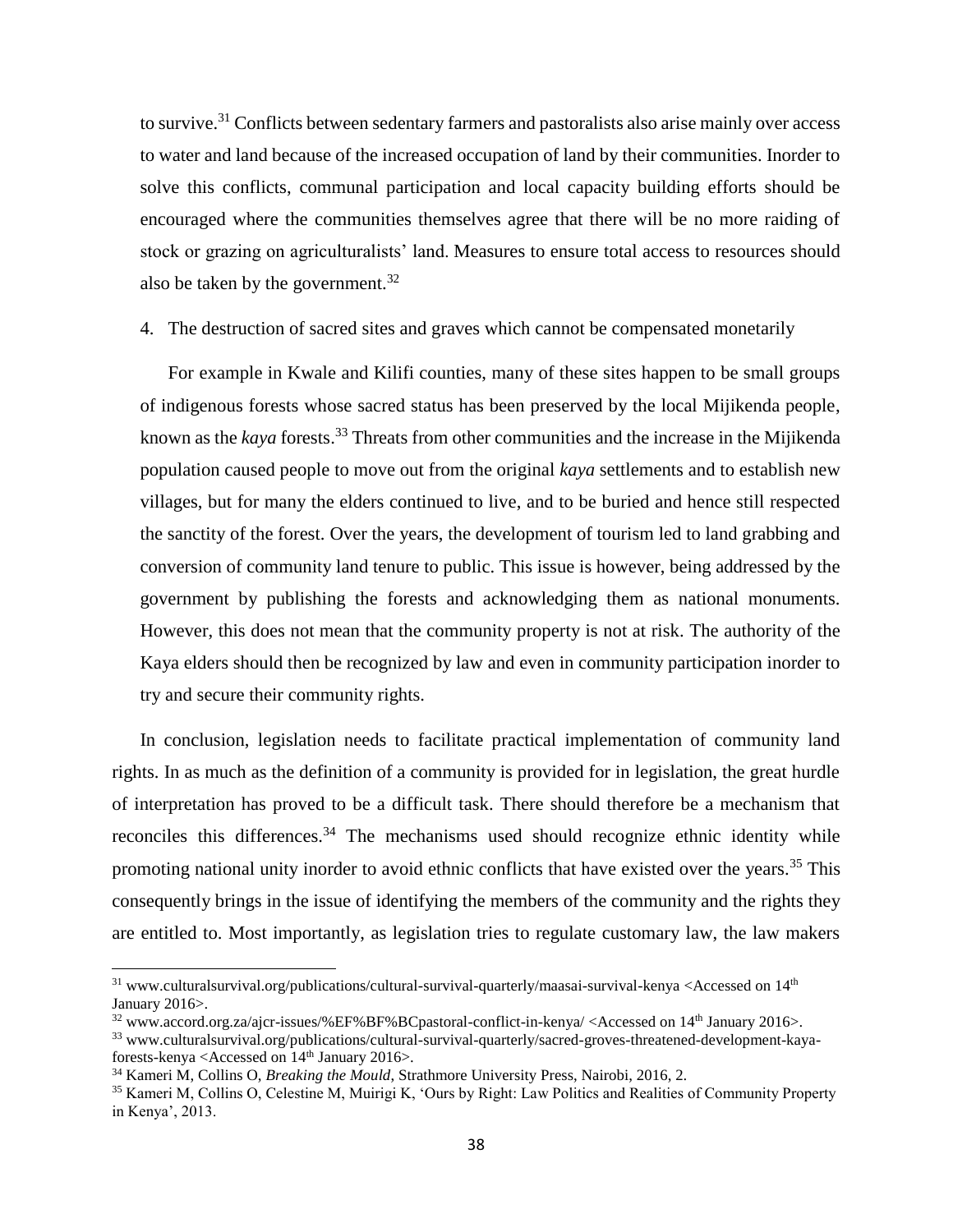cannot go as far as codifying customary rights out of existence but should accommodate the principle of substantive justice for example addressing the effects of post violence on communities and the dispossession of their land; and ensuring that the historical land injustices have been addressed and compensation to community members has actually been implemented as seen in South Africa.

For the internally displaced persons (IDPs) due to the post-election violence, research shows that many displaced persons still fear to return home because of the dishonesty of the government in providing adequate security for them. Despite the land reform programmes put in place by government, resettlement of the IDPs did not work because the government fails to recognize the underlying causes of the violence for example; the inequality and the resentment amongst the ethnic groups.<sup>36</sup> Cultural diversity should be considered inorder to try and solve the differences between communities.

Setting a secure deadline and clear criteria and data after a land injustice has taken place can also be critical in ensuring efficient restitution.<sup>37</sup> South Africa, illustrates more appropriate and flexible land tenure systems which enable pro-poor frameworks to be more developed as is the major issue with community land rights that Kenya can borrow.<sup>38</sup>

l

<sup>36</sup> Oluwafemi A, John-M, 'Post-Election Crisis in Kenya and Internally Displaced Persons: A Critical Appraisal,'2011,177.

 $37$  Kathleen H, 'Land Tenure Reforms and Conservation tools in South Africa and potential application to Kenya', 2010, 10.

<sup>38</sup> International Institute for Environment and Development, 'Innovation in Securing Land Rights in Africa: Lessons from experience', 2006, 11.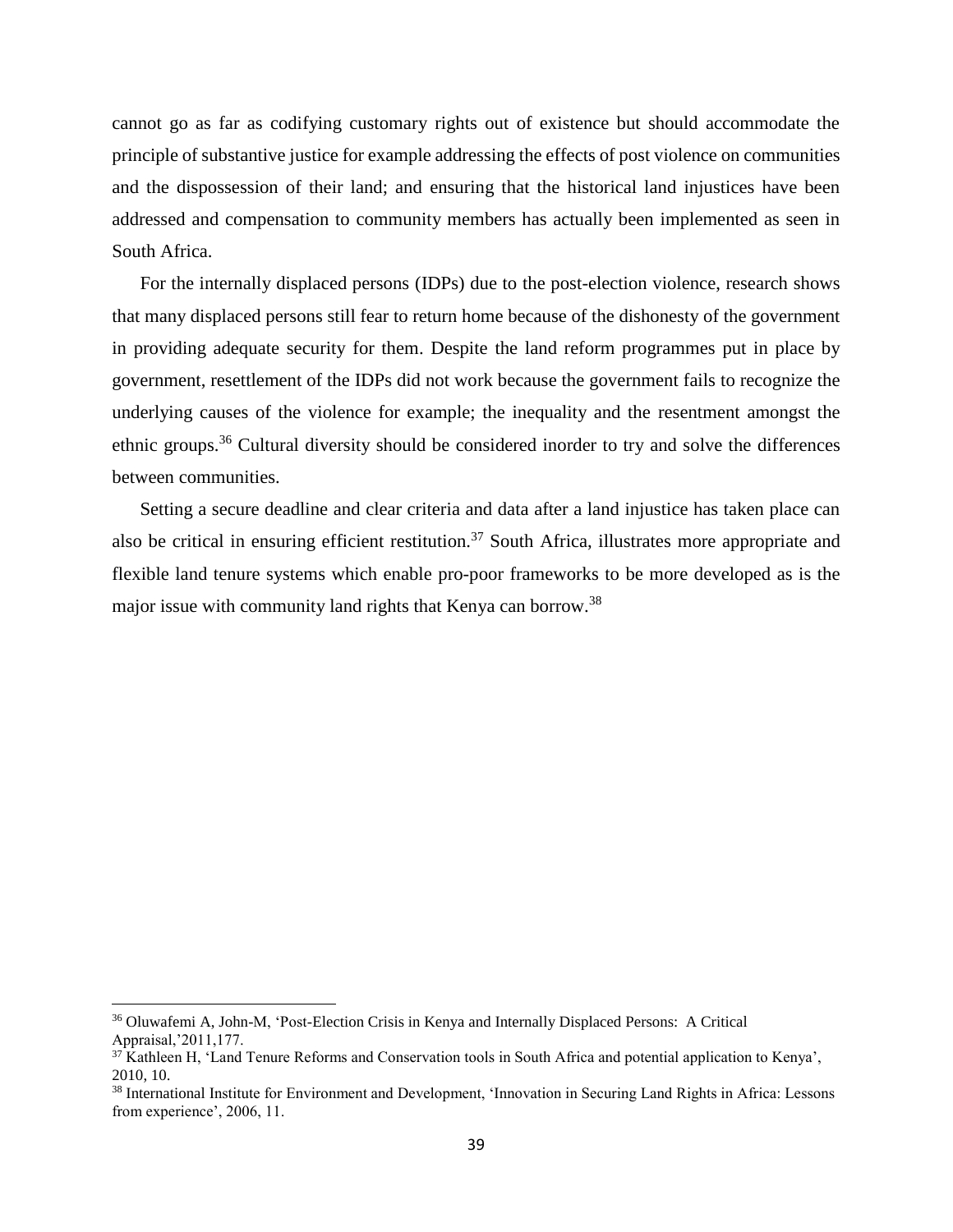## **CHAPTER FIVE Conclusion, Findings and Recommendations**

## <span id="page-49-2"></span><span id="page-49-1"></span><span id="page-49-0"></span>**5.1 Introduction**

 $\overline{\phantom{a}}$ 

This research tries to establish ways to resolve the individualization of community land rights by trying to answer the question of whether legislation recognizes the nature of customary law and whether it holds community land rights as equal to other statutory land rights. A breakdown of Kenya's path to solving community land disputes has been done in the various chapters including the comparison with South Africa and the lessons Kenya can learn. It is evident that codification of the recognition of customary rights is not enough. The solution for reforming communal tenure is seen to lie between titling of land and allowing customary rights to be recognized independently.<sup>1</sup> There is a need to ensure that customary governance is not breached by vested interests. The largely unresolved land question in Kenya can be said to be ascribed to the settling of indigenous communities leading to their marginalization. This leads to the jeopardizing of rights that consequently leads to poverty and increasingly has a direct effect on valuable local common resources such as forests. Communities as a whole should have complete control as an oversight authority in community land administration so as to reduce exploitation by individuals.

In June 2013, the University of Nairobi, Strathmore University and Kenya Land Alliance organized a conference on Community land under the theme Best Practices and Approaches for the Protection of Community Land Rights that was to create options for an effective legislation on community land. One of the main aims of that conference was to share ideas and practices from other countries on their community land rights and influence Kenyan legislation as seen in Chapter three and four on South Africa. Currently, the introduction of the new land model in Kenya, the Community Land Rights Recognition was designed to be piloted as part of the process to establish the rules to implement the law and to ensure that cadastral survey doesn't inhibit community's rights to use the land.

<sup>1</sup> Kameri M, Collins O, *Breaking the Mould*, Strathmore University Press, Nairobi, 2016, 23.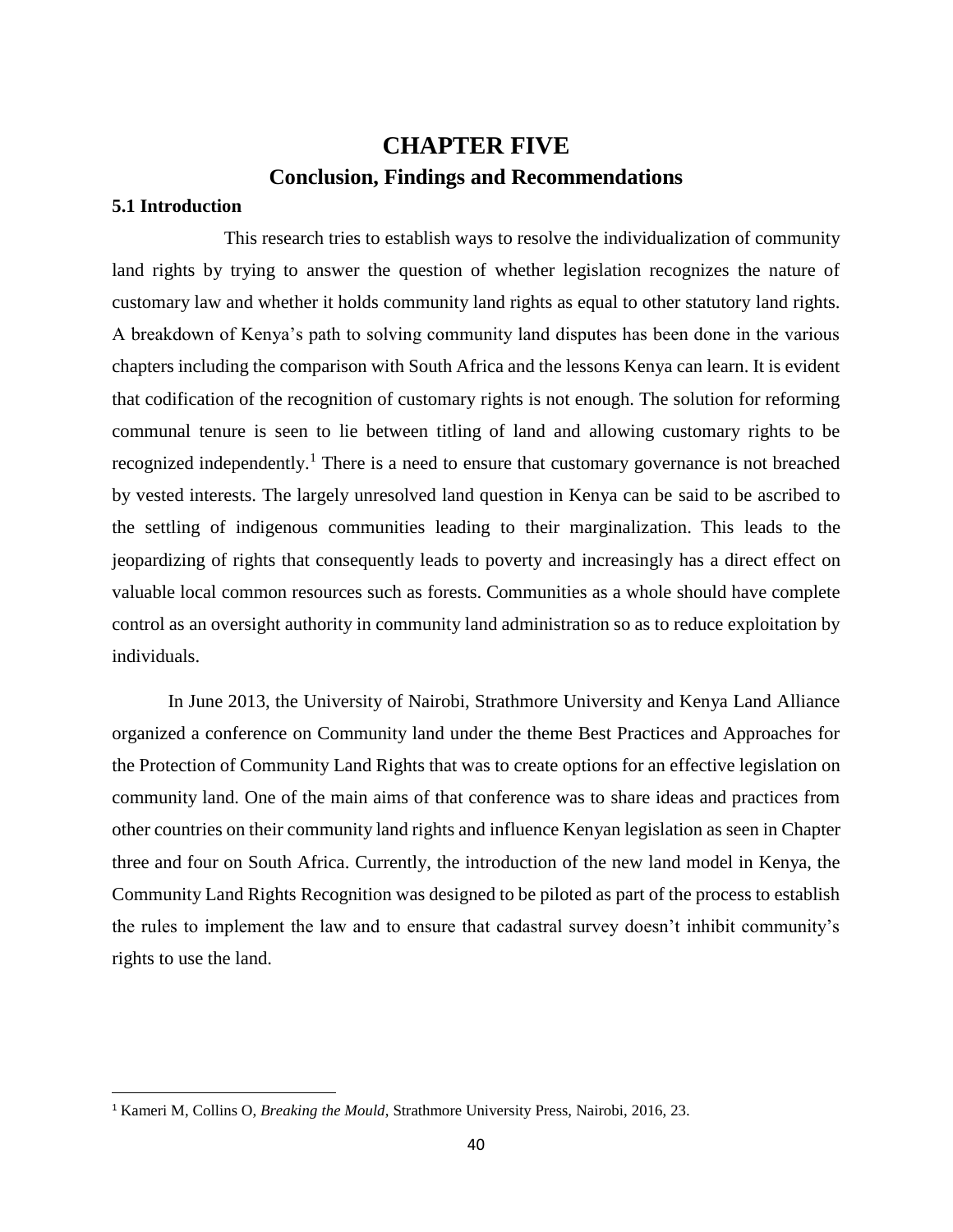#### <span id="page-50-0"></span>**5.2 Findings**

The study found that for community tenure to progress, it may include putting in place procedures through which these communities can define and register their land rights. The procedures are not enough and therefore the community members must have access to information about anything that might affect their land rights and be consulted about decisions affecting their land. The study also found that, traditional institutions should have a say in as much as there is community tenure legislation. However, in as much as traditional authorities have control over allocation of tenure rights, the lower levels in the communities should also have a say on adjudication of rights. Measures should also be taken to ensure that traditional leaders do not misuse the powers they have in issuing tenure rights and by selfishly acquiring the benefits meant for the whole community.

Government involvement aimed at consolidating the content of customary law in a statutory format are seen to unlikely achieve their anticipated result of solving tenure disputes. Indeed, this approach hardly secures customary rights since it would disadvantage the very essence of customary law and its flexibility to respond to changes in circumstances dealing with land. This is because such laws are likely to remain 'on paper' and therefore not benefit communities.<sup>2</sup> It is evident from the many legislations analyzed in Chapter 2 on the historical background of statutory land laws. Chapter 3 on the other hand, gives a comparative analysis between South Africa and Kenya where there is an acknowledgement that recognize that the dynamics and local resources such as indigenous knowledge systems and the needs of the people must guide government's land tenure reform programme.

#### <span id="page-50-1"></span>**5.3 Recommendations**

 $\overline{\phantom{a}}$ 

#### **1) Implementation of community resource management practices**

In view of the Kenyan context, rather than the creation of new local land administration institutions and procedures, national reforms should allow them to take place through the existing community land and resource management practices as provided for in the Community Land Act. This therefore recommended that measures to ensure implementation by the institutions should be taken to ensure that the structures work in an efficient manner.

<sup>2</sup> Janet P, Feja L, Tom L, Saskia O and Cynthia M, 'Securing community land and resource rights in Africa: A guide to legal reform and best practices,' 2013, 14.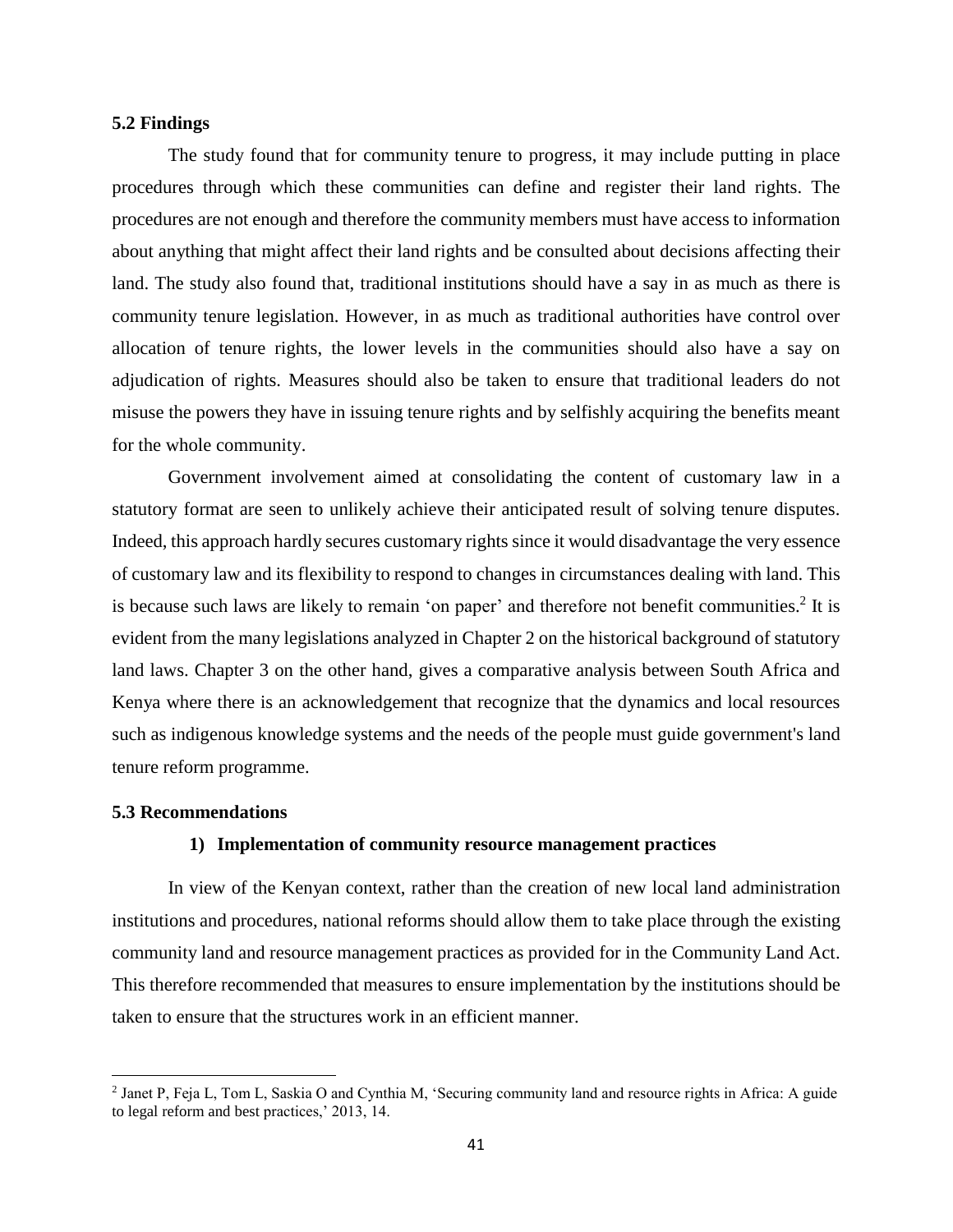## **2) Address the challenges brought by setting a cut-off date for the process of restitution**

With regards to compensation of communities who have been disposed of their land, a cutoff date for this restitution is set.<sup>3</sup> This includes historical injustices that occurred between 15th June 1895 when Kenya became a protectorate under the British East African Protectorate and 27th August, 2010. It should be noted with consideration that there are disputes which have occurred before and after those dates that still need to be solved.

#### **3) To make changes to the National Land Policy**

A review and update to the National Land Policy on the provisions in Section 36 and 37 needs to be made. This policy which was enforced in 2009 prior to the 2010 Constitution where it urged the repealed to effect changes that were now made in the 2010 Constitution.

### **4) Adoption of co-management strategy**

There has not been an overall biodiversity plan in Kenya. It is important in solving the major issues of investments or the conversion of tenure for public purposes which equivalently affect the communities' livelihood. This strategy will therefore enable the country to specify how and when the conservation will take place and provide benefits to the communities.

### **5) Role of Courts**

 $\overline{\phantom{a}}$ 

The courts have a great role in promoting security of tenure by recognizing the importance of community land rights. The emphasis on the importance of the access and the link between land rights and the Bill of rights, such as the right to water and land, should be made by the court by setting them out for example; when deciding on land mark cases. For example; the Inter-American Court on Human Rights, in a precedent-setting recognized the presence of property rights of indigenous community traditional lands. The international court, which is located in San José Costa Rica and the American hemisphere's most significant human right tribunal, declared that the state of Nicaragua violated the human rights of the Mayagna Sumo indigenous community

<sup>3</sup> George, 'Vindicating Indigenous Peoples' Land Rights In Kenya', (LLD), Faculty of Law, University of Pretoria, 2008,206.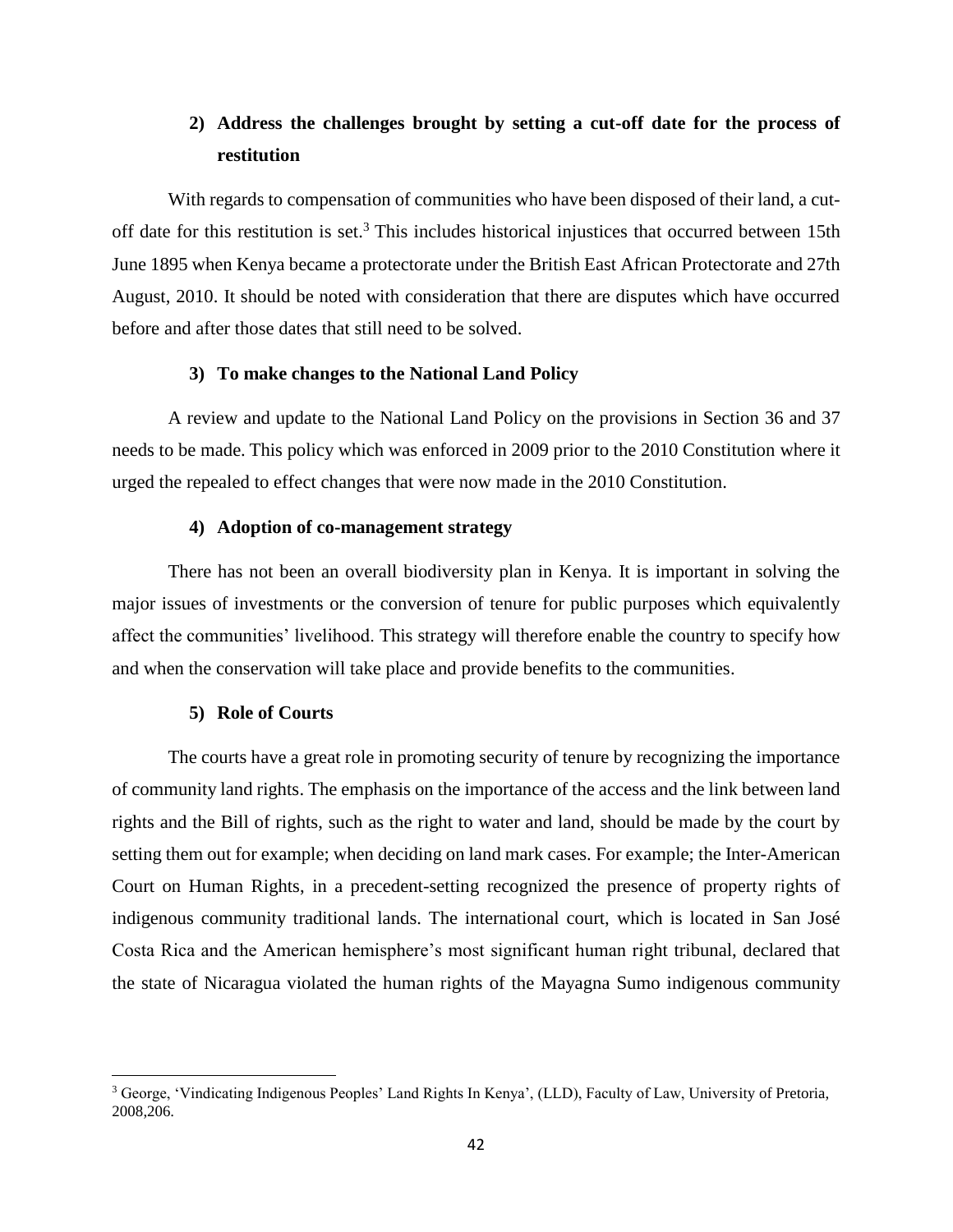(*Awas Tingni*) and ordered the state of Nicaragua to recognize and protect the legal rights of the community with respect to its traditional lands, natural resources, and environment.<sup>4</sup>

## **6) Address the lack of political good will**

This is evident for example in the case of the Endorois where in as much as the court passed a judgment, it has not been effected due to the influence of the political nature of the country and hence they resulted to the human rights Commission. Measures should therefore be taken to ensure the judgment is implemented to the community members.

## **7) Role and recognition of advocacy groups**

More advocacy institutions, public or private such as; Strathmore University and the Kenya Land Alliance should be promoted and established to advocate for the protection of community land rights where they create options for an effective legislation on community land.

## <span id="page-52-0"></span>**5.4 Conclusion**

 $\overline{\phantom{a}}$ 

The study has achieved its objectives and responded to the statement of problem. The objectives were:

## i. **To investigate the appropriateness of the current land laws in protecting community land rights.**

From the analysis of the historical background on land laws in Kenya, the attendant land laws have tried to accommodate and recognize the existence of community land rights even by stating that they are equal to other tenure rights but this proved not to be the case as land conflicts increased over the years.

## ii. **To establish the challenges and assess the recognition of customary rights**

The challenges faced by community land rights have been identified by the laws in Chapter 2 of in this research. As seen the recognition of customary rights has been codified and this is not enough to secure community tenure.

<sup>&</sup>lt;sup>44</sup> [//www.ciel.org/news/international-court-rules-in-favor-of-indigenous-community-land-rights/](http://www.ciel.org/news/international-court-rules-in-favor-of-indigenous-community-land-rights/)<Accessed on 21<sup>st</sup> February 2017>.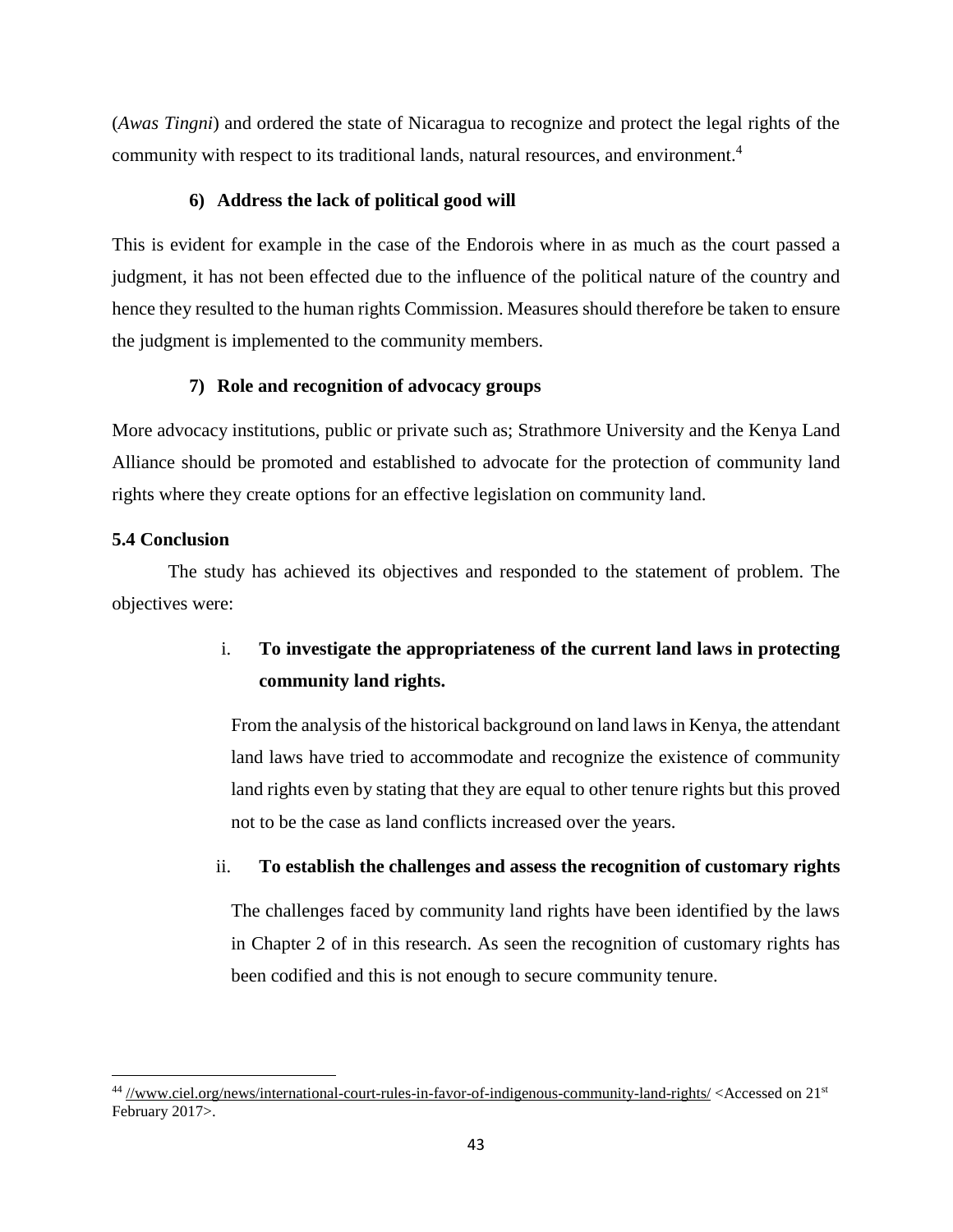## iii. **To recommend and suggest in the current legal regime ways to curb the problem; including how to solve the non-recognition of customary law**

As seen in Chapter 3 and 4, the codification of the recognition of customary rights is not enough, the study encourages that customary law should be viewed independently with the accommodation of cultural diversity and community participation.

#### <span id="page-53-0"></span>**5.5 Hypothesis**

The current land laws do not adequately secure community land rights and recognize customary law independently, hence the continuous individualization of community rights.

The study has proved the hypothesis by highlighting that, despite the codification community land rights which is evident in the land legislations, it is not enough to secure community tenure rights in law. The research urges that the government must ensure there is implementation of proposed reform programmes as highlighted in the National Land Policy and the Community Land Act, especially where the government converts community tenure to public tenure and promote community participation in activities that involve the use of their land.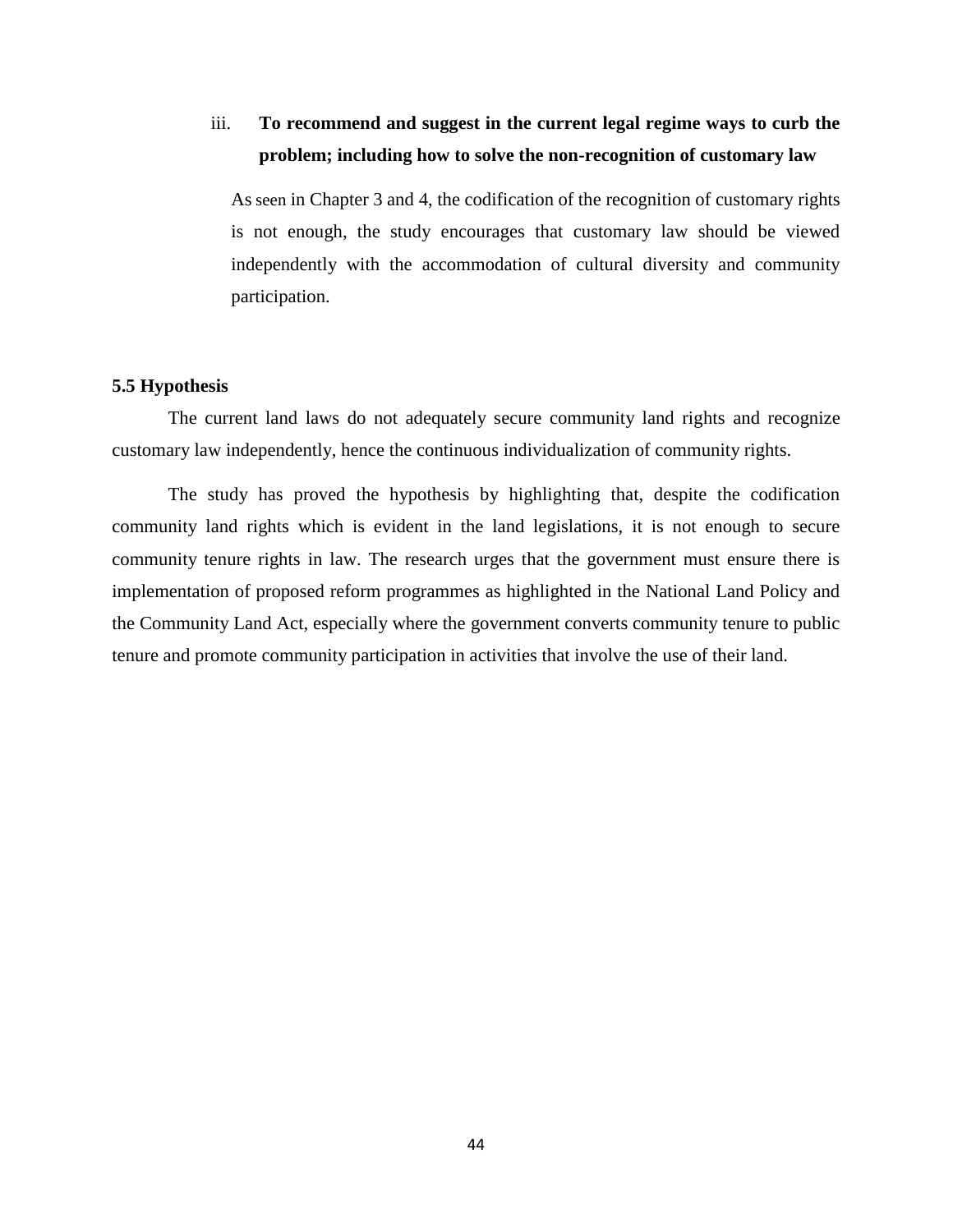## **BIBLIOGRAPHY**

### <span id="page-54-1"></span><span id="page-54-0"></span>**a) Books**

- 1) Catherine Boone, '*Land Conflict and Distributive Politics in Kenya*' African Studies Review 75, 2012.
- 2) Collins Odote, '*The Dawn of Uhuru? Constitutional Recognition of Communal Land Rights*', Vol.17, 2013.
- 3) HWO Okoth Ogendo, '*The Tragic African Commons: A Century of Expropriation Suppression and Subversion'*, 2002.
- 4) Kameri M, Collins O, '*Breaking the Mould, Strathmore University Press'*, Nairobi, 2016.
- 5) Kameri-Mbote P, '*Property Rights and Biodiversity Management in Kenya*', ACTS Press, Nairobi, 2002.
- 6) Kieyah J, Patricia Kameri Mbote, '*Securing Property Rights in Land in Kenya; Formal vs Informal*', Oxford University press, 2010.
- 7) Migai Akech, '*Rescuing the Indigenous Tenure from the Ghetto of neglect: Inalienability and protection of customary rights in Kenya*'; ACTS Press, 2001.
- 8) Patricia K, Collins O, Celestine M, Muirigi K, '*Ours by Right: Law Politics and Realities of Community Property in Kenya*', 2013.

#### <span id="page-54-2"></span>**b) Reports**

- 1) *ANC, Land Policy Document, Education Section*, April, 1992.
- 2) R.J.M Swynnerton, '*A Plan to Intensify the Development of African Agriculture in Kenya*', 1955.
- 3) *Report of East Africa Royal Commission*, (1953-1955).
- 4) *The Report of the Select Committee on the Issue of Land Ownership along the Ten-Mile Coastal Strip of Kenya*, (1978), Government Printer 2.
- 5) TJRC, '*Report of The Truth, Justice And Reconciliation Commission*,' Vol. IIB, 2013, 170.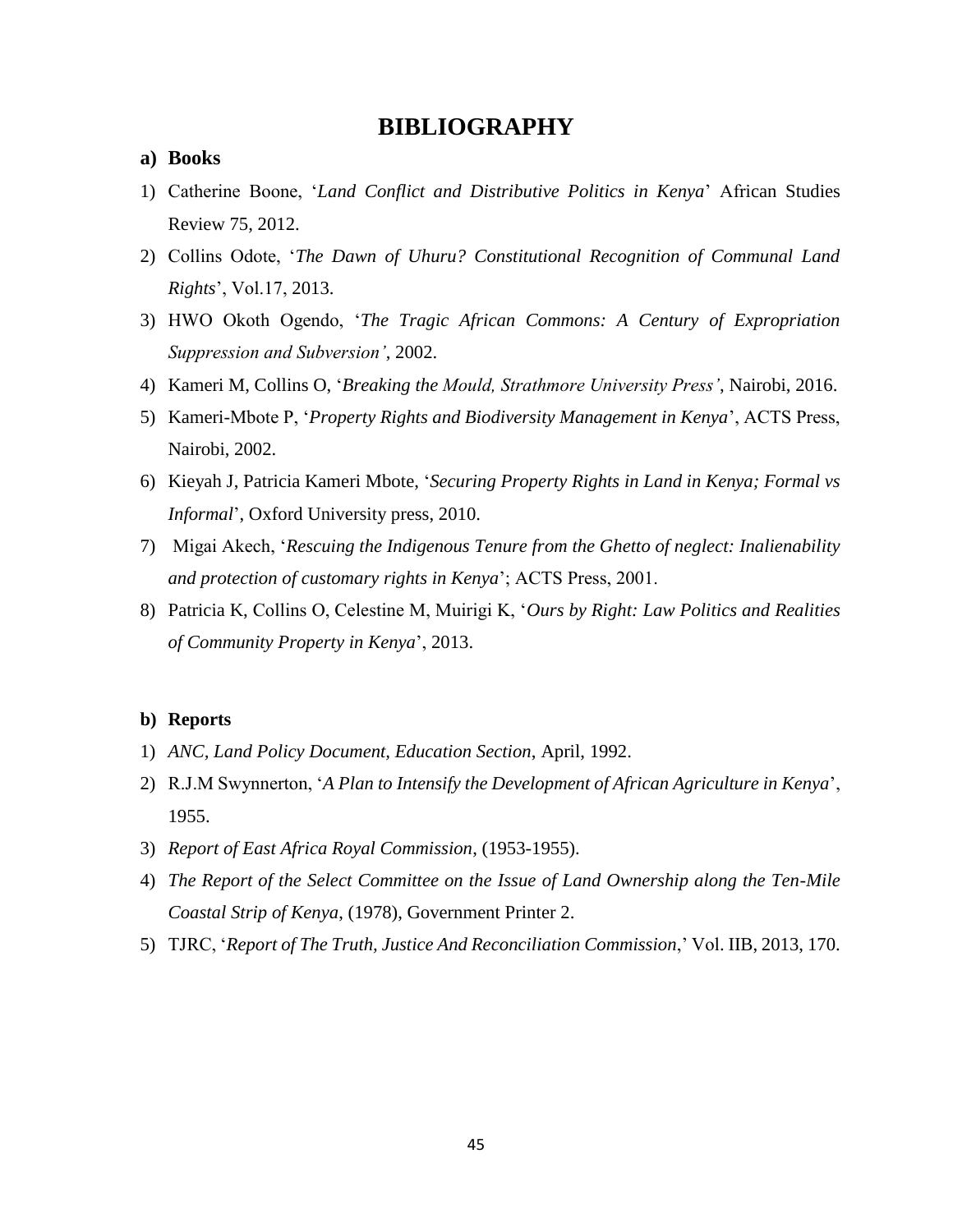### <span id="page-55-0"></span>**c) Journal Articles and conference papers**

- 1) Aninka Claassens, 'Communal Land, Property Rights and Traditional Leadership', Rural Women's Action Research Programme, Centre for Law and Society, University of Cape Town, 2014.
- 2) Asiema, J. K. & Situma, F.D.P, 'Indigenous people and the Environment; The case of the Pastoral Maasai of Kenya',1994.
- 3) Ben Cousins, 'Reforming Communal Land Tenure In South Africa; Why Land Titling Is Not The Answer', School of Government, University of the Western Cape, 2002.
- 4) Bentsi-Enchill K, 'Do African Systems of Land Tenure Require a Special Terminology?' Journal of African Law, Vol. 9, No. 2, 1965.
- 5) Celestine Nyamu-Musembi, 'Breathing Life into Dead Theories about Property Rights: De Soto and Land Relations in Rural Africa,' Working paper 272, 2006.
- 6) Clarke, R.A, 'Securing Community Land Rights to Achieve Sustainable Development in Sub Sahara: Critical Analysis and Policy Implications', 5(2) Law Environment and Development, 2009.
- 7) Collins Odote, 'The Legal And Policy Framework Regulating Community Land In Kenya an Appraisal',2015.
- 8) David M, 'Six new wildlife conservancies to help restore peace in Turkana, West Pokot', Mobile Nation, 6 May 2015.
- 9) George, 'Vindicating Indigenous Peoples' Land Rights In Kenya', (LLD), Faculty of Law, University of Pretoria, 2008.
- 10) HJ Kloppers and GJ Pienaar, 'The Historical Context of Land Reform in South Africa and Early Policies,' Vol. 17 No. 2, 2014.
- 11) Hughes and Lotte. 'Rough Time in Paradise: Claims, Blames and Memory Making Around Some Protected Areas in Kenya in Conservation and Society', 2007.
- 12) International Institute for Environment and Development, 'Innovation in Securing Land Rights in Africa: Lessons from experience', 2006.
- 13)Janet P, Feja L, Tom L, Saskia O and Cynthia M, 'Securing community land and resource rights in Africa: A guide to legal reform and best practices,' 2013.
- 14) Judi W, Chris H and Elvin N, 'Land Tenure and Violent Conflict in Kenya', 2008.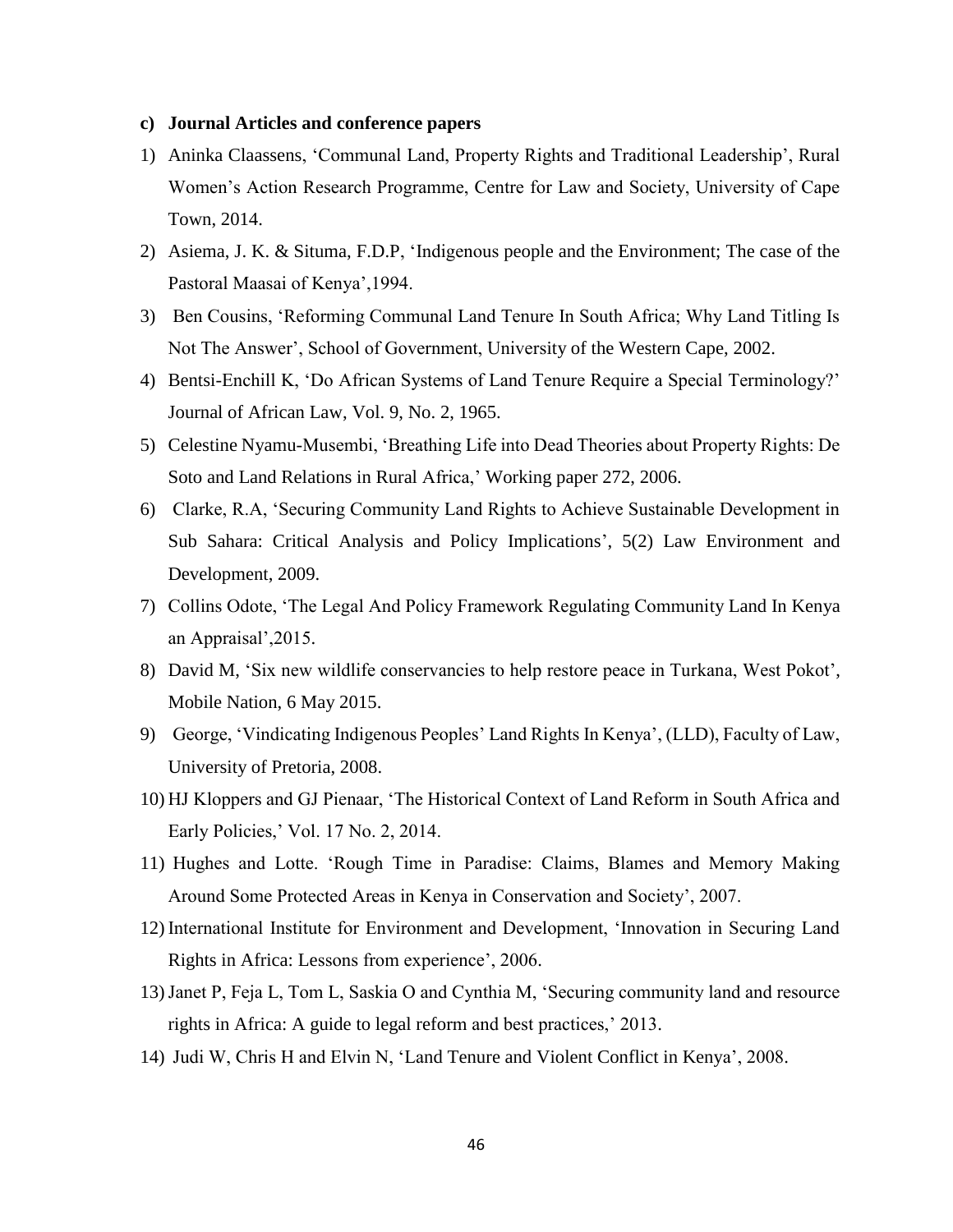- 15) Kameri M, 'Righting wrongs: Confronting dispossession in post-colonial contexts', South Africa, September 2006.
- 16) Kathleen H, 'Land Tenure Reforms and Conservation tools in South Africa and potential application to Kenya', 2010.
- 17) Lauren Royston, 'Urban Land Issues In Contemporary South Africa: Land Tenure Regularization and Infrastructure and Services Provision', Working Paper No. 87, 1998.
- 18) Liz Alden Wily, 'Customary Land Tenure in the Modern World Rights to Resources in Crisis: Reviewing the Fate of Customary Tenure in Africa', 2011.
- 19) M Weideman, 'Tenure Reform: The Former Homelands', 2004.
- 20) Makana, Nicholas E, 'Peasant Response to Agricultural Innovations: Land Consolidation, Agrarian Diversification and Technical Change; The Case of Bungoma District in Western Kenya, 1954-1960', A Journal of African Studies, 35(1), 2009.
- 21) Martin M, 'Summary of Exploration and Appraisal, Tullow Kenya BV, 2011-2015' at Turkana County Government Stakeholders' Meeting, Maanzoni Lodge, Machakos,10-12th February 2016.
- 22) Maureen Wangari Maina, 'Land Disputes Resolution In Kenya: A Comparison Of The Environment And Land Court And The Land Disputes Tribunal,' Published LLM Thesis, University Of Nairobi, 2012.
- 23) Oluwafemi A, John-M, 'Post-Election Crisis in Kenya and Internally Displaced Persons: A Critical Appraisal,'2011.
- 24) Pauline Makutsa, 'Land Grab in Kenya: Implications for Small-holder Farmers',A publication of the Eastern Africa Farmers' Federation.
- 25) Peter Onyango, 'Balancing of Rights in Land Law: A Key Challenge in Kenya', University of Nairobi; Department of Commercial Law, Kisumu, 2014.
- 26) Peter Veit, 'History of Land Conflicts in Kenya',2011.
- 27)Roger Southall, 'The Ndungu Report: Land & Graft in Kenya', Published in: Review of African Political Economy, 103, March 2005.
- 28)Ronald J. Daniels, Michael J. Trebilcock and Lindsey D. Carson, 'The Legacy of Empire: The Common Law Inheritance and Commitments to Legality in Former British Colonies', The American Journal of Comparative Law, Vol. 59, No. 1, 2011.